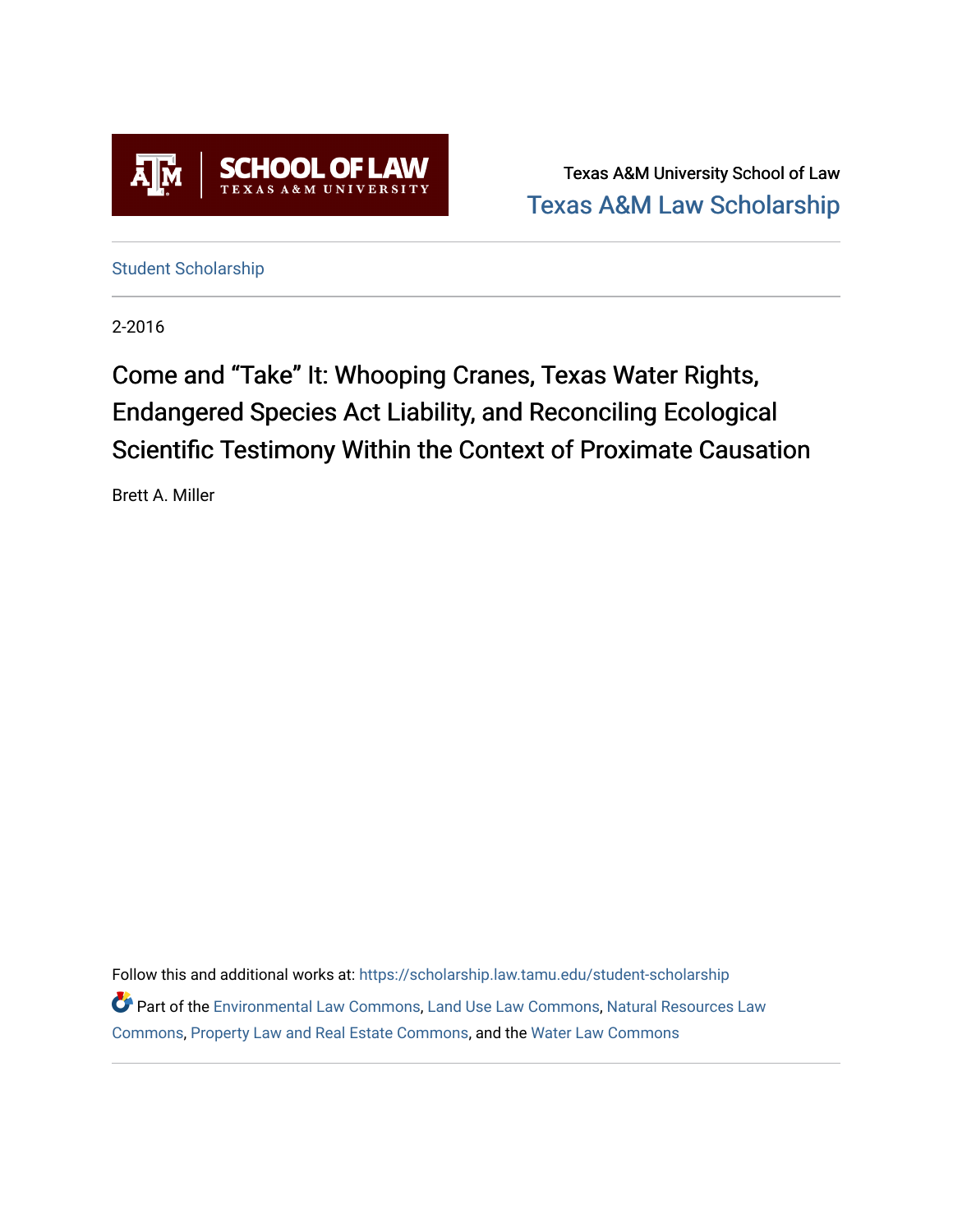# Come and "Take" It: Whooping Cranes, Texas Water Rights, Endangered Species Act Liability, and Reconciling Ecological Scientific Testimony Within the Context of Proximate Causation

By: Brett A. Miller\*

#### **ABSTRACT**

Tension between science and the law is a pervading feature of Endangered Species Act (ESA) jurisprudence. Incorporating the scientific discipline of ecology within the legal landscape presents distinct challenges, particularly in comparison with more traditional laboratory sciences. Within the realm of Endangered Species Act liability, the intricacies of nature exacerbate already complicated links of causation, challenging the ability to prove violations of the "take" prohibition. Because uncertainties permeate scientists' ability to understand complex ecosystem processes, courts should rely on the overarching practicality of common law principles when reviewing ecological testimony.

When evaluating claims that allege violations of the "take" prohibition, the proximate causation standard operates as <sup>a</sup> threshold to prevent assigning liability to a party or entity that otherwise may be just one insignificant link in an attenuated ecological chain. The proximate causation standard advanced by

© 2016 Brett A. Miller. All Rights Reserved.

<sup>\*</sup> J.D. Candidate 2016, Texas A&M University School of Law, Fort Worth, TX.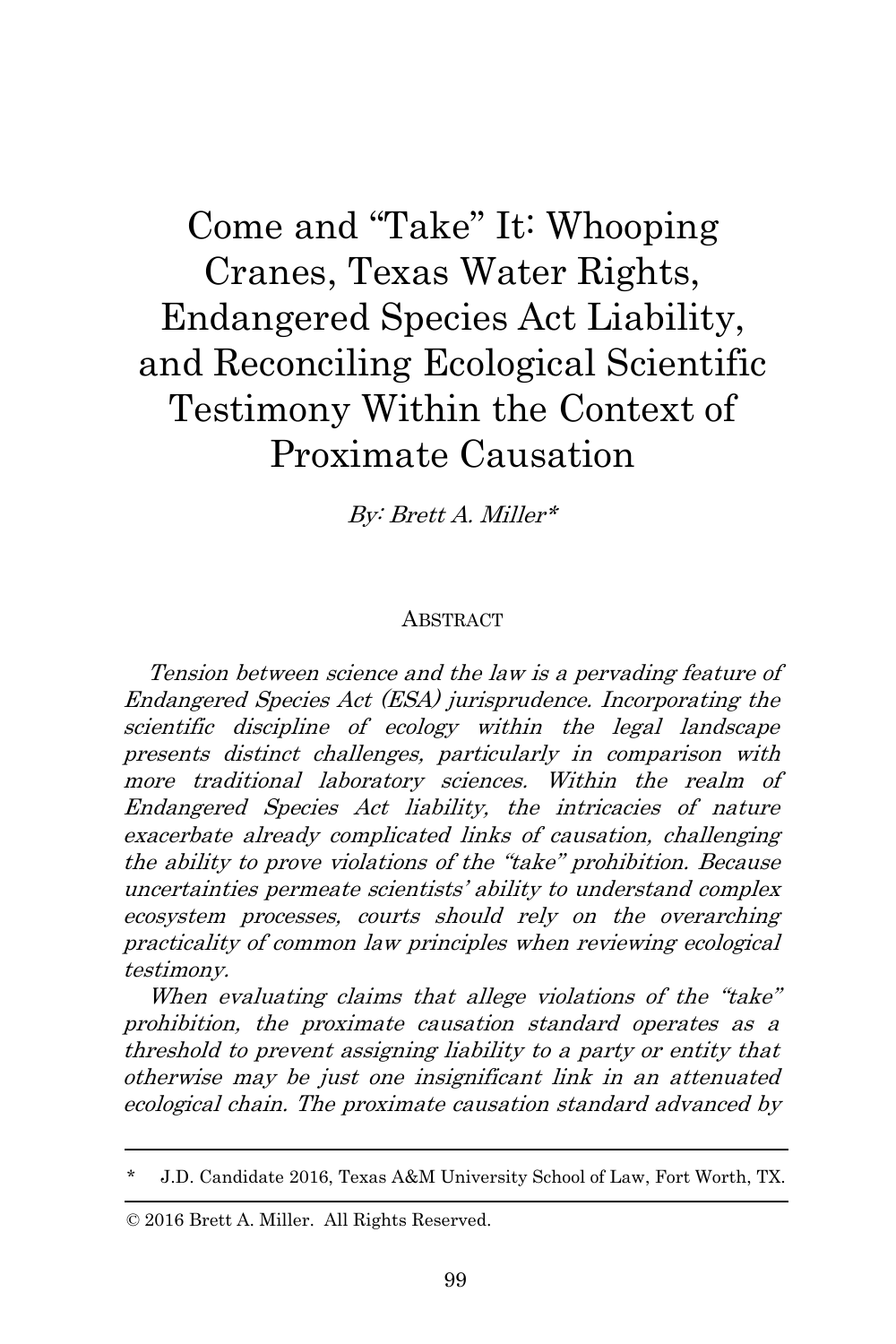the Supreme Court in Babbitt v. Sweet Home demonstrates the practicality of maintaining established legal principles, specifically as a limit to relying on scientific testimony as a means of proving causation. More recently, the reasoning in Aransas Project v. Shaw, where an environmental group alleged that the Texas Commission of Environmental Quality caused the "take" of endangered whooping cranes, illustrates the challenges associated with proving the cause of ecological injuries. Although the United States District Court for the Southern District of Texas assigned ESA liability based on scientific testimony, the Fifth Circuit reversed the lower court because this attenuated chain of causation lacked the required proximate cause analysis. In the context of ESA liability, where judges must understand complex ecosystem processes, this dichotomy reflects the reliability of proximate causation as a foundation to ensure equitable results.

|  | $A_{-}$ | The Plight of the Whooping Crane104                  |  |
|--|---------|------------------------------------------------------|--|
|  |         |                                                      |  |
|  | C.      | Relationship Between Texas Water Rights and          |  |
|  |         | Freshwater Inflow in the Guadalupe Estuary106        |  |
|  |         | D. The Aransas Project's Allegations Against TCEQ108 |  |
|  |         | III. ENDANGERED SPECIES ACT (ESA) LIABILITY110       |  |
|  |         |                                                      |  |
|  | B.      | Justice O'Connor's Reliance on Proximate             |  |
|  |         | Causation in the Realm of ESA Liability 113          |  |
|  |         | IV. CHALLENGES WITH USING ECOLOGICAL RESEARCH AS     |  |
|  |         | SCIENTIFIC EVIDENCE TO PROVE CAUSATION IN THE        |  |
|  |         |                                                      |  |
|  |         |                                                      |  |
|  |         | B. Challenges Associated with Proving Ecological     |  |
|  |         | Injuries in the Daubert Context125                   |  |
|  |         |                                                      |  |
|  |         | 2. Complexities of Ecological Field Research         |  |
|  |         | Compared with Laboratory Methodology129              |  |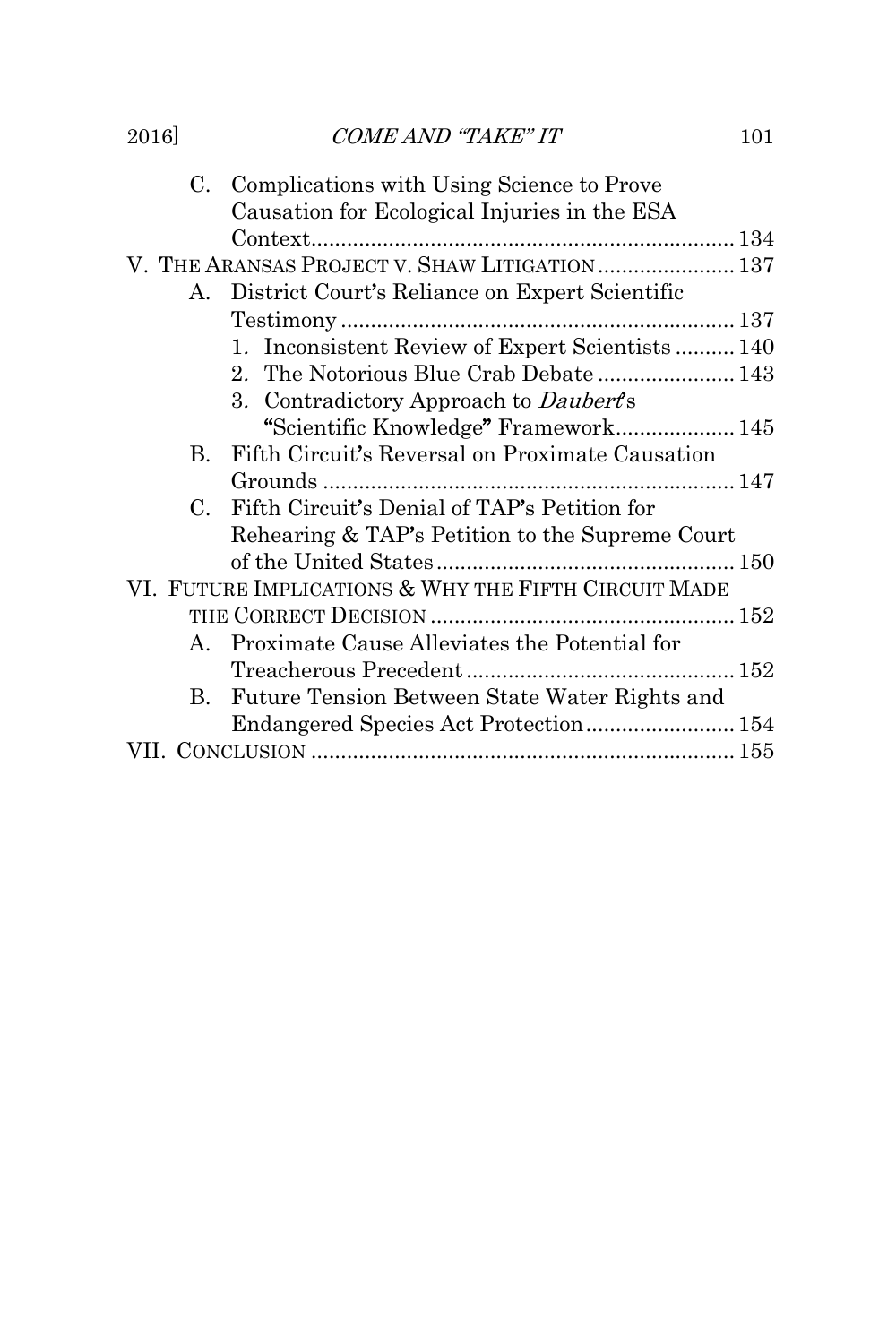#### **INTRODUCTION**

<span id="page-4-0"></span>Despite the increasing importance of science in the legal arena, distinct scientific disciplines present courts with challenges. The successful preservation of endangered or threatened species requires an understanding of the scientific discipline of ecology.<sup>1</sup> In the realm of Endangered Species Act (ESA) liability, the inherent complexity associated with ecological injuries exacerbates the task of proving causation. The extension of ESA liability to attenuated links of causation has provoked much debate, particularly because these conditions are often prevalent in nature. Although environmentalists recognize that the ESA is essential to the survival of listed species, private landowners often denounce these same provisions as overreaching intrusion by a governmental entity.<sup>2</sup>

In this light, the proximate causation standard can function as a necessary safeguard to prevent assigning liability to a party or entity that otherwise may be just one insignificant link in an attenuated ecological chain. In the context of proving causation for ESA liability, ecological testimony may degrade the court's ability to reach an equitable outcome. Thus, proximate causation is an essential piece of the ESA liability puzzle. Regarding the unique challenges encountered within the discipline of ecology, this article explores the practicality of the proximate causation requirement—particularly as a necessary restraint on the principles set forth in Daubert v. Merrell Dow Pharmaceuticals, Inc. 3

In The Aransas Project v. Shaw, the United States District Court for the Southern District of Texas held that the Texas Commission on Environmental Quality (TCEQ), in its authority

<sup>1.</sup> J. PEYTON DOUB, THE ENDANGERED SPECIES ACT: HISTORY,

IMPLEMENTATION, SUCCESSES, AND CONTROVERSIES 19 (2013).

<sup>2.</sup> JOHN COPELAND NAGLE & J.B. RUHL, THE LAW OF BIODIVERSITY AND ECOSYSTEM MANAGEMENT 141 (2d ed. 2006) (describing the "lively theoretical debate" that follows the imposition of ESA liability for indirect takings of endangered species as a result of habitat modification).

<sup>3.</sup> See Daubert v. Merrell Dow Pharmaceuticals, Inc., 509 U.S. 579 (1993).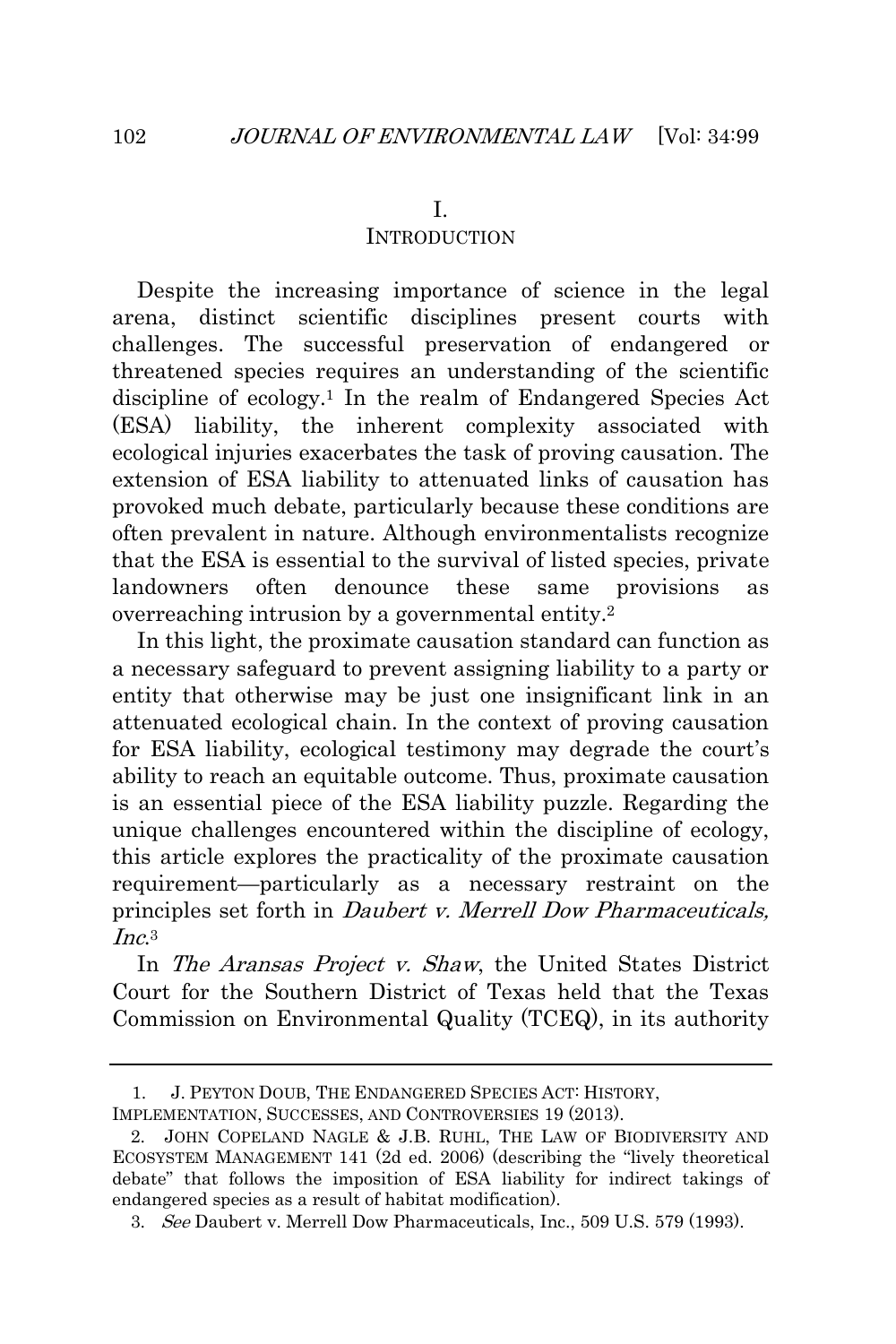to manage state water rights, was liable for the "take" of whooping cranes in violation of ESA § 9. The Fifth Circuit Court of Appeals reversed the holding because the Aransas Project failed to prove that TCEQ's water permitting program was the proximate cause of the deaths of twenty-three endangered whooping cranes during the drought of 2008-09. As seen during the course of the Aransas Project litigation, proximate causation ensures that trial court decisions are founded upon established legal theory, rather than the complexities of understanding scientific methodology.

This article does not dispute the importance of science within the legal discipline. Rather, it explores the practicality of incorporating various scientific disciplines into the law, such that the principles underlying these disciplines present inherently different challenges. The dichotomy is apparent from a broad perspective: "In environmental policy, the data gaps between what the law demands and what science supplies reflect the disparate objectives and epistemological approaches of the two fields." <sup>4</sup> Although scientific evidence and testimony will obviously continue their essential roles, the presence of science in the courtroom should not detract from the established truism of proximate causation when examining causal links in complex ecosystems.

This article begins by outlining the conflict in Aransas Project, describing the relationship between the endangered whooping crane, their essential habitat, and Texas water rights. In Part III, the article reviews the ESA "take" prohibition, specifically elaborating on the importance of Justice O'Connor's adherence to the standard of proximate causation in Babbitt v. Sweet Home.<sup>5</sup> Part IV explores the challenges associated with proving the cause of an ecological injury, an issue exacerbated by the Daubert trilogy, which enumerated a framework for courts to address the admissibility of scientific testimony.<sup>6</sup> Finally, Part V

<sup>4.</sup> Robert L. Fischman, The Divides of Environmental Law and the Problem of Harm in the Endangered Species Act, 83 IND. L.J. 661, 661 (2008).

<sup>5.</sup> Babbitt v. Sweet Home Chapter of Cmtys. for a Great Or., 515 U.S. 687, 712-13 (1995).

<sup>6.</sup> See infra notes 96-127 and accompanying text.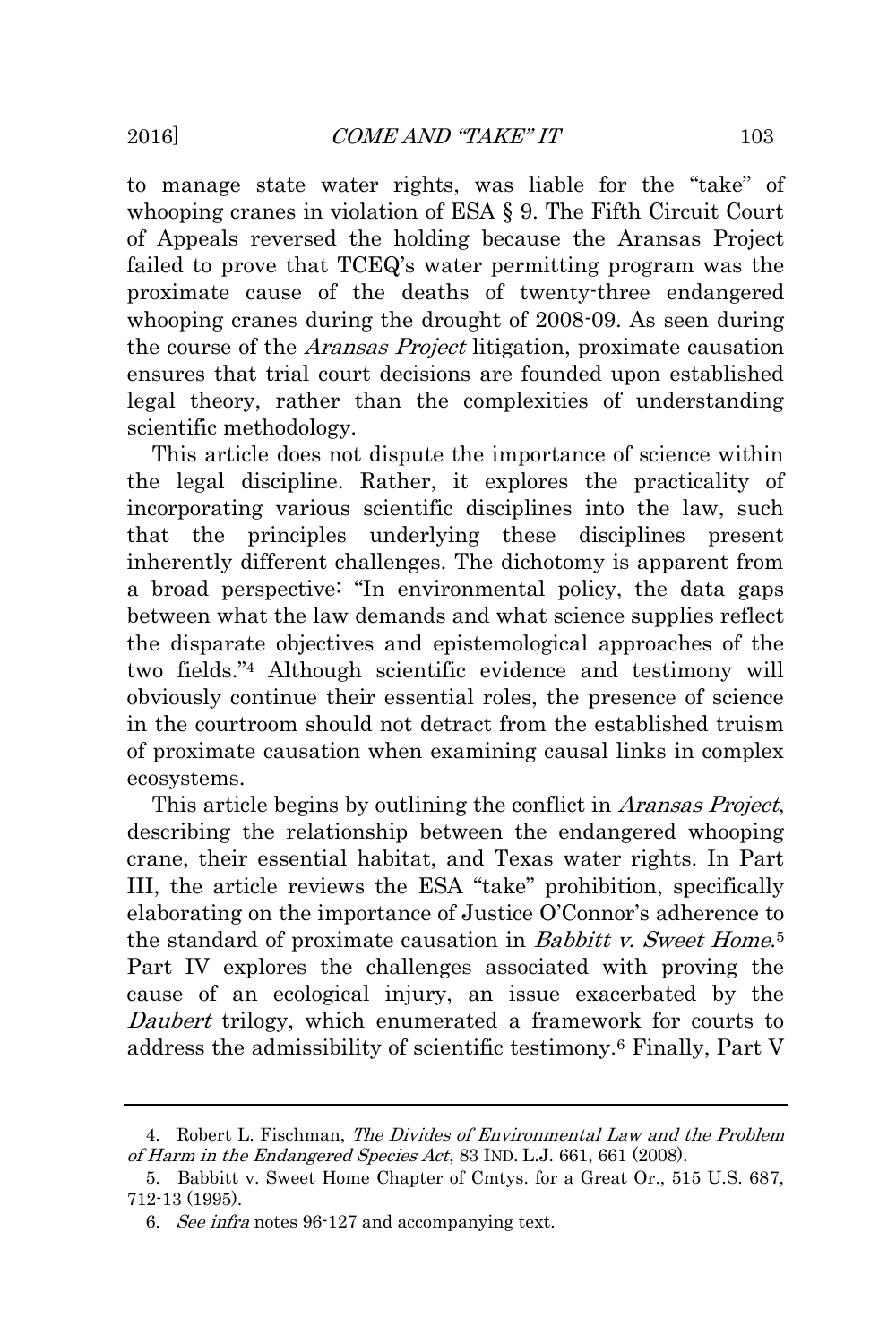analyzes the Aransas Project litigation, illustrating the dichotomy between the district court's dependence on scientific testimony and the Fifth Circuit's reliance on proximate causation. Part VI concludes by framing the Aransas Project decisions as precedent within the broader ESA debate. In the realm of ecology and the ESA, traditional scientific research settings, such as the laboratory or field, are the best arena for scientific debate, particularly when adherence to proximate causation may enhance the court's ability to reach an equitable decision.

#### II.

#### **BACKGROUND**

#### <span id="page-6-1"></span><span id="page-6-0"></span>A. The Plight of the Whooping Crane

Whooping cranes (*Grus americana*) currently face the threat of extinction, with merely 500 individuals estimated to exist worldwide.<sup>7</sup> This "majestic bird" is the largest bird in North America, standing an imposing height of five-feet and possessing a wingspan greater than eight-feet.<sup>8</sup> In 1970, the United States Fish and Wildlife Service (USFWS) listed the species as endangered, affording the crane protection under the Endangered Species Act (ESA).<sup>9</sup> The world's only wild population of whooping cranes is the Aransas-Wood Buffalo (AWB) flock, comprised of approximately 300 individuals.<sup>10</sup> The flock annually migrates thousands of miles: from Canada's Wood Buffalo National Park in the northern Alberta province, to their wintering grounds in Aransas National Wildlife Refuge, Texas (Aransas Refuge).<sup>11</sup>

<sup>7.</sup> Aransas Project v. Shaw (Aransas Project I), 930 F. Supp. 2d 716, 723 (S.D. Tex. 2013).

<sup>8.</sup> Aransas Project v. Shaw (Aransas Project II), 756 F.3d 801, 806 (5th Cir. 2014).

<sup>9.</sup> 16 U.S.C. §§ 1531-44. The whooping cranes endangered listing was "grandfathered" in to the Endangered Species Act when it was passed in 1973. Aransas Project I, 930 F. Supp. 2d at 723.

<sup>10.</sup> *Aransas Project II*, 756 F.3d at 806.

 $11.$  Id.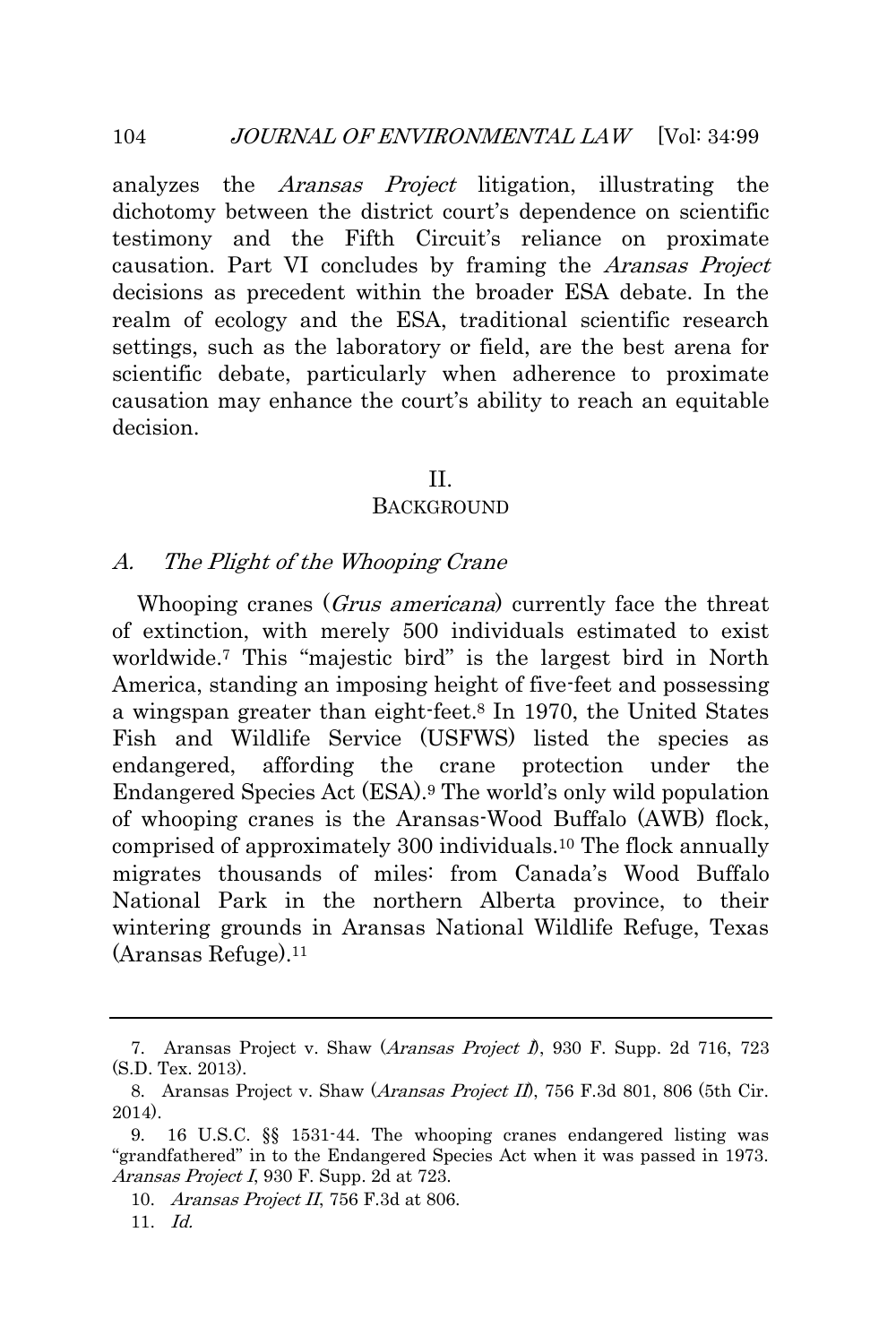Robert Porter Allen, a prominent ornithologist in the early twentieth century, initiated conservation efforts to bring this iconic bird back from the brink of extinction. Allen best described the plight of this species: "If we succeed in preserving the wild remnant that still survives, it will be no credit to us; the glory will rest on this bird whose stubborn vigor has kept it alive in the face of increasing and seemingly hopeless odds." <sup>12</sup> Despite being on the verge of extinction in 1941 with just fifteen wildbirds remaining, federal and state conservation efforts have continued the arduous and resource-intensive process of species recovery.<sup>13</sup>

#### <span id="page-7-0"></span>B. Guadalupe Estuary

Each fall, whooping cranes embark on their annual migration from the Canadian breeding grounds to the species' winter habitat in the Aransas Refuge, subsequently returning to Canada in April of the following year. The Aransas Refuge, located along the Texas gulf coast, is comprised of 9,000 hectares of salt flats and surrounding estuarine areas.<sup>14</sup> San Antonio Bay, commonly referred to as the Guadalupe estuary, is adjacent to the crane's wintering ground in the Aransas Refuge and considered part of the flock's critical habitat.<sup>15</sup>

An estuary is a semi-enclosed body of water where the freshwater and saltwater mix, often described as the area "where the river meets the sea." <sup>16</sup> As a result, estuaries are one of the most highly productive natural systems on earth. The Guadalupe estuary receives freshwater inflows from the San

<sup>12.</sup> See The Whooping Crane, OPERATION MIGRATION (last visited Feb. 24, 2015), http://www.operationmigration.org/the-whooping-crane.asp. See generally KATHLEEN KASKA, THE MAN WHO SAVED THE WHOOPING CRANE: THE ROBERT PORTER ALLEN STORY (2012) (describing Robert Allen's work on behalf of the whooping crane).

<sup>13.</sup> Aransas Project I, 930 F. Supp. 2d at 756.

<sup>14.</sup> Id. at 723.

<sup>15.</sup> See Aransas Project II, 756 F.3d at 806; Aransas Project, 930 F. Supp. 2d at 722-23.

<sup>16.</sup> Aransas Project I, 930 F. Supp. 2d at 723 (explaining that the San Antonio River flows into the Guadalupe River system, which flows directly into the Aransas Refuge before emptying into the Guadalupe Estuary).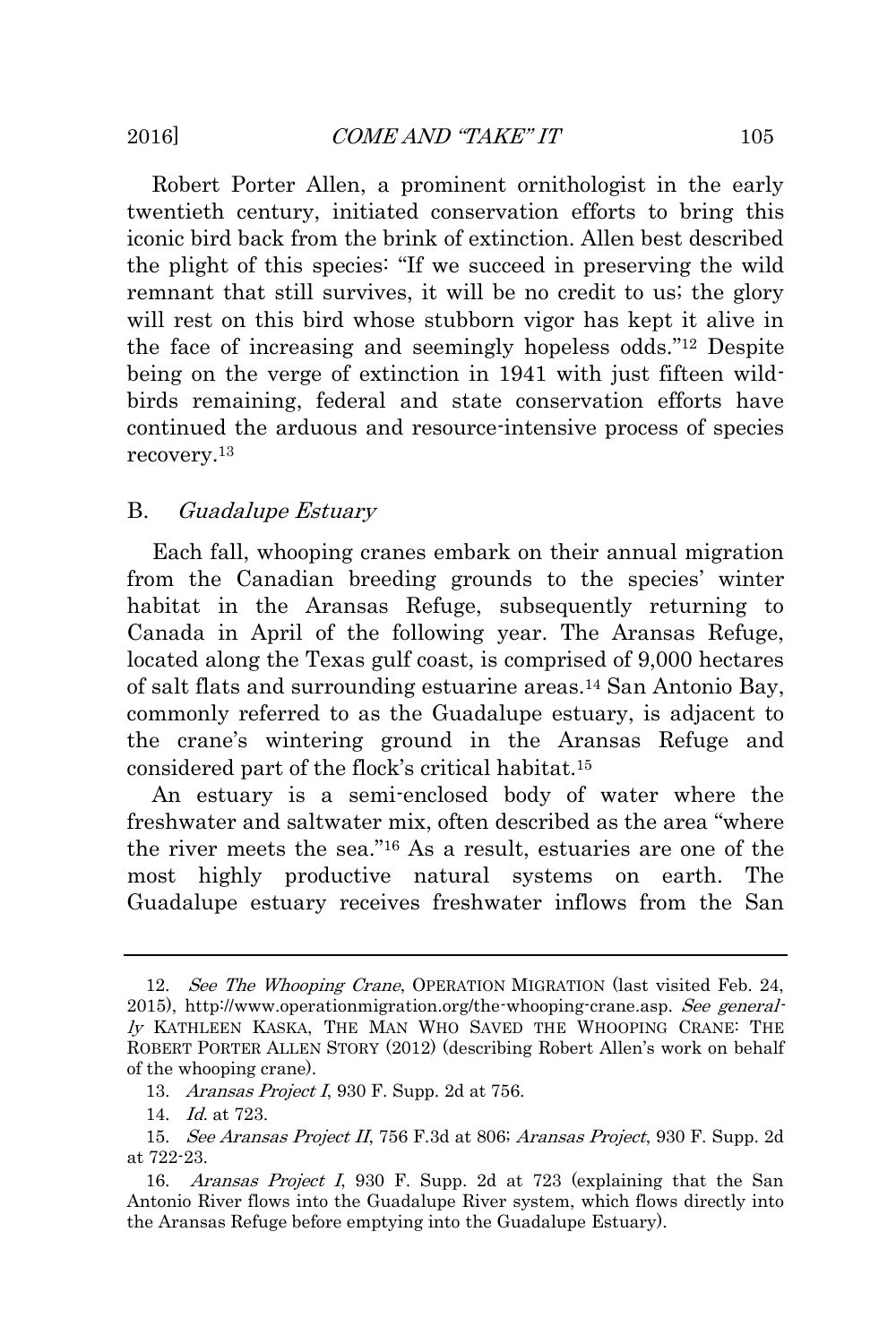Antonio and Guadalupe Rivers, maintaining a dynamic ecosystem that provides the whooping crane flock with essential foraging habitat.<sup>17</sup> Foraging behavior greatly affects a population's health, ability to survive, and reproductive ecology, as an animal's search for food resources is fundamentally intertwined with its environment.

## <span id="page-8-0"></span>C. Relationship Between Texas Water Rights and Freshwater Inflow in the Guadalupe Estuary

The quantity of freshwater flowing into the cranes' critical habitat in the Guadalupe estuary is related to the Texas Commission on Environmental Quality's (TCEQ) permitting authority for Guadalupe River withdrawals.<sup>18</sup> The TCEQ has general jurisdiction over both "surface water and water rights" in Texas.<sup>19</sup> The surface waters are owned by the State of Texas, such that "the water of the ordinary flow. . .of every flowing river, natural stream, and lake, and of every bay or arm of the Gulf of Mexico."<sup>20</sup> Unless exempted by a statute, no person may divert, store or impound state-owned water without TCEQ's authorization.<sup>21</sup>

TCEQ authorizes withdrawals of surface water by issuing withdrawal permits or certificates of adjudication.<sup>22</sup> In Texas, the right to withdraw surface water is usufructuary, such that the owner has a right of use, but not complete ownership.<sup>23</sup> The prior appropriation doctrine governs Texas' water rights, invoking the principle of "first in time, first in right." This provision regulates the allocation process and resolves conflicts between lawful appropriators in times of water shortage.<sup>24</sup> The

21. Id. § 11.081.

22. Id. § 11.121, 11.042. Some water rights, such as domestic and livestock uses, are exempt from the permitting or adjudication process. Id. § 11.142.

23. See Edwards Aquifer Auth. v. Day, 369 S.W.3d 814, 842 (Tex. 2012).

<sup>17.</sup> See Aransas Project II, 756 F.3d at 806.

<sup>18.</sup> Id.

<sup>19.</sup> TEX. WATER CODE ANN. § 5.013(a) (West 2015).

<sup>20.</sup> Id. § 11.021.

<sup>24.</sup> See Aransas Project I, 930 F. Supp. 2d 716, 738 n. 28-29 (S.D. Tex. 2013); see generally Ronald Kaiser, 6-TX WATERS AND WATER RIGHTS II (LexisNexis/Matthew Bender 3rd ed. 2015) (describing the evolution and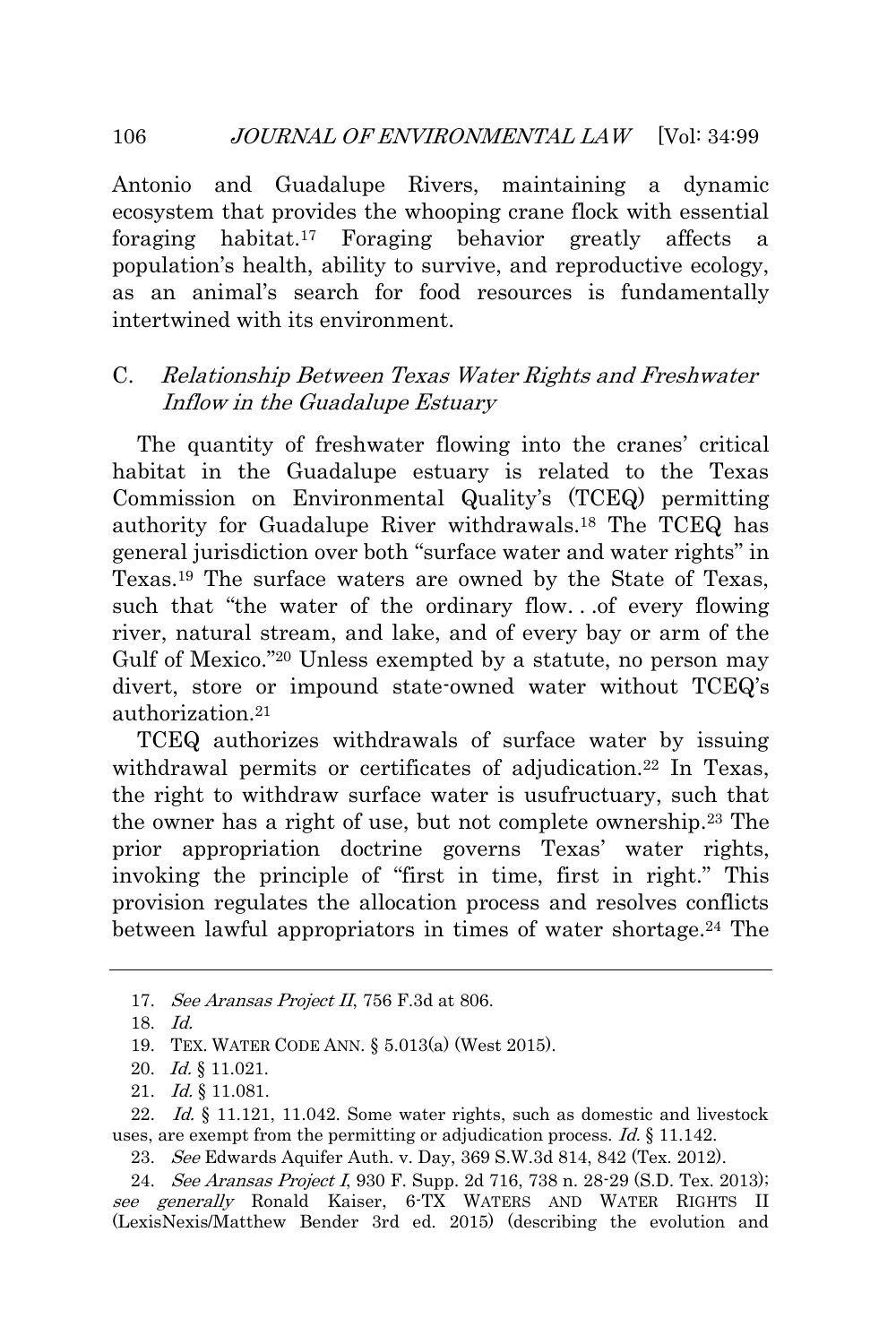oldest water right is the most senior and enables its owner to withdraw all of the water to which he is entitled before a more junior right holder can take his allocation.<sup>25</sup>

Although the Texas Water Code requires TCEQ to consider environmental impact in its permitting decisions, the Code does not authorize TCEQ to grant water rights for instream flows based on environmental concerns.<sup>26</sup> The regulatory scheme includes a "during emergencies" provision, such that permitting related to environmental flows might be suspended during drought conditions.<sup>27</sup> Texas water rights, through the TCEQ's permitting requirements and regulatory powers, may influence the quantity of freshwater reaching the state's estuaries, thus potentially affecting the availability of freshwater to users throughout the state.<sup>28</sup>

Involving a finite resource, the issue of sufficient freshwater flow will continue to be a source of conflict in this state, particularly as the dichotomy between those interested in the health of Texas estuaries and those interested in securing water

current state of Texas permitting and water rights).

<sup>25.</sup> See TEX. WATER CODE ANN. § 11.027 (West 2015). In 1967, the Texas Water Rights Adjudication Act required all appropriators of surface waters to prove their usage in court. The adjudication process clarified who held a right to withdraw water, eliminated prior regimes, and recorded the priority of the rights to divert state water. See In re Adjudication of the Water Rights of the Upper Guadalupe Segment of the Guadalupe River Basin, 642 S.W.2d 438, 439- 42 (Tex. 1982).

<sup>26.</sup> See TEX. WATER CODE ANN. § 11.0235(c) (d)(1); Aransas Project I, 930 F. Supp. 2d at n. 26. In 2000, the San Marcos River Foundation sought to appropriate 1.3 million acre-feet of water to remain instream for the benefit of the Guadalupe/San Antonio Bay and estuary system. The TCEQ denied the permit in 2003 and the Foundation challenged the denial. Before the lawsuit was decided; however, the Texas legislature enacted  $\S$  11.0237(a), prohibiting the issuance of permits to leave water instream for the benefit of bays and estuaries. See Tex. Comm'n on Envtl. Quality v. San Marcos River Found., 267 S.W.3d 356, 357-360 (Tex. App. 2008).

<sup>27.</sup> TEX. WATER CODE ANN. § 11.0235(c) (West 2015). "The key question is whether TCEQ actually has authority to remedy the problem: that is, whether, given a drought (which constitutes an emergency), TCEQ can still provide water for the cranes. Pursuant to § 11.0235(c), TCEQ appears not to have that power." Aransas Project II, 756 F.3d 801, 813 (5th Cir. 2014).

<sup>28.</sup> Aransas Project I, 930 F. Supp. 2d at 806.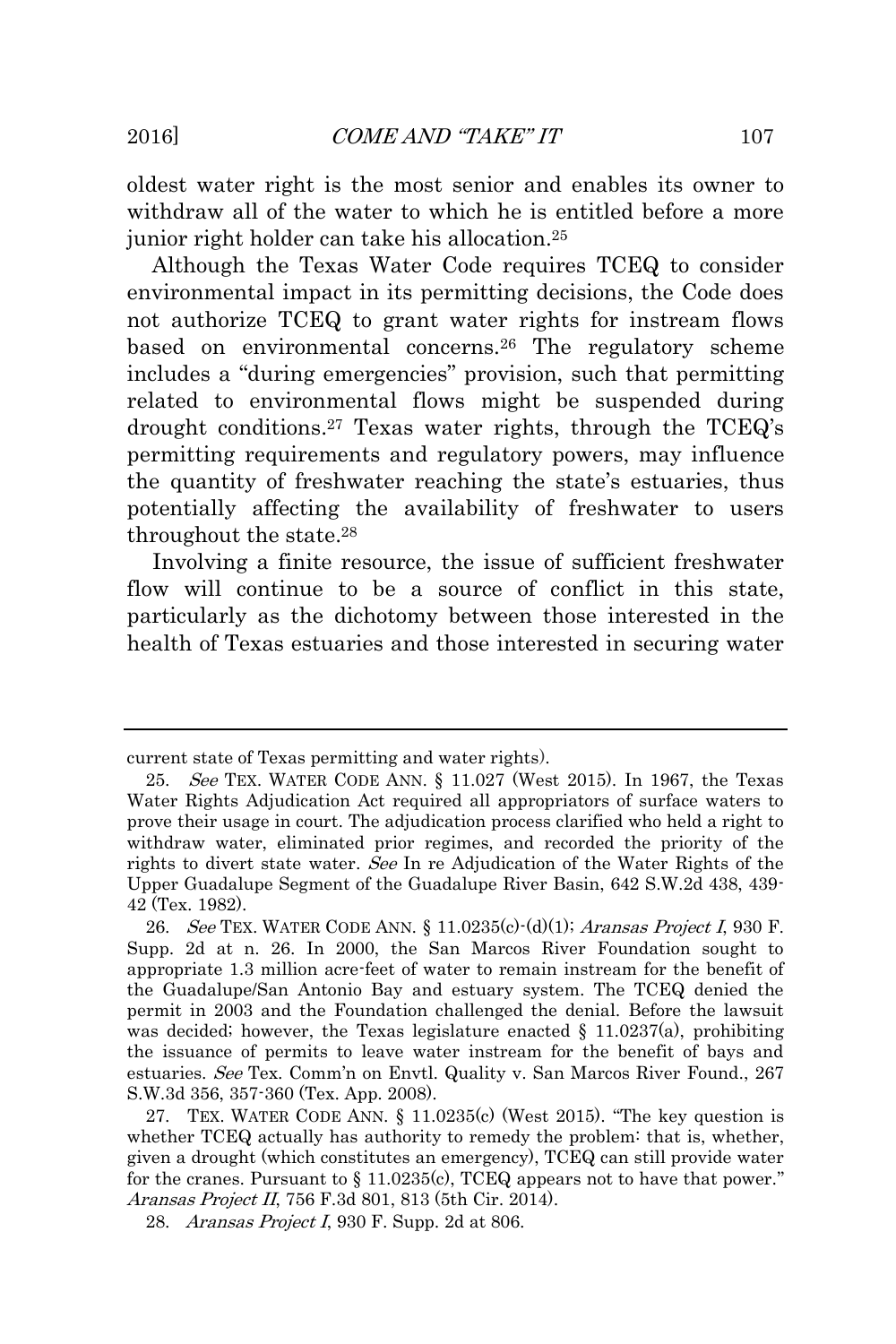supplies for agricultural, industrial, or municipal uses becomes more apparent.

## <span id="page-10-0"></span>D. The Aransas Project's Allegations Against TCEQ

During the winter of 2008-09, coinciding with a severe drought, Aransas Refuge researchers noted an increase in whooping crane deaths within the Guadalupe Estuary and surrounding areas.<sup>29</sup> The incident motivated environmentalists, coastal businesses, bird enthusiasts, and others to form "The Aransas Project" (TAP), a non-profit Texas-based entity. The purpose of the alliance was to promote responsible water management of the Guadalupe River basin and to ensure that freshwater continues to flow from the Texas Hill Country to the bays.<sup>30</sup>

In hopes of alleviating this concern, TAP argued that TCEQ's management of water diversions along the San Antonio and Guadalupe River systems caused the deaths of endangered whooping cranes.<sup>31</sup>

On March 10, 2010, TAP filed a lawsuit alleging that the TCEQ violated the ESA's "take" prohibition.<sup>32</sup> TAP requested injunctive relief to ensure that the AWB flock has sufficient water resources to prevent future "takes" of whooping cranes.<sup>33</sup> TAP alleged that TCEQ water permitting reduced the quantity of freshwater that flowed to the coast, resulting in high salinity levels throughout the Guadalupe estuary.<sup>34</sup>

TAP argued, most importantly, that these high salinity levels decreased the abundance of blue crabs (*Callinectes sapidus*) and wolfberries  $(Lycium carlinianum)$ ,<sup>35</sup> which are the primary nutritional resources for whooping cranes. According to TAP, the cranes experienced food stress upon altering their foraging

31. Aransas Project I, 930 F. Supp. 2d at 725.

- 34. Id. at 725.
- 35. Id.

<sup>29.</sup> Id. at 724.

<sup>30.</sup> About The Aransas Project, THE ARANSAS PROJECT, http://thearansasproject.org/about (last visited Jan. 16, 2015).

<sup>32.</sup> Id.

<sup>33.</sup> Id. at 726.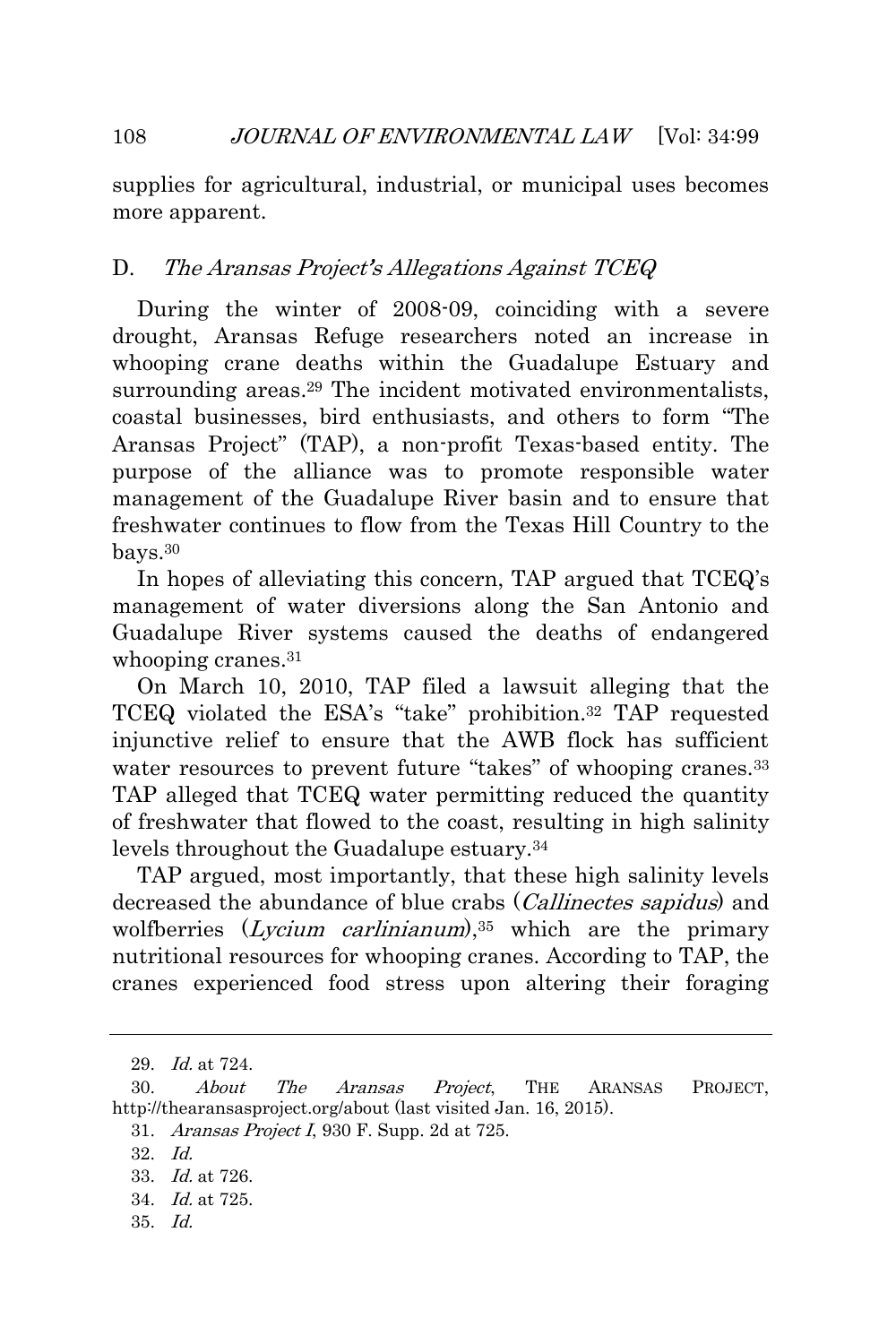behavior to search for additional resources.<sup>36</sup> TAP suggested that the birds expended more energy foraging for alternative prey ultimately resulting in emaciation and increased susceptibility to disease, followed by eventual death.<sup>37</sup>

The crux of TAP's argument was that both TCEQ's actions (and inaction), with regard to the management of freshwater diversions along the San Antonio and Guadalupe River systems, caused "harm" to the endangered whooping cranes by actually injuring and killing an estimated twenty-three birds.<sup>38</sup> TAP named several TCEQ officials as defendants, including Chairman Bryan Shaw.<sup>39</sup> The court granted leave to intervene for multiple parties, including the Guadalupe-Blanco River Authority, the Texas Chemical Council, and the San Antonio River Authority.<sup>40</sup> For purposes of this article, all state and intervening defendants are hereinafter referred to collectively as "TCEQ." The numerous amicus curiae briefs filed on behalf of both parties highlight the statewide ramifications of the decision, particularly for agricultural and municipal interests, as well as environmentalists.<sup>41</sup>

38. Id.

40. Id. at 725. The court also denied the motion for leave to intervene for several parties, including Union Carbide, Texas Farm Bureau, San Antonio Water System, and San Antonio City Public Service. Id.

41. Aransas Project II, 756 F.3d 801, 808 n.2 (5th Cir. 2014). In support of TAP, Defenders of Wildlife, Nature Canada, and various law professors filed amicus briefs. The Texas Public Policy Foundation, the City of Kerrville, CPS Energy, City of Victoria, Texas Water Conservation Association, and Texas Farm Bureau, each filed amicus briefs on behalf of TCEQ. Id.

<sup>36.</sup> Id.

<sup>37.</sup> Id.

<sup>39.</sup> Id. at 725. TAP also named as defendants, in their respective official capacities: Carlos Rubinstein, a TCEQ Commissioner; Buddy Garcia, a former TCEQ Commissioner; Mark Vickery, a former TCEQ Executive Director; and Al Segoiva, the South Texas Watermaster. Id. at 725 n.12.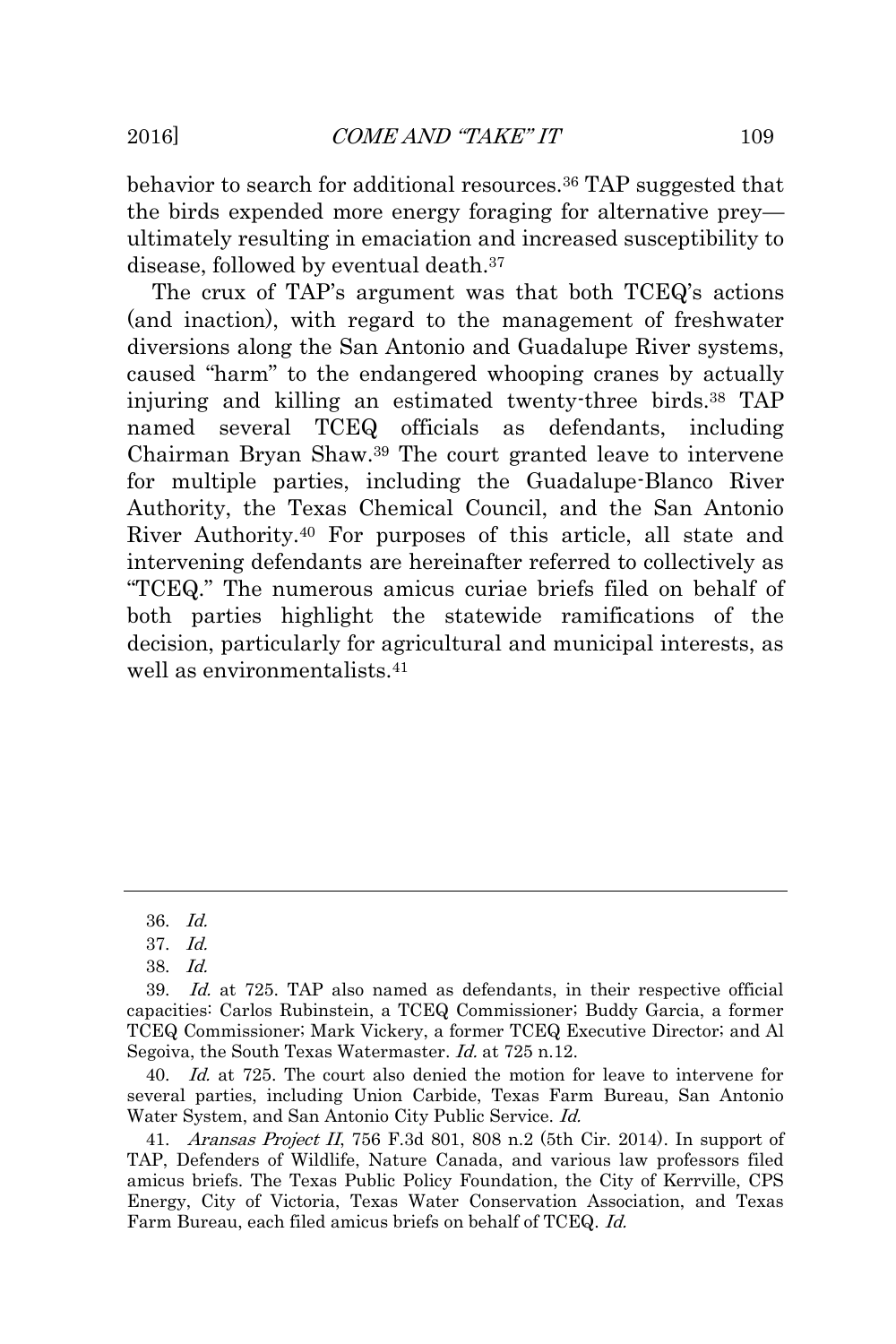#### III.

## ENDANGERED SPECIES ACT (ESA) LIABILITY

<span id="page-12-0"></span>Described as the "pit bull" of environmental laws, the Endangered Species Act is among the most "revered and reviled" tools for ecosystem protection.<sup>42</sup> The ESA scrutinizes activities that may affect listed species and provides rigorous protection through the conservation of ecosystems, particularly those that serve as critical habitat for threatened and endangered species.<sup>43</sup> Although decisions to assign liability may positively affect the health of certain populations, these same decisions may serve as a detriment to the development or use of natural resources, including land and water.<sup>44</sup>

In Tennessee Valley Authority v. Hill, the U.S. Supreme Court broadly proclaimed that the ESA's purpose was "to halt and reverse the trend toward species extinction, whatever the cost." 45 This comprehensive legislation represented a regulatory scheme to preserve biodiversity, whereby populations could increase through conservation and protection measures.<sup>46</sup>

<sup>42.</sup> See Endangered Species Act of 1973, 16 U.S.C. §§ 1531-1544 (2014); Steven P. Quarles, The Pit Bull Goes to School, 15 ENVTL. F. 55, 55 (1998) (discussing the origins of the pit bull reputation); NAGLE & RUHL, supra note 2, at 141. Nagle and Ruhl offer insight regarding ESA's controversial reputation:

Its champions praise it for saving the bald eagle from extinction, for blocking many misconceived development projects, and for providing a tool to protect ecosystems ranging from the southern California coast to the majestic forests of Pacific northwest. Its detractors accuse it of sacrificing timber jobs for obscure owls, nearly completed dams for tiny fish, and small farmers for unknown rodents. The basis for these claims lies in the *unparalleled* stringency of the ESA's provisions.

Id. (emphasis added).

<sup>43.</sup> See generally DOUB, supra note 1, at 9, 12 (discussing the use of the ESA to protect against adverse impacts, such as habitat destruction).

<sup>44.</sup> See Eugene H. Buck, M. Lynee Corn, & Pamela Baldwin, The Endangered Species Act and "Sound Science," in THE ENDANGERED SPECIES ACT: PRIMER, EVALUATION AND PROSPECTS 147 (Harold B. Carleton ed., 2009).

<sup>45.</sup> Tenn. Valley Auth. v. Hill, 437 U.S. 153, 184 (1978).

<sup>46.</sup> See NAGLE & RUHL, supra note 2, at 255 (discussing the destruction of critical habitat and labeling it as the primary factor influencing the decline of many listed species, especially in consideration of the deleterious effects of limited resource availability).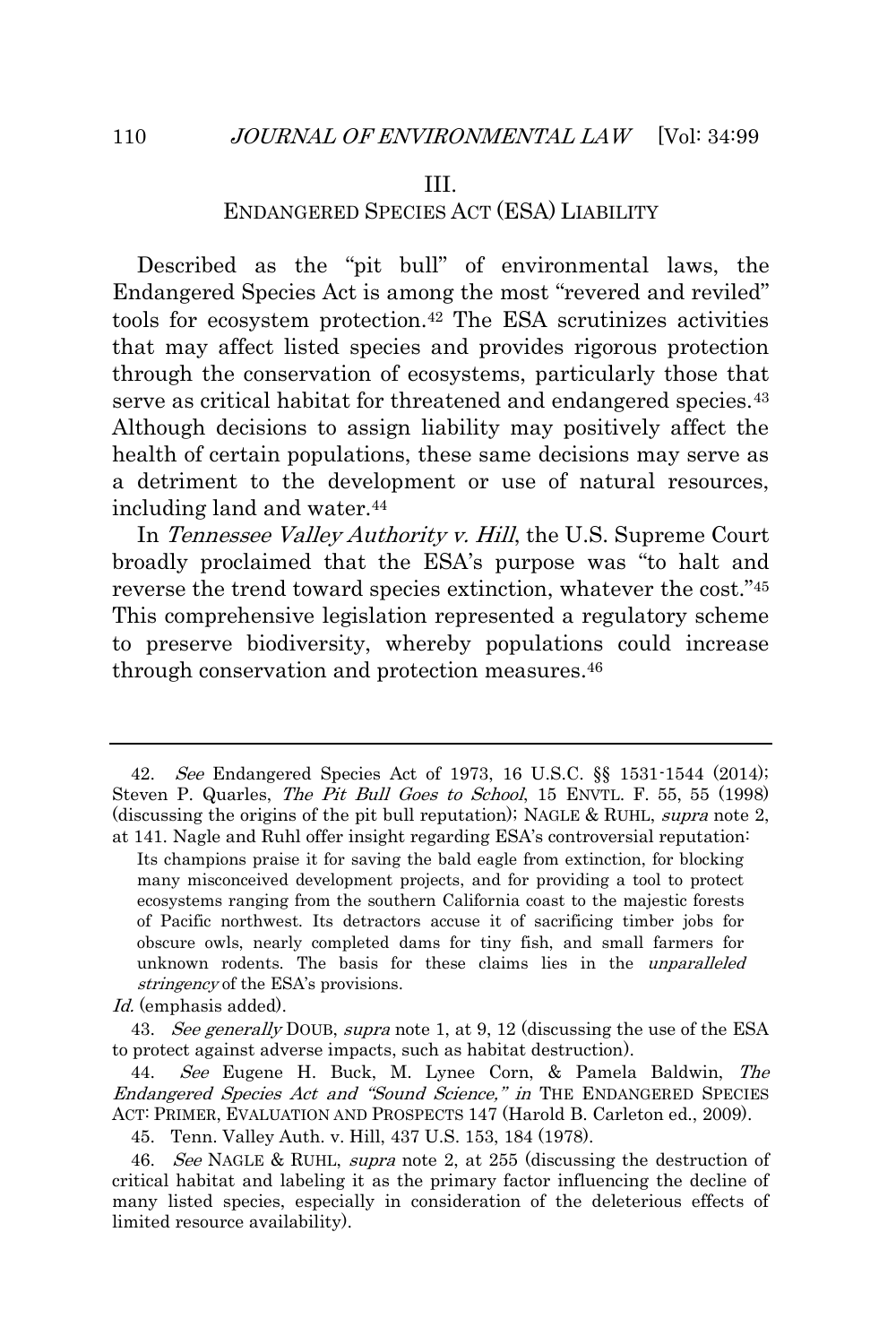Congress enacted the ESA in 1973 to prevent the further elimination of threatened and endangered species in the United States.<sup>47</sup> Scientific review is at the core of ESA jurisprudence, as science is particularly important to the listing process, designating critical habitat, and to proving the "take" of a protected species.<sup>48</sup> Section 4 authorizes the USFWS and the National Oceanic and Atmospheric Administration (NOAA) to identify and list species as endangered or threatened.<sup>49</sup> The ESA requires that agencies found their decisions "solely on the basis of the best scientific and commercial data available." <sup>50</sup> These agencies may then designate critical habitat and develop recovery plans, further incorporating scientific considerations into the agency consultation process.<sup>51</sup>

#### <span id="page-13-0"></span>A. Section 9 "Take" Prohibition

ESA §9 prohibits both indirect and deliberate "takes" of all species listed as endangered.<sup>52</sup> The ESA broadly defines "take"

49. See generally id. § 1533 (providing regulatory authority to determine whether a species is endangered or threatened).

50. Id. § 1533(b)(1)(A); see also N. Spotted Owl v. Hodel, 716 F. Supp. 479, 483 (W.D. Wash. 1988) (suggesting that the USFWS rely on expert scientific analysis to support a determination to not list a species). Under this evidentiary standard, the decision to list a species only considers the best scientific data available, whereas the decision to designate critical habitat considers both scientific data and economic impacts. See 16 U.S.C. § 1533(b)(1)-(2).

51. 16 U.S.C. §  $1533(b)(1)-(2)$ , (f).

52. Id. § 1538(a)(1)(B); see generally Babbitt v. Sweet Home Chapter of Cmtys. for a Great Or., 515 U.S. 687, 700 (1995) (stating that Congressional action strongly suggested that Congress understood ESA §9 "to prohibit indirect takings as well as deliberate takings"); Strahan v. Coxe, 127 F.3d 155, 163 (1st Cir. 1997) (stating that "a governmental third party pursuant to whose authority an actor directly exacts a taking of an endangered species may be

<sup>47.</sup> 16 U.S.C. § 1531(b)-(c).

<sup>48.</sup> Id. § 1533(b). Implementation of the ESA depends on expert agencies, such as the USFWS for terrestrial species and NOAA for marine species. Section 7 allows Courts to incorporate scientific data, perhaps more appropriately, into their decisions. Pursuant to  $\S$  7(a)(2), any action authorized, funded, or carried out by a federal agency cannot jeopardize the existence of listed species or destroy its critical habitat. Id.  $\S$  1536(a)(2). TAP's allegation of liability did not proceed under this part of the ESA because the TCEQ did not have a federal nexus, such that the TCEQ's water-permitting decisions were not funded, authorized, or carried out by a federal agency. Id.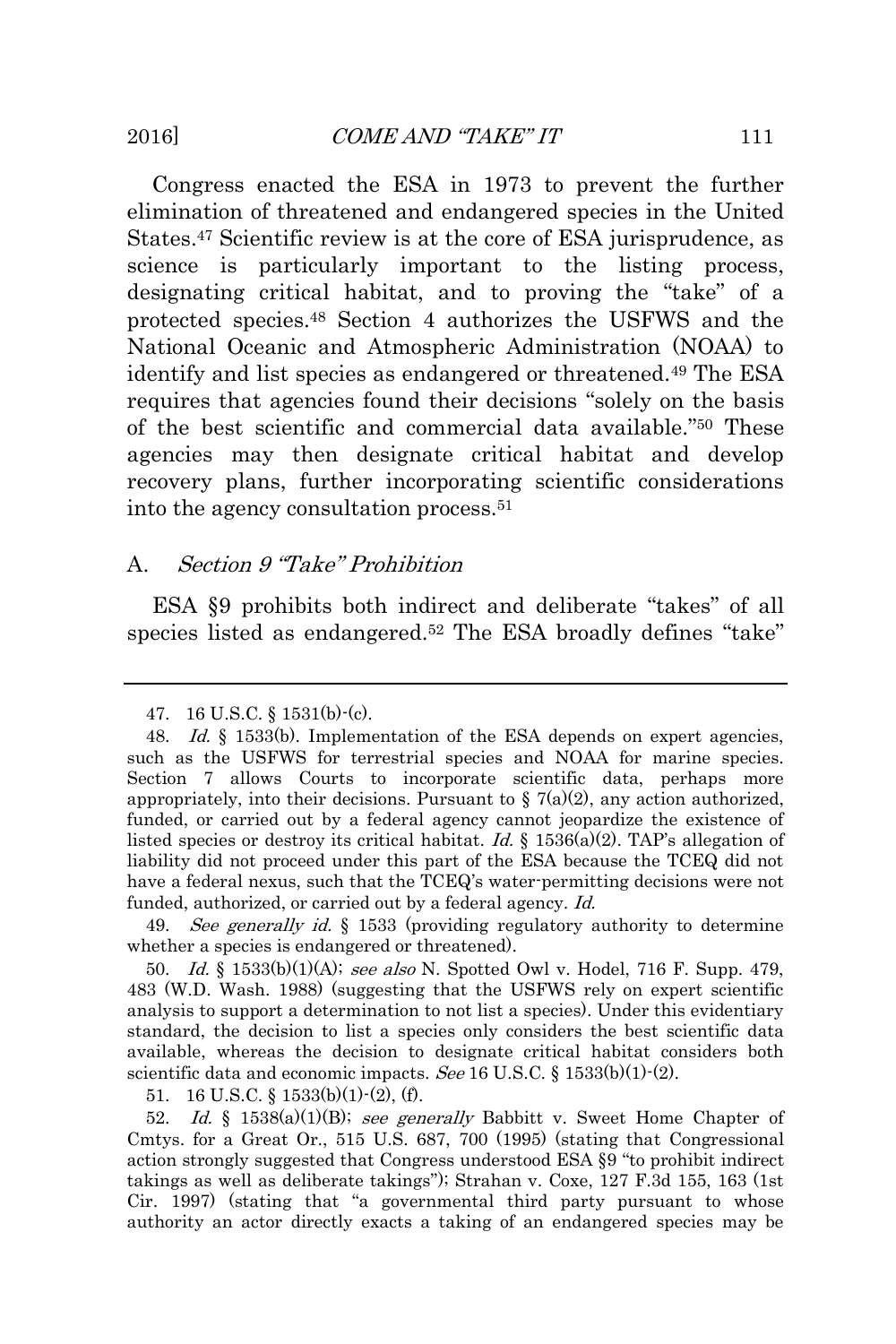as any actions or inactions that "harass, harm, pursue, hunt, shoot, wound, kill, trap, capture, or collect" a protected species.<sup>53</sup>

More specifically, the term "harm" prohibits "significant habitat modification or degradation where it actually kills or injures wildlife by significantly impairing essential behavioral patterns, including breeding, feeding or sheltering." 54

The ESA authorizes citizen-suits, as federal district courts have jurisdiction to enforce ESA provisions.<sup>55</sup> The party alleging the "take" must satisfy the requirement of standing by demonstrating they have suffered an injury in fact, that the injury is "fairly traceable" to the defendant's actions, and that a favorable decision will likely redress the injury.<sup>56</sup>

The "take" prohibition governs the actions or inactions of all "persons," including any "officer, employee, agent, department, or instrumentality of. . .any state." <sup>57</sup> Much controversy surrounds the extension of ESA liability to private landowners and developers, as the discovery of an endangered species on individual's property may prevent the landowner from using that property.<sup>58</sup>

Perhaps even more controversial, this prohibition also applies to actions by state agencies that adversely affect the habitat of a species, potentially resulting in the indirect "take" of an endangered species.<sup>59</sup> In fact, citizens have challenged this

56. See Lujan v. Defenders of Wildlife, 504 U.S. 555, 560-61 (1992); Aransas Project v. Shaw, 930 F. Supp. 2d 716, 728 (S.D. Tex. 2013).

57. 16 U.S.C. § 1532(13).

58. See NAGLE & RUHL, supra note 2, at 255.

59. See generally id. at 291 (referencing use of the ESA to alter fireworks celebrations in Connecticut, development of beach properties on Long Island, and using trucks on a beach in Long Island while filming a movie); Shannon Petersen, Endangered Species in the Urban Jungle: How the ESA Will Reshape American Cities, 19 STAN. ENVTL. L.J. 423, 438-40 (arguing that Strahan and Loggerhead Turtle were wrongly decided because state regulatory regimes governing private activities cannot be the proximate cause of an ESA take violation).

deemed to have violated the provisions of the ESA").

<sup>53.</sup> 16 U.S.C §§ 1532(19), 1538(a)(1).

<sup>54.</sup> 50 C.F.R. § 17.3 (2006); Sweet Home, 515 U.S. at 690-91, 696 (upholding definition).

<sup>55. 16</sup> U.S.C. § 1540 $(g)(1)$  (without regard for the amount-in-controversy or party citizenship requirements).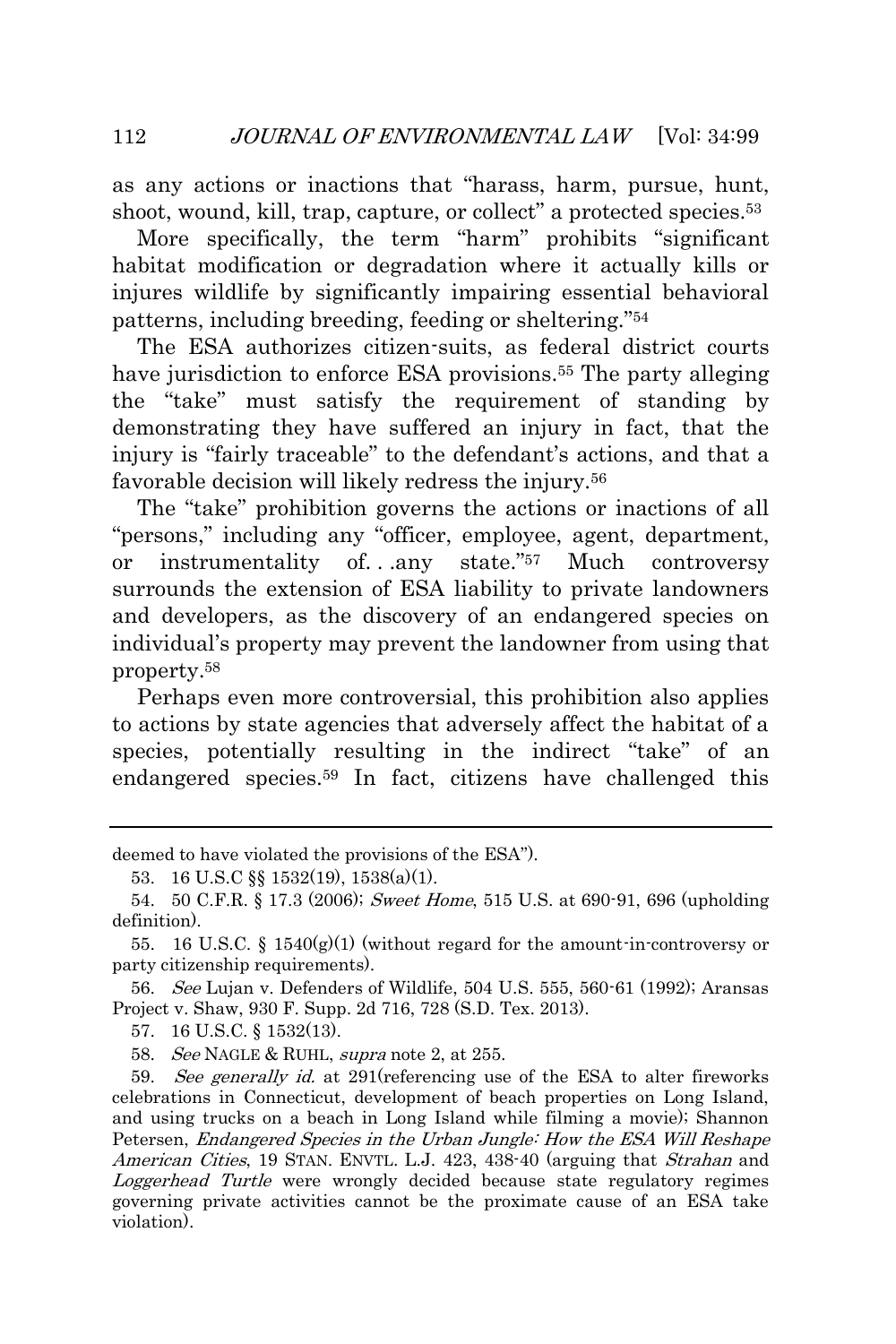prohibition under a range of situations. In Strahan v. Coxe, citizens challenged the issuance of licenses by a Massachusetts agency that allowed fishermen to use gear that entangled and harmed northern right whales.<sup>60</sup> As a "third-party taking" situation, the court enjoined the state from permitting the entire fishing industry to use the harmful gear, rather than adjudicating multiple citizen-suits against each individual commercial fishermen.<sup>61</sup>

An alleged activity need not directly kill or injure the species to violate ESA §9; rather, the activity may indirectly harm the species by modifying its essential habitat. When the connection between the activity and alleged "take" is less direct, establishing remote chains of causation impedes a court's ability to rule on the "take" prohibition.

Although science plays a vital role in the listing process and ability to promulgate other ESA provisions, $62$  using science as a vessel to establish causation is a much more convoluted enterprise, especially with regard to proving a violation of the "take" prohibition.

## <span id="page-15-0"></span>B. Justice O'Connor's Reliance on Proximate Causation in the Realm of ESA Liability

In her *Babbitt v. Sweet Home* concurring opinion, Justice Sandra Day O'Connor qualified the Court's understanding of the "take" definition, noting that the prohibition is subject to

<sup>60.</sup> See Strahan v. Coxe, 127 F.3d 155, 158-59 (1st Cir. 1997).

<sup>61.</sup> See generally id. at 161-63, 171-72 (discussing the various types of harmful gear subjected to permitting requirements and the court's support of the injunctive relief provided by the lower court). Citizens have also alleged ESA liability against Maine for the state's authorization of foothold traps that harmed lynx and against a Florida county for its refusal to ban beach driving during turtle nesting season. See Animal Welfare Inst. v. Martin, 623 F.3d 19, 21-22 (1st Cir. 2010); Loggerhead Turtle v. Cnty. Council of Volusia Cnty., 148 F.3d 1231, 1234-35 (11th Cir. 1998).

<sup>62.</sup> The ESA requires that listing of endangered and threatened species be based solely on the "best scientific and commercial data available." 16 U.S.C. § 1533(b)(1)(A). In addition, formal consultation under § 7 requires the submission of a *biological assessment*, which identifies whether any threatened or endangered species are likely to be affected by the proposed federal action at issue. Id.  $\frac{1}{2}$  1536(c)(1) (emphasis added).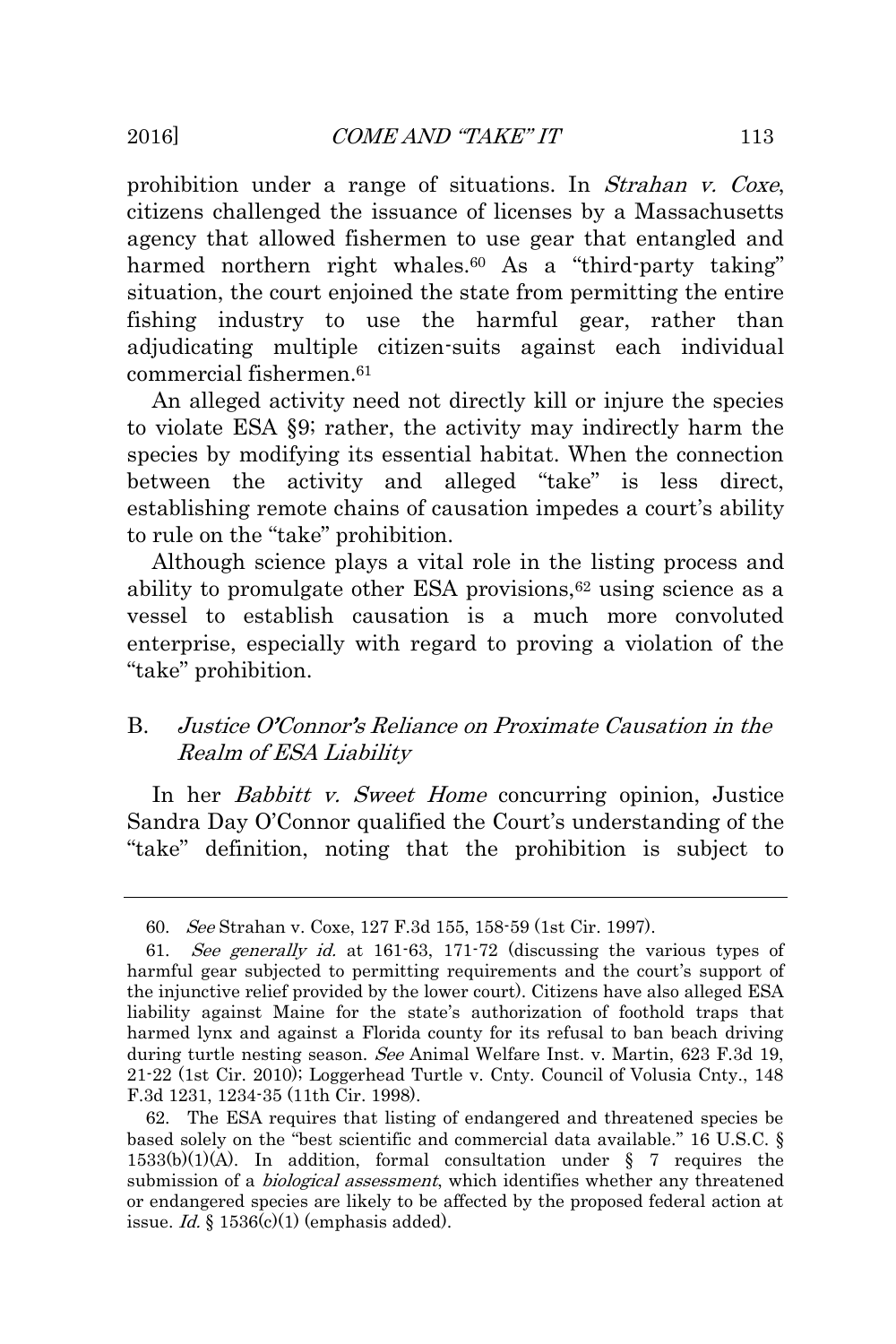"ordinary principles of proximate causation, which introduce notions of foreseeability." <sup>63</sup> Proximate cause serves to limit the ramifications of the "take" prohibition because it is inequitable to assign liability "for every effect that could be causally linked to [an actor's] conduct regardless of how remote, unusual, or unforeseeable the consequence." 64

Sweet Home tightened the proof of "take" analysis by implementing the tort-like tests of "proximate" and "but-for" causation.<sup>65</sup> According to the Supreme Court, Congress intended to assign ESA liability to foreseeable events—rather than accidental effects on protected species.<sup>66</sup>

Although courts encounter "difficult questions of proximity and degree" when assessing "limitless fact patterns" to determine whether an activity caused the "take" of a species, principles of proximate causation offer a familiar guide for the judiciary.<sup>67</sup> The blurred line of demarcation between punishable

64. Id. at 713; Fischman, supra note 4, at 688. Professor J.B. Ruhl describes the Sweet Home holding as a "Pyrrhic" victory for environmental groups, particularly because principles of proximate cause were a "stunning blow to the statute's vitality" that cannot be interpreted as a "shot of adrenaline for the ESA." J.B. Ruhl, The Endangered Species Act's Fall From Grace in the Supreme Court, 36 HARV. ENVTL. L. REV. 488, 502-03 (2012).

65. See Sweet Home, 515 U.S. at 700 n.13; See Ruhl, supra note 64, at 502.

66. Sweet Home, 515 U.S. at 700. Additionally, the decision required plaintiffs to establish that specific individuals were injured, rather than the protected population as a whole. Commentators suggest that the Court based its adherence to principles of proximate cause on the fact that the harm regulation emphasizes the word "actually." See Fischman, supra note 4, at 688.

67. Sweet Home, 515 U.S. at 708, 713. See Tara L. Mueller, Babbitt v. Sweet Home Chapter of Communities: When is Habitat Modification a Take?, 3 HASTINGS W.-NW. J. ENVTL. L & POL'Y 333, 338 (1996). See generally Alan M. Glen & Craig M. Douglas, Taking Species: Difficult Questions of Proximity and Degree, 16 NAT. RESOURCES & ENV'T 65 (Fall 2001) (discussing the burden of proving harm given "difficult questions of proximity and degree" after Sweet

<sup>63.</sup> Babbitt v. Sweet Home Chapter of Cmtys. for a Great Or., 515 U.S., 687, 709 (1995) (O'Connor, J., concurring). The Court did not actually rule on whether there was a "take" in the case. Instead, the Court sought to determine whether the Secretary of Interior overreached his authority under the ESA by extending the definition of "takings" to include the more robust definition of "harm", such that any "significant habitat modification or degradation that actually kills or injures wildlife by significantly impairing essential behavioral patterns, including breeding, feeding, or sheltering," violates the "take" prohibition. Id. at 691-99.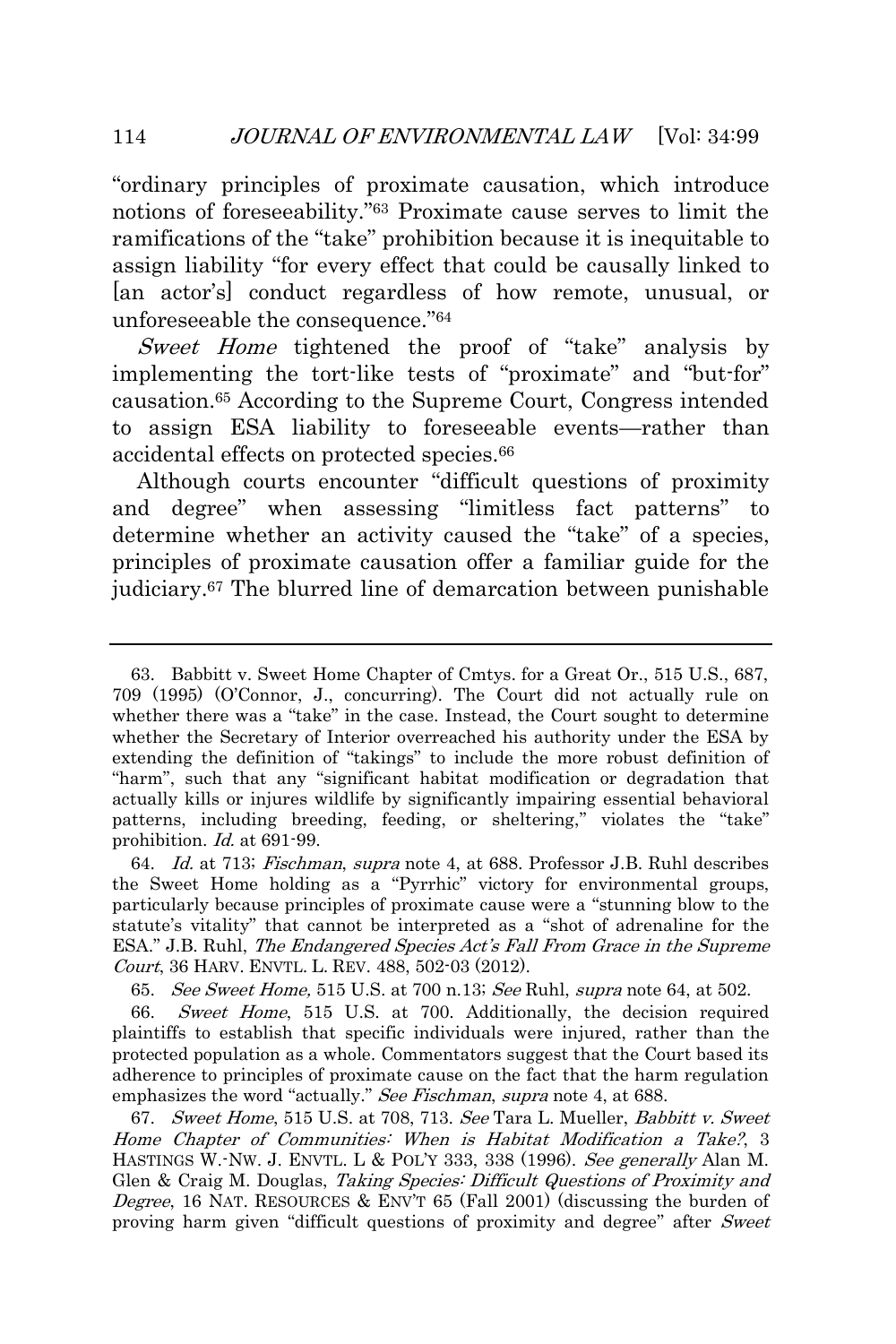and non-punishable "takes" illuminates the daunting issues encountered when proving causation.<sup>68</sup>

In her Sweet Home concurrence, Justice O'Connor expounded upon the majority ruling in two aspects. First, she specified that the "significant habitat modification" prohibition was limited to situations that cause "actual, as opposed to hypothetical or speculative, death or injury to identifiable protected animals."<sup>69</sup> Next, Justice O'Connor criticized the imposition of ESA liability in Palila v. Hawaii Dep't of Land and Natural Resources, indicating that the decision lacked the requisite proximate causation analysis.<sup>70</sup> In Palila, plaintiffs alleged that the State violated the ESA when it allowed feral mouflon sheep and goats to graze on seedlings, thereby preventing the growth of essential habitat used by the endangered palila bird.<sup>71</sup> The Ninth Circuit held that the Hawaii state agency violated the ESA by allowing feral sheep to eat seedlings, a resource that might have fed and sheltered the endangered bird once the seedlings were fullygrown.<sup>72</sup> In her analysis of Palila II, Justice O'Connor articulated the flaws in the Ninth Circuit's reasoning, which imposed ESA liability "no matter how long the chain of causality between modification and injury." <sup>73</sup> According to Justice O'Connor, the state agency could not have proximately caused the death of the protected birds by allowing the sheep to consume and ultimately

71. See Palila, 852 F.2d at 1107.

72. See id. at 1110-11.

Home); LAWRENCE R. LIEBESMAN & RAFE PETERSEN, ENDANGERED SPECIES DESKBOOK 68 (2d ed. 2010) (discussing the *Sweet Home* Court's emphasis on foreseeability during "take" analyses).

<sup>68.</sup> See LIEBESMAN & PETERSEN, supra note 67, at 68-69. Justice Stevens' majority ruling allowed for the possibility that some harm proceeding from habitat modification will be "minimal and unforeseeable," and not in violation of the ESA. See Sweet Home, 515 U.S. at 699-700.

<sup>69.</sup> Sweet Home, 515 U.S. at 708-09 (O'Connor, J., concurring).

<sup>70.</sup> Id. at 709, 713-14 (referencing Palila v. Haw. Dep't of Land and Natural Res., 852 F.2d 1106 (9th Cir. 1988)).

<sup>73.</sup> See Sweet Home, 515 U.S. at 711-12, 714. See generally Frona M. Powell, Defining Harm Under the Endangered Species Act: Implications of Babbitt v. Sweet Home, 33 AM. BUS. L.J. 131 (1995) (examining the implications of Sweet Home for future cases).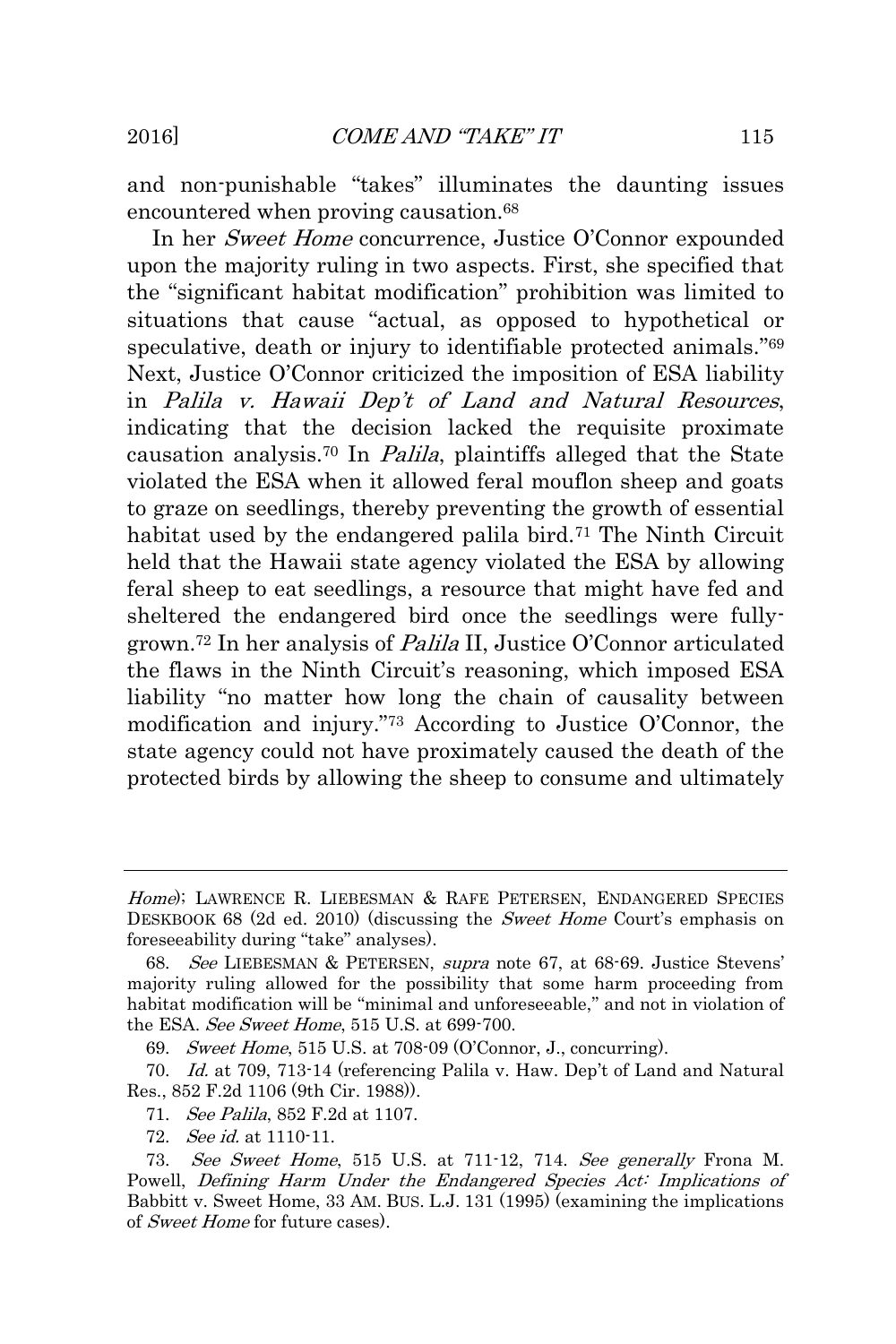destroy the seedlings, a resource which may or may not have grown into trees and suitable habitat.<sup>74</sup>

The proximate causation standard is contingent upon considerations of fairness, which prevent "imposing liability for remote consequences." <sup>75</sup> Because the concept of proximate causation does not have a precise definition, Justice O'Connor instead illustrated both ends of the spectrum:<sup>76</sup> for example, the element of proximate causation is not satisfied when a farmer's fertilizer is diverted by a tornado and deposited in a wildlife refuge, causing the death or injury of protected species.<sup>77</sup> Conversely, when an individual extracts water from a reservoir on his property and kills an endangered fish, the proximate causation standard is more likely to be satisfied.<sup>78</sup>

Proximate causation acts as a threshold to eliminate the opportunity to assign liability in the context of bizarre situations.<sup>79</sup> More precisely, the standard functions as an equivalent to foreseeability and duty in normal tort cases, particularly because it considers the "natural and probable consequences" of an act.<sup>80</sup>

In ESA liability cases, federal courts determine whether there is sufficient proof to uphold the proximate causation standard by performing "the type of case-by-case analysis prescribed by Sweet Home."<sup>81</sup> Two years after Sweet Home, the district court in Strahan held that the state of Massachusetts had violated the "take" prohibition by allowing commercial fisheries to trawl in endangered right whale habitat.<sup>82</sup>

The First Circuit evaluated scientific evidence indicating that over one-half of the examined right whales bore scars from

<sup>74.</sup> Sweet Home, 515 U.S. at 713-14.

<sup>75.</sup> Id. at 713 (emphasis added).

<sup>76.</sup> Id.

<sup>77.</sup> See id.

<sup>78.</sup> See id.

<sup>79.</sup> See id.

<sup>80.</sup> Id. (citing Palsgraf v. Long Island R. Co., 248 N.Y. 339 (1928); Grubart v. Great Lakes Dredge & Dock, 513 U.S. 527, 536 (1995); Consol. Rail Corp. v. Gottshall, 512 U.S. 532, 546 (1994)).

<sup>81.</sup> See LIEBESMAN & PETERSEN, supra note 67, at 69.

<sup>82.</sup> See Strahan v. Coxe, 127 F.3d 155, 168 (1st Cir. 1997).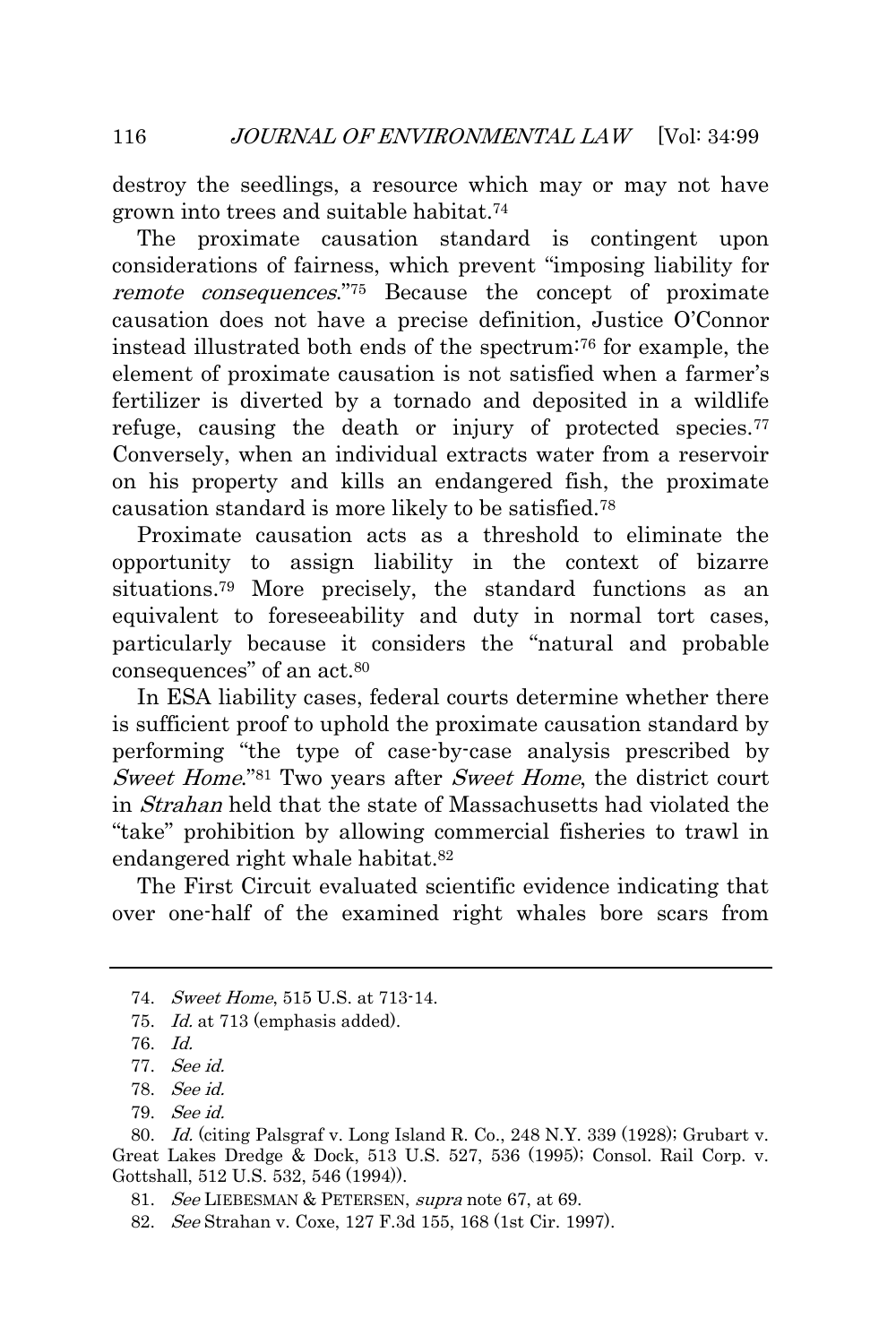fishing equipment.<sup>83</sup> The court noted examples of actual entanglement, and though the circumstances of causation were not particularly direct, they were not attenuated to the point of being outside the realm of foreseeability:<sup>84</sup> Entanglement was a foreseeable type of harm of which the agency authorized despite having knowledge that endangered right whales could be caught in the devices.<sup>85</sup>

Even with robust scientific testimony, proving the "take" of an endangered species is difficult when trying to establish chains of causation within complex ecosystems. In Greenpeace Foundation v. Mineta, the plaintiffs alleged that the commercial lobster fishery was causing the "take" of the endangered Hawaiian monk seal.<sup>86</sup> Greenpeace argued that the seal population was dwindling because of low birth rates and shrinking food supplies, primarily as a result of commercial fishing operations. Although the fishery may have modified essential habitat by reducing the prevalence of lobster, Greenpeace did not sufficiently prove that the lobster was "absolutely critical" to the monk seal's diet.<sup>87</sup> Despite using traps, the lobster fishery did not physically harm the seals.<sup>88</sup> This broken link in the chain of causation impeded the court's ability to assign ESA liability. Although important to the seal's diet, the declining lobster population was not enough to prove a violation of the "take" prohibition.

Portraying the dichotomy between direct and indirect "takings," the court in Greenpeace Foundation also examined the commercial bottomfish operation. The court found that this fishing method had accidentally killed several seals.<sup>89</sup> Fishermen

87. Greenpeace Found., 122 F. Supp. 2d at 1134. To be "absolutely critical," the plaintiffs had the burden of proving that the availability of lobster was the difference between life and death for the seal. Id.

88. See id. at 1127, 1133.

89. See id. Seals were directly killed by this fishing operation when the seals become entangled with the gear while trying to take the catch from the hooks.

<sup>83.</sup> Id. at 164-65.

<sup>84.</sup> See id. at 165.

<sup>85.</sup> See id.

<sup>86.</sup> See Greenpeace Found. v. Mineta, 122 F. Supp. 2d 1123, 1126-27 (D. Haw. 2000). See generally LIEBESMAN & PETERSEN, supra note 67, at 68-69 (discussing various cases in which scientific testimony either did or did not establish causation chains).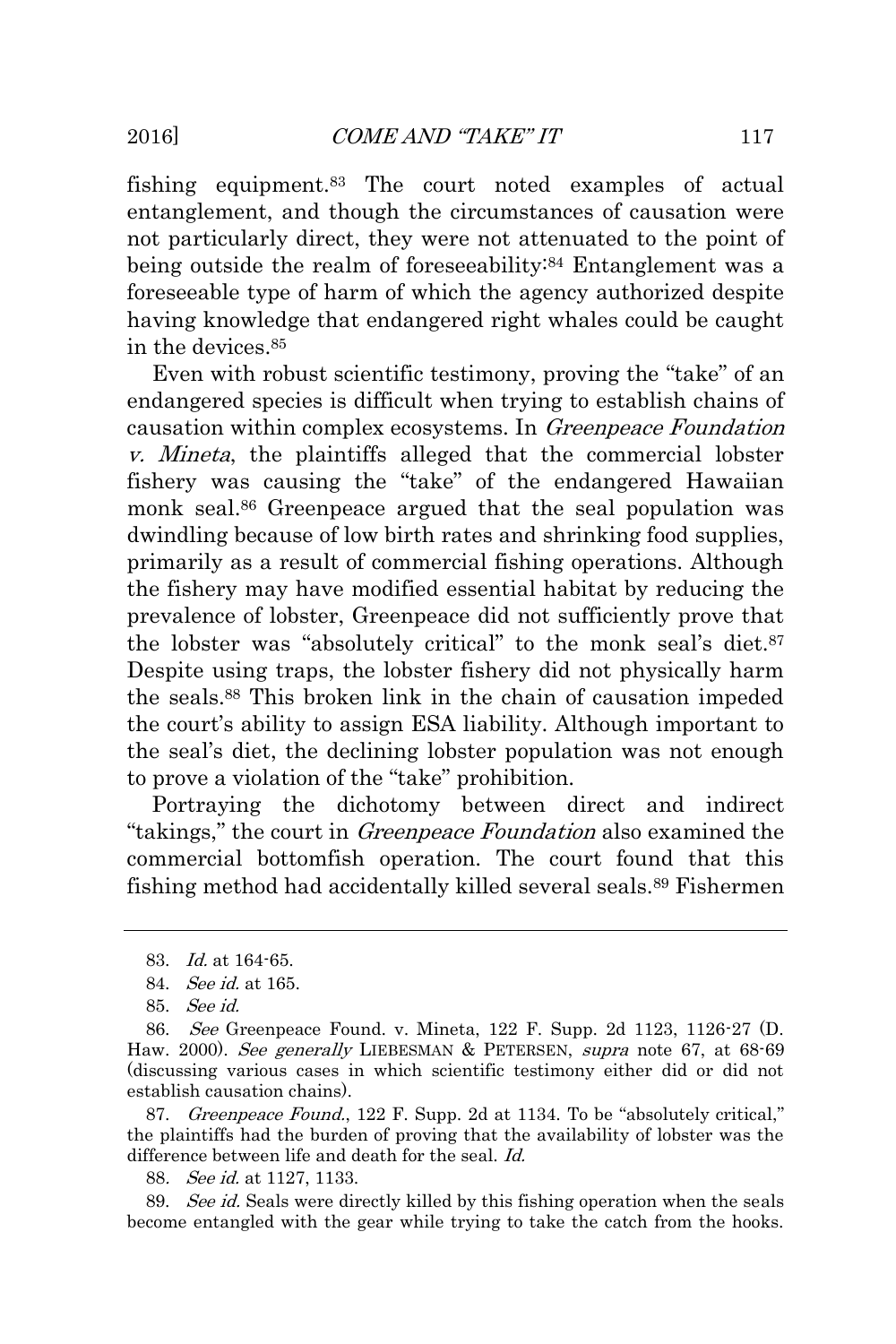had also directly killed additional seals to prevent them from stealing catch from lines.<sup>90</sup> Contrary to the lobster fishery, the court in this instance did not hesitate to find that both the accidental and intentional killings were "takes" in violation of the ESA.<sup>91</sup> This case portrays Justice O'Connor's spectrum of proximate causation in the context of "take" liability. Although entanglement in fishing lines was sufficient to prove causation, establishing the more attenuated chain of causation to establish the "take" of a protected species is more much problematic, such as the allegations against the lobster fishery, even when founded upon scientific data.

The *Sweet Home* decision subjected the proof of "take" analysis to principles of proximate causation and foreseeability, as seen by the holdings in *Strahan* and *Greenpeace Foundation*. Although the standard is not required, a majority of courts consider proximate causation in their reasoning.<sup>92</sup> Courts should continue to employ the common law framework, particularly in ESA liability cases, because incorporating the proximate causation standard functions "to prevent unfairness in attaching liability." 93

From a liability perspective, proximate cause refers to the reasonably anticipated consequences and intervening forces between an activity and its alleged harm.<sup>94</sup> Considering that as of June 2015 the ESA lists over 2,200 plants and animals as either threatened or endangered, with many more under consideration for listing—proximate causation represents a

LIEBESMAN & PETERSEN, supra note 67, at 70.

<sup>90.</sup> Greenpeace Found., 122 F. Supp. 2d at 1135.

<sup>91.</sup> Id. at 1134-36. See LIEBESMAN & PETERSEN, supra note 67, at 69-70.

<sup>92.</sup> See generally Glen & Douglas, supra note 67, at 132 (explaining that strictly construing the *Sweet Home* rule has led most lower courts to require plaintiffs to bear a heavy burden of proof); Steven Richardson et al., The Return of Sweet Home in the Texas Whooping Crane Case, and a Sign that ESA Is on Its Way to SCOTUS, NAT. RESOURCES & ENDANGERED SPECIES REP. (Aug. 2014), *available at* http://www.wileyrein.com/newsroom-newsletters-item-5093.html (suggesting that although not every circuit has followed the Sweet Home proximate causation analysis, including the 9th and 11th circuits, Aransas Project may still be persuasive).

<sup>93.</sup> Fischman, supra note 4, at 685.

<sup>94.</sup> Id. at 688.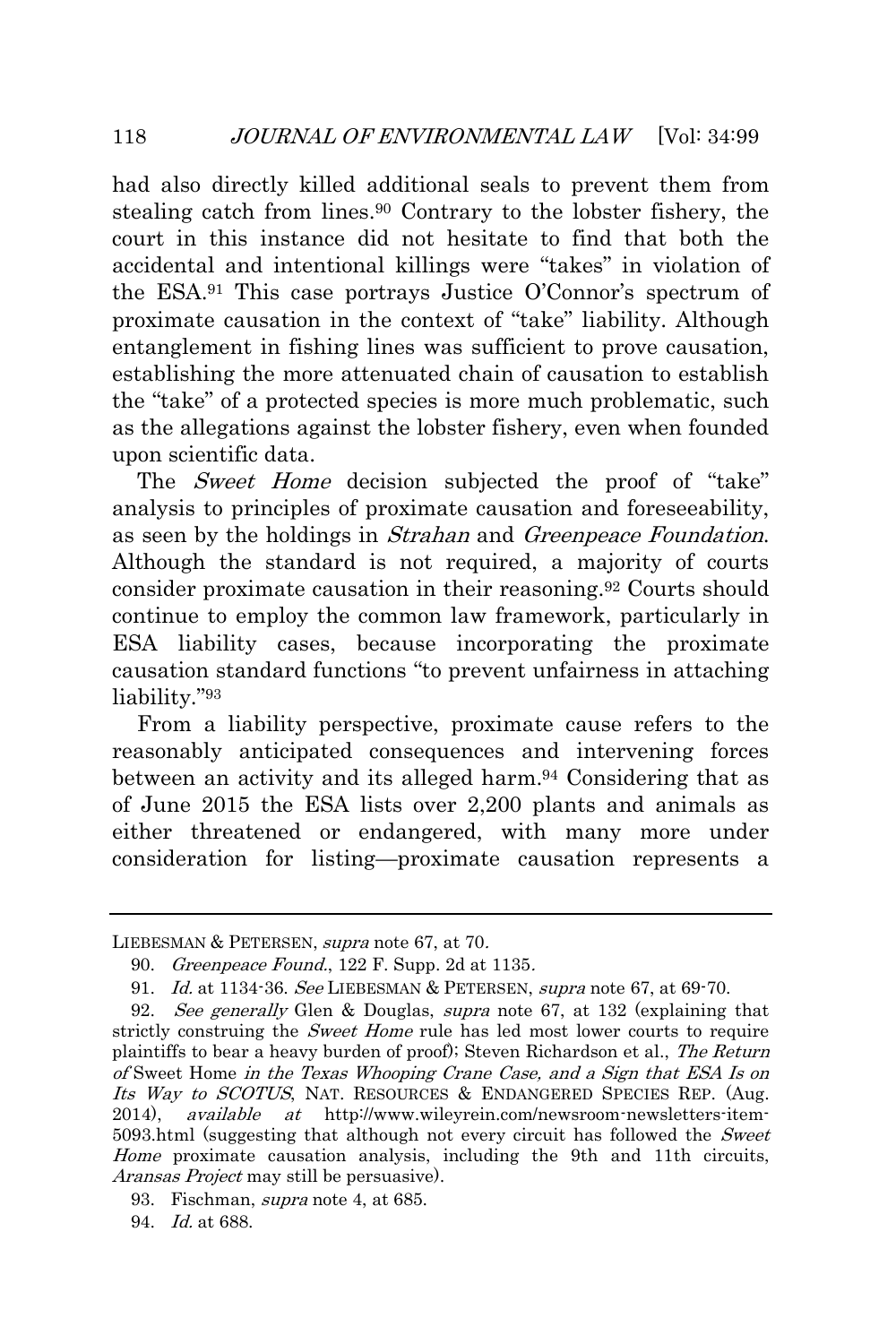critical safeguard for judges as they preside over future ESA "take" litigation and the multifaceted chains of causation within these cases.<sup>95</sup>

#### IV.

## <span id="page-21-0"></span>CHALLENGES WITH USING ECOLOGICAL RESEARCH AS SCIENTIFIC EVIDENCE TO PROVE CAUSATION IN THE CONTEXT OF ESA LIABILITY

Science, and the science of ecology, is not equivalent to truth. Rather, science is a specialized language and method that we employ to learn about truth (objective reality) and to explain errors (arising from non-scientific, objectively false versions of reality).<sup>96</sup>

#### <span id="page-21-1"></span>A. The Daubert Trilogy

The task of proving causation is an "inferential process," such that the trier of fact weighs evidence and concludes whether an effect is the result of a particular stimulus.<sup>97</sup> The interpretation of scientific evidence complicates issues of causation—whereas the Daubert trilogy dramatically altered the landscape of incorporating expert scientific testimony to establish a sequence of inferences, specifically with regard to questions of admissibility.<sup>98</sup> This article questions whether the Supreme

97. See Jerome P. Kassirer & Gladys Kessler, Preface, in REFERENCE MANUAL ON SCIENTIFIC EVIDENCE xiv (3d ed. 2011).

<sup>95.</sup> Summary of Listed Species, Listed Populations, and Recovery Plans as of Wed, 17 Jun 2015 21:49:25 GMT, U.S. FISH & WILDLIFE SERV., http://ecos. fws.gov/tess\_public/pub/boxScore.jsp (last visited June 17, 2015). The USFWS protects over 480 endangered animals and 725 endangered plants, with even more additional species receiving threatened species protections. Id. In fact, the state of Texas alone is home to almost seventy listed animals. See Listed Species Believed To or Known to Occur in Texas, U.S. FISH & WILDLIFE SERV. http://ecos.fws.gov/tess\_public/reports/species-listed-by-state-report?state=TX& status=listed (last updated Feb. 13, 2015).

<sup>96.</sup> Aaron M. Ellison, *Statistics and Science*, *Objectivity and Truth:* Comments on Dennis, in THE NATURE OF SCIENTIFIC EVIDENCE: STATISTICAL, PHILOSOPHICAL, AND EMPIRICAL CONSIDERATIONS 363 (M.L. Taper & S.R. Lele eds., 2004). Dr. Ellison is a Senior Research Fellow in Ecology with Harvard University and is renowned in the fields of ecology and experimental statistics.

<sup>98.</sup> See Margaret A. Berger, The Admissibility of Expert Testimony, in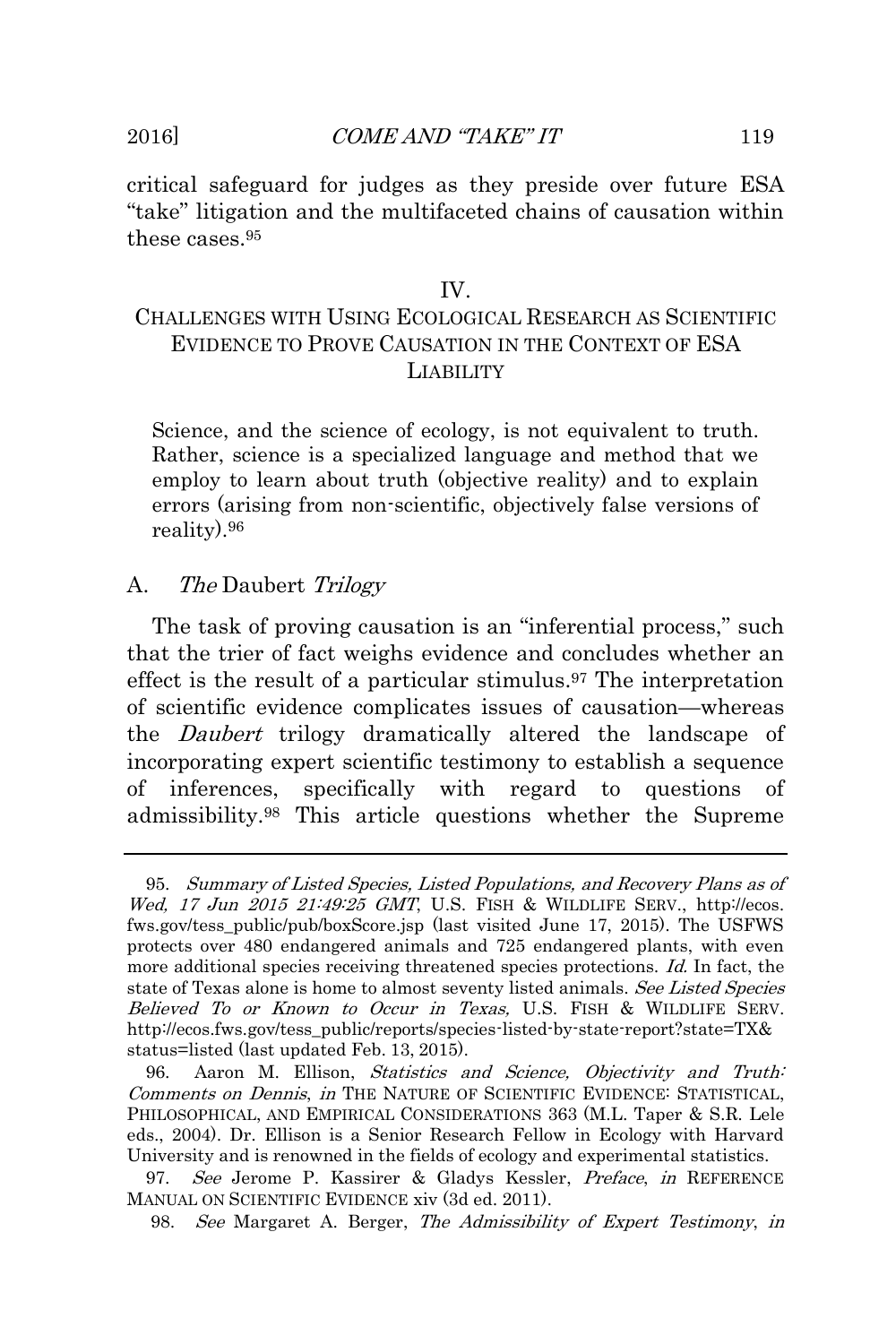Court's intention was to apply *Daubert* principles to all scientific disciplines or just those disciplines encountered within the Daubert trilogy. More precisely, perhaps the principles expounded in *Daubert* should not apply in the same manner across all scientific disciplines, particularly those not rooted in traditional laboratory methodology.

The *Daubert* trilogy consists of three Supreme Court cases relating to the evidentiary validity and reliability of expert testimony.<sup>99</sup> Each case disputed the issue of causation, though the particular scientific disciplines involved were traditional "hard" sciences (e.g., health sciences, clinical studies, epidemiological studies, toxicology). In the trilogy's seminal case, Daubert v. Merrell Dow Pharmaceuticals, Inc., the Court enumerated a stringent test for the admissibility of scientific evidence.<sup>100</sup> Further, the Court established basic principles to guide trial judges in determining the admissibility of scientific expert testimony pursuant to Rule 702 of the Federal Rules of Evidence.<sup>101</sup> The Court reasoned that trial courts have an obligation to act as a gatekeeper by vetting the relevance and reliability of expert testimony.<sup>102</sup> As an underlying theme in Daubert, the Court recognized the standard that "evidentiary" reliability will be based on scientific validity" when courts review the testimony of scientific experts.<sup>103</sup>

According to Daubert, trial judges must ensure that the substance of an expert's testimony is entrenched in "scientific

101. See id. at 588, 591. FRE Rule 702 states:

REFERENCE MANUAL ON SCIENTIFIC EVIDENCE 36 (3d ed. 2011); Kassirer & Kessler, supra note 97, at xiii.

<sup>99.</sup> See Kumho Tire Co., Ltd. v. Carmichael, 526 U.S. 137 (1999); Gen. Elec. Co. v. Joiner, 522 U.S. 136 (1997); Daubert v. Merrell Dow Pharmaceuticals, Inc., 509 U.S. 579 (1993). Forensic DNA analyses, most certainly conducted in laboratories, have also been subjected to the *Daubert* evidentiary standard. See Berger, supra note 98, at 26.

<sup>100.</sup> *See Daubert*, 509 U.S. at 589.

<sup>&</sup>quot;If scientific, technical, or other specialized knowledge will assist the trier of fact to understand the evidence or to determine a fact in issue, a witness qualified as an expert by knowledge, skill, experience, training, or education, may testify thereto in the form of an opinion or otherwise." FED. R. EVID. 702.

<sup>102.</sup> Daubert, 509 U.S. at 589.

<sup>103.</sup> Id. at 590 n.9.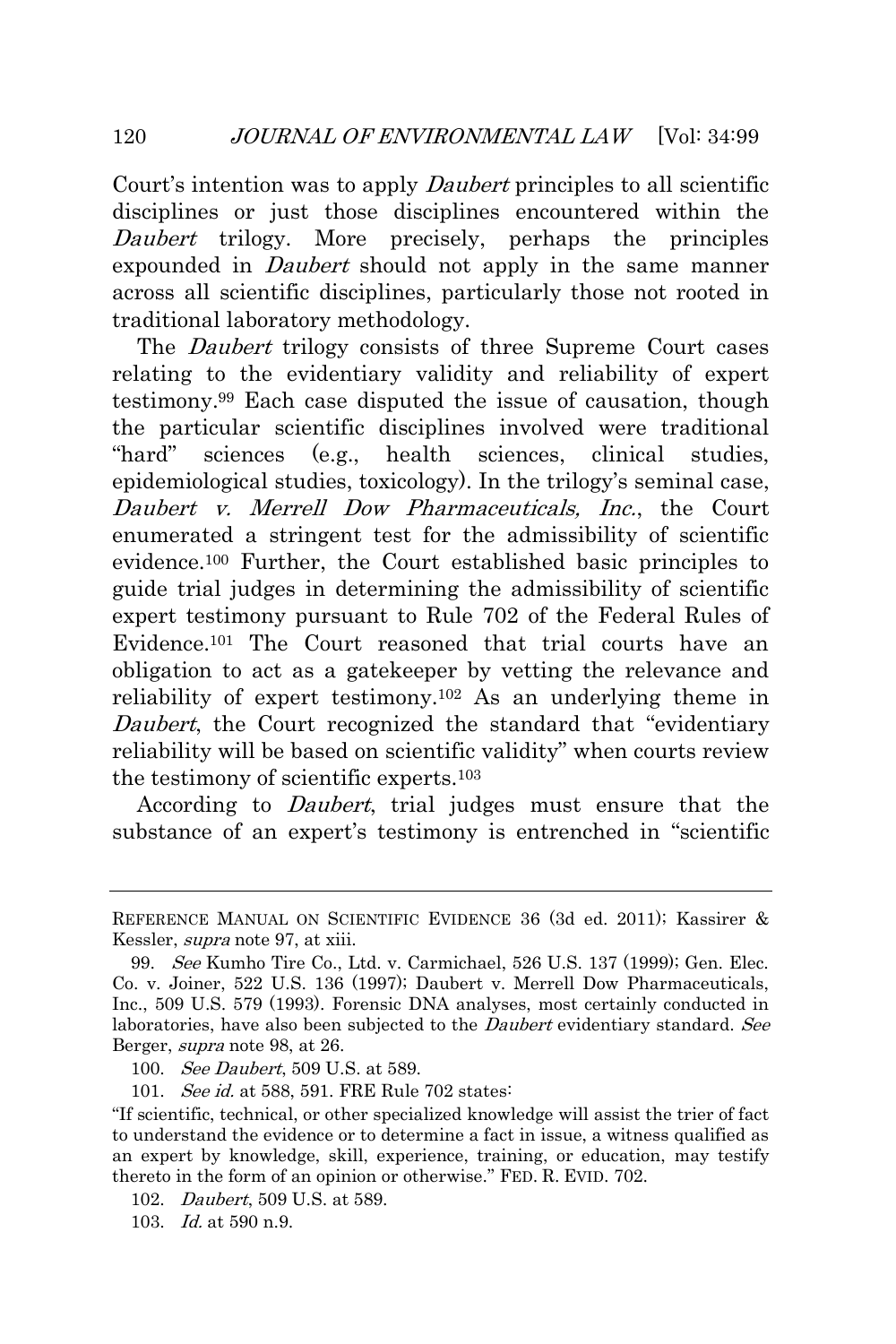knowledge." <sup>104</sup> To qualify as "scientific," inferences must be derivative of scientific methods and procedures.<sup>105</sup> Conjunctively, the term "knowledge" pertains to more than mere subjective beliefs and unsupported speculation.<sup>106</sup> The Court qualified this interpretation, noting that validity of scientific testimony is not an absolute, because "there are no certainties in science." 107

Although not a definitive test, *Daubert* enumerated several considerations to determine whether an expert's testimony is validly rooted in scientific methodology.<sup>108</sup> The Court emphasized the empirical nature of science, such as the use of hypotheses to examine the falsifiability, refutability, and testability of a theory.<sup>109</sup> As an additional indicator of "good science," the Court examined whether the theory has been through the peer-reviewed publication process and subjected to the scrutiny of the scientific community.<sup>110</sup> Nevertheless, scholars have expressed concern with *Daubert's* "unduly cramped" approach to the philosophy of science.<sup>111</sup> Rather than focusing on whether the expert witness may "assist" a lay person in seeking the truth about their respective scientific discipline many courts have come to treat the *Daubert* considerations "not

108. See id. at 594-95 (describing the applicability of the factors, "The inquiry envisioned by Rule 702 is, we emphasize, a flexible one").

109. Id. at 593.

110. See id. at 591-95 (considering whether the known or potential error rates of the method are determined and whether standards exist to control the techniques within the methodology). Another consideration is the "general acceptance" of the technique within the relevant scientific community, although this factor is no longer dispositive. In regards to scientific evidence, the Court noted that it must relate to and fit with a fact at issue. Id.

111. David Crump, The Trouble with Daubert-Kumho: Reconsidering the Supreme Court's Philosophy of Science, 68 MO. L. REV. 1, 2 (2003). Crump expressed concern that the *Daubert* test may unwisely exclude certain renowned scientific experts: "[I]f the Court's conception of science in Daubert were to be applied according to its terms, Sir Isaac Newton probably would be disqualified from testifying to a question within his competence. The opinions of Sigmund Freud and Albert Einstein likely would meet the same fate." Id. at 2.

<sup>104.</sup> Id. at 589-90.

<sup>105.</sup> Id. at 590.

<sup>106.</sup> Id.

 $107 \quad Id.$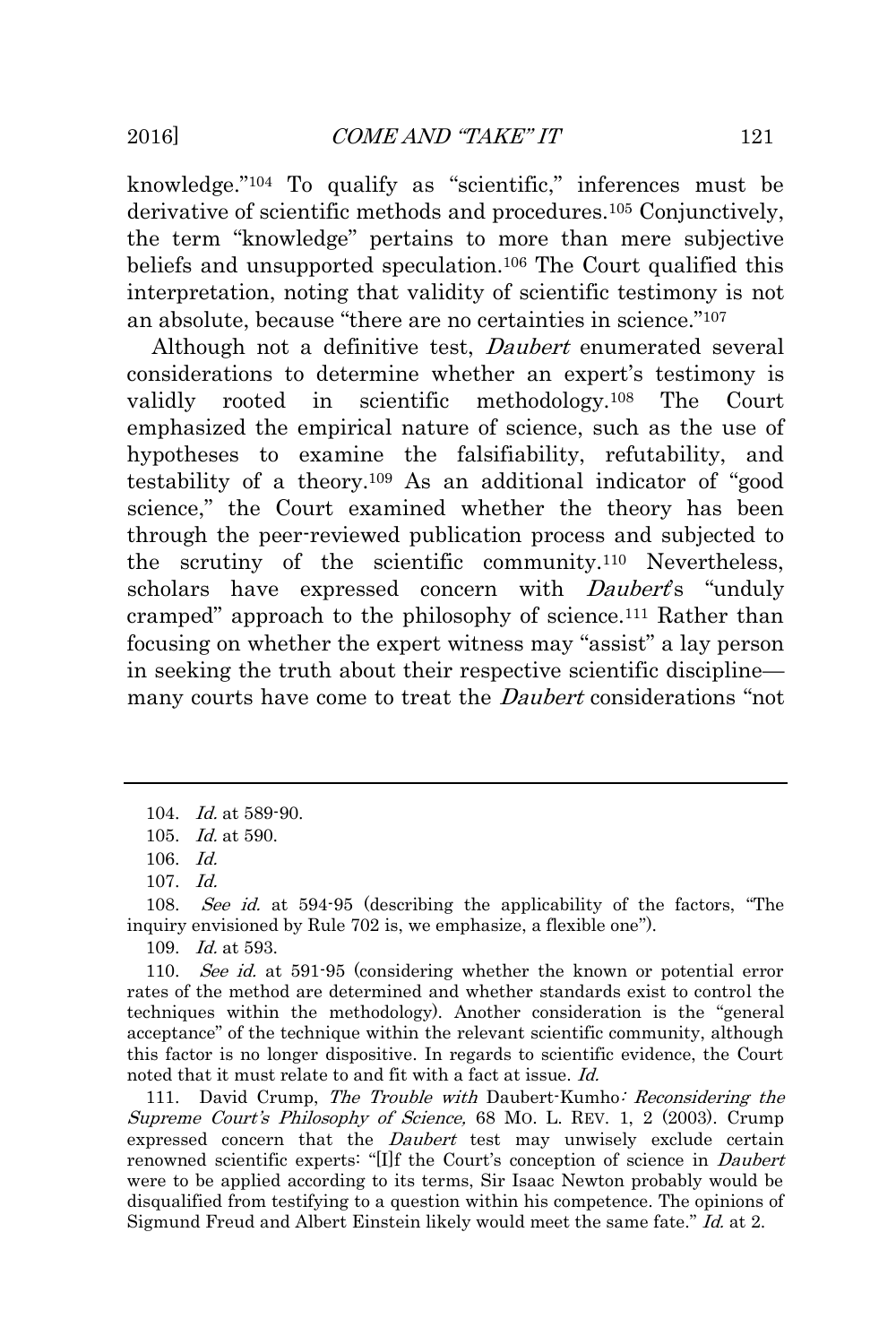as flexible criteria, but as technical hurdles, tests to be rigorously surmounted." 112

Courts have traditionally considered Daubert principles in the context of regimented laboratory sciences rather than field sciences. In *Daubert*, the case focused on an alleged link between a prescription drug and birth defects in children born to mothers' who had ingested the pharmaceutical.<sup>113</sup> Attempting to prove causation, the plaintiffs' experts sought to testify on findings based on animal studies performed in the laboratory.<sup>114</sup> The experts also sought to testify about epidemiological studies and chemical-structure analyses.<sup>115</sup> In general, the science in Daubert focused on laboratory experiments performed in controlled situations with controlled variables. Because the Court derived its considerations within the context of these laboratory studies, it is unclear whether the Court considered the applicability of the considerations in regards to the validity of scientific testimony based on "soft" sciences, such as field studies within the discipline of ecology.

In *Daubert*, the plaintiffs' sought to prove the alleged link of causation with scientific evidence derived from clinical and laboratory studies. In comparison, ecological field studies are often the focus when attempting to establish causation for violations of the ESA's "take" prohibition. Judges may not recognize the distinctions between the laboratory science in Daubert and ecological research, such as in the *Aransas Project* and other ESA cases. Field research variables may be difficult to identify, unlike controlled laboratory variables, because random mechanisms and sampling schemes are often encountered in nature. In fact, the scientific method is not precisely the same across all disciplines of science.<sup>116</sup> Because the Daubert ruling focused on the admissibility of scientific testimony in products liability litigation, the Court "did not discuss the relevance of its

<sup>112.</sup>  $Id.$  at 1-2.

<sup>113.</sup> *See Daubert*, 509 U.S. at 582.

<sup>114.</sup> *Id.* at 583.

<sup>115.</sup> Id. at 584.

<sup>116.</sup> See Paul S. Milich, Controversial Science in the Courtroom: Daubert and the Law's Hubris, 43 EMORY L.J. 912, 920 (1994).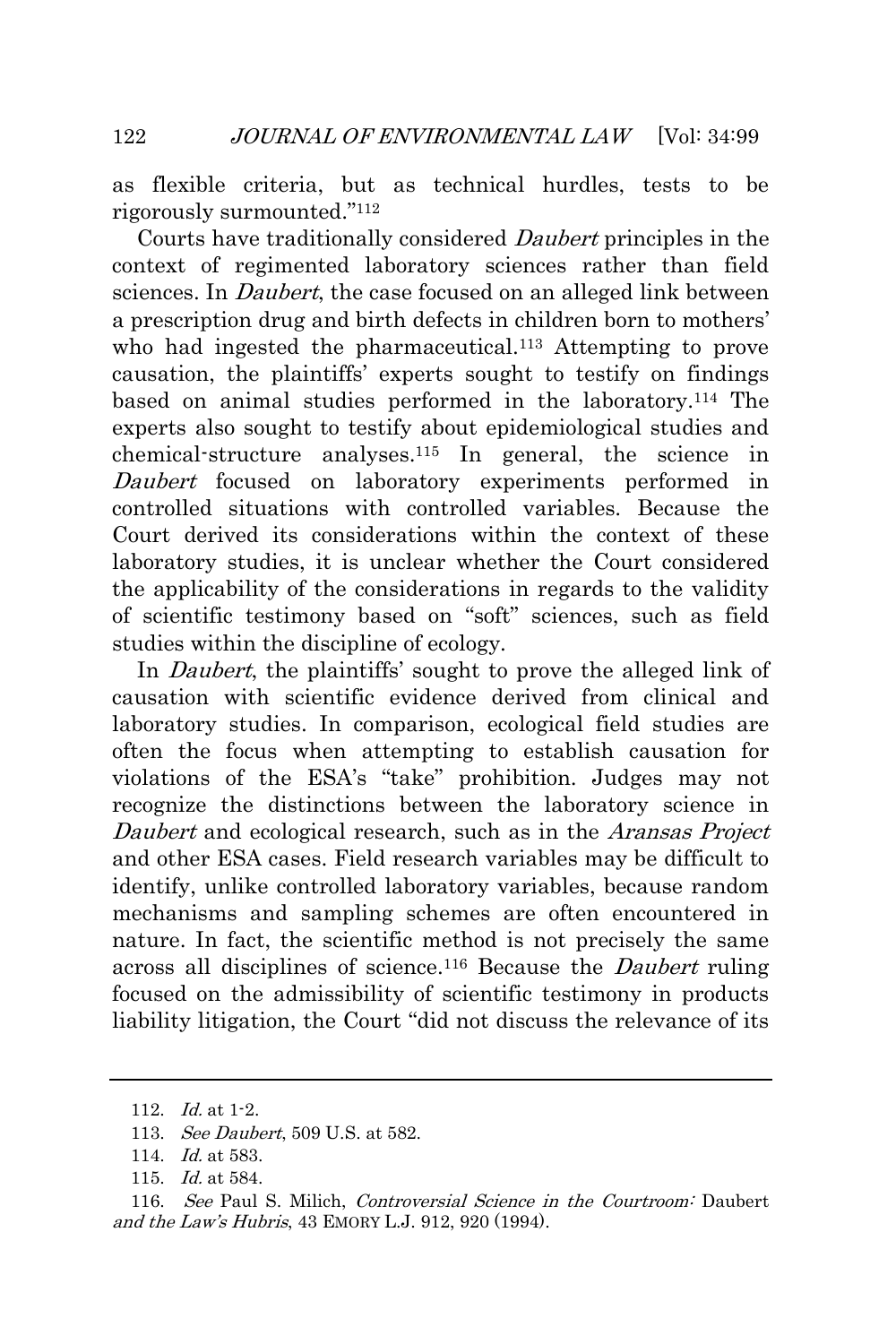analysis to the review of regulatory science[s]," such as environmental sciences.<sup>117</sup>

In the dissenting opinion, Chief Justice William Rehnquist emphasized his concern that the majority's decision went beyond the question presented, ruling on an area of law before it was fully developed.<sup>118</sup> Although *Daubert* principles have encountered widespread acceptance, there are inherent difficulties that arise when referring to the institution of science generically, without any plausible limitations. According to the Chief Justice, the duty of the judiciary is not "to become amateur scientist[s]." <sup>119</sup> He elaborated on this apprehension, "I defer to no one in my confidence in federal judges, but I am at a loss to know what is meant when it is said that the scientific status depends on its 'falsifiability,' and I suspect some of them will be, too." 120

Scientific knowledge is dynamic, such that it changes as new information becomes available. This is primarily because scientific explanations are based on observations and experiments and consequently can be substantiated by other scientists.<sup>121</sup> Issues with causation are manifest in the realm of expert testimony, particularly when judges must determine the evidentiary reliability of the testimony to assess the cause of ecological injuries. Despite being familiar to experts, concepts of scientific causation and statistical correlation may not resonate with judges.<sup>122</sup> This posits a dilemma when courts must decide whether to assign liability on the merits of scientific data, because "*science does not reveal the truth*, so much as produce

118. See Daubert, 509 U.S. at 601 (Rehnquist, C.J., dissenting).

119. Id. at 600-01.

<sup>117.</sup> A. Dan Tarlock, The Nonequilibrium Paradigm in Ecology and the Partial Unraveling of Environmental Law, 27 LOY. L.A. L. REV. 1121, 1138 (1994). Tarlock describes "regulatory science" as an applied science that promotes an interdisciplinary approach, relevant here because it encompasses research involving ecology, conservation biology, and other environmental sciences. See id. at 1138-39.

<sup>120.</sup> Id. at 600. Judges may be in a less favorable position to make causal assessments than scientists—because judges make causation rulings based on existing information—whereas scientists, based on the availability of data, may delay in making conclusions. See Kassirer & Kessler, supra note 97, at xiv.

<sup>121.</sup> See Buck et al., *supra* note 44, at 152-53.

<sup>122.</sup> See Kassirer & Kessler, supra note 97, at xiii-xvi.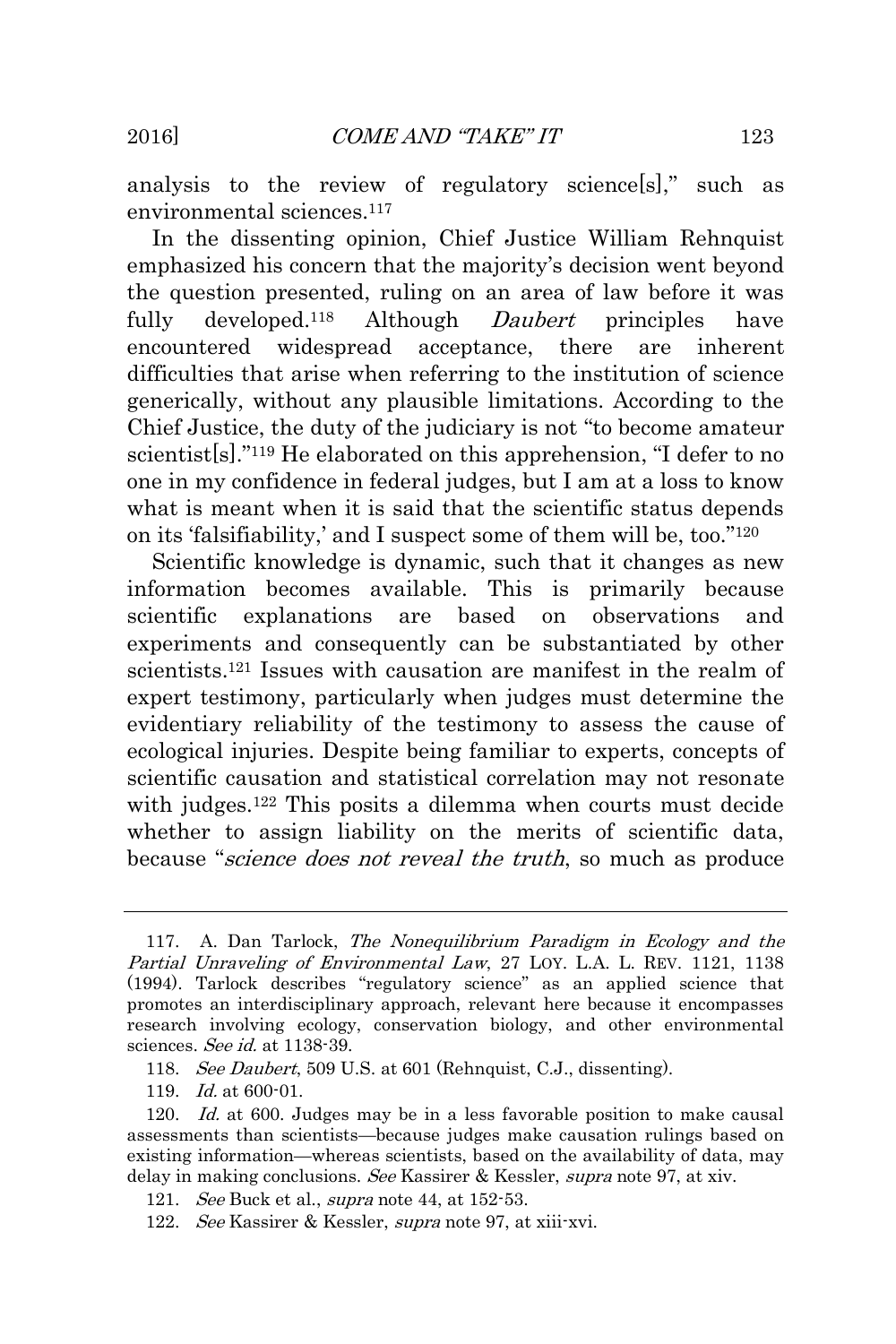the best available or most likely explanation of natural phenomena, given the information available at the time." 123

District courts have great discretion in determining the validity of evidence from different scientific disciplines, prompting inconsistencies with how courts handle proof of causation.<sup>124</sup> Judge Alex Kozinski, while presiding on *Daubert's* remand to the Ninth Circuit, expressed his concern with the task assigned to federal judges with regard to scientific testimony:

Our responsibility, unless we badly misread the Supreme Court's opinion, is to resolve disputes among respected, wellcredentialed scientists about matters squarely within their expertise, in areas where there is no scientific consensus as to what is and what is not 'good science,' and occasionally to reject such expert testimony because it was not 'derived by the scientific method' . . . [W]e take a deep breath and proceed with this heady task.<sup>125</sup>

Judge Kozinski's hesitation, though directly referring to the clinical trials in Daubert, is even more concerning in the context of reviewing ecological testimony. This concern is magnified when coupled with the notion that any scientific consensus regarding a given theory is in perpetual fluidity; thus, the fundamental differences among the various scientific disciplines amplify the challenges associated with reconciling science and the law.

Examining the role of science in the courtroom, Justice Stephen Breyer proclaimed, "A judge is not a scientist, and <sup>a</sup> courtroom is not a scientific laboratory." <sup>126</sup> Although various issues proliferate from this declaration, Justice Breyer's use of the term "laboratory" suggests that controlled experiments within the realm of "hard" sciences were the origin of the Daubert principles, rather than ecological studies and other "soft" sciences.

<sup>123.</sup> Buck et al., *supra* note 44, at 153 (emphasis added).

<sup>124.</sup> See Berger, supra note 98, at 24-25.

<sup>125.</sup> *Id.* at 52 n.20 (citing *Daubert*, 43 F.3d at 1316).

<sup>126.</sup> Stephen Breyer, *Introduction*, in REFERENCE MANUAL ON SCIENTIFIC EVIDENCE 4 (3d ed. 2011) (emphasis added).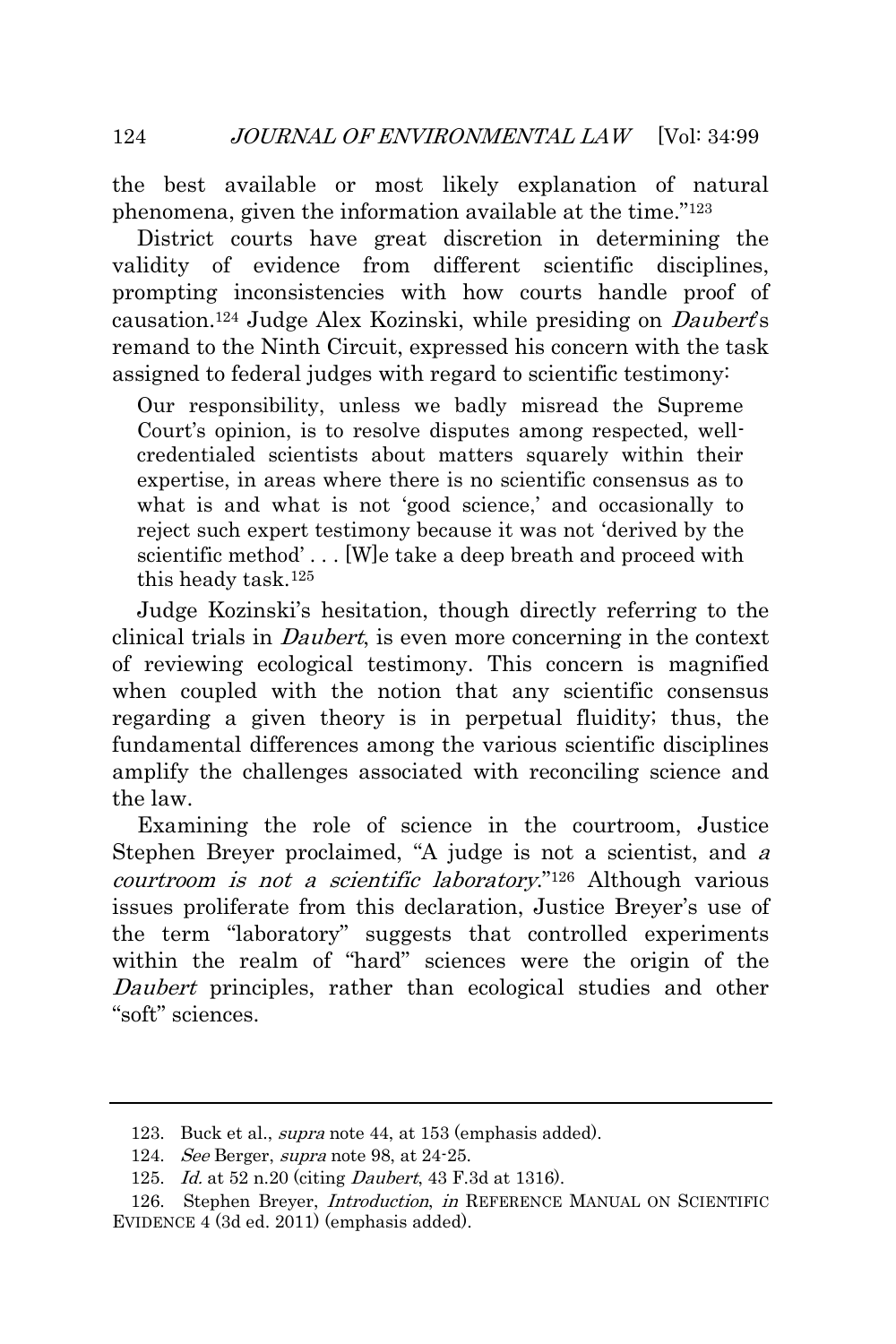This distinction is important because "hard" sciences, such as chemistry and toxicology, maintain fundamentally different methodologies and assumptions than those in ecological studies. Specifically, "controlled experiments of chemistry and toxicology provide a different set of challenges for integrating information into law than do the ecological issues associated with conservation biology." <sup>127</sup> According to some scholars, Daubert raised the possibility that conservation biology and other "soft" sciences may be unacceptable as a basis for deciding causation.<sup>128</sup>

Ecologists face complexities and unpredictable natural forces when analyzing causation in the environment. This underscores the significance of using proximate causation in conjunction with judicial reliance on scientific experts, particularly when assigning ESA liability based on ecological testimony. Proximate causation is a necessary restraint when courts apply Daubert principles in their review of ecological testimony within the context of proving violations of the "take" prohibition, primarily because the principles in *Daubert* may be better suited to evaluate the admissibility of laboratory sciences.

## <span id="page-27-0"></span>B. Challenges Associated with Proving Ecological Injuries in the Daubert Context

## <span id="page-27-1"></span>1. "Hard" Science vs. "Soft" Science

Daubert presents challenges when reviewing the reliability of ecological data as scientific evidence. Trial judges are not "supposed to make global judgments about either a discipline or all of an expert's theories," but rather the court should direct its focus on "the task at hand." <sup>129</sup> Instead, as scholars suggest, the

<sup>127.</sup> Fischman, supra note 4, at 661 (noting that the assumptions and uncertainties of applied science compound the already difficult task of determining how human activities translate into environmental impacts).

<sup>128.</sup> Tarlock, supra note 117, at 1138.

<sup>129.</sup> Crump, supra note 111, at 25-26; see generally D. Michael Risinger, Defining the "Task at Hand": Nonscientific Science after Kumho Tire Co. v. Carmichael, 57 WASH. & LEE L. REV. 767, 772 (2000) (discussing how the Federal Rules of Evidence square with Daubert's holding with regards to both "non-science" and "clinical" claims).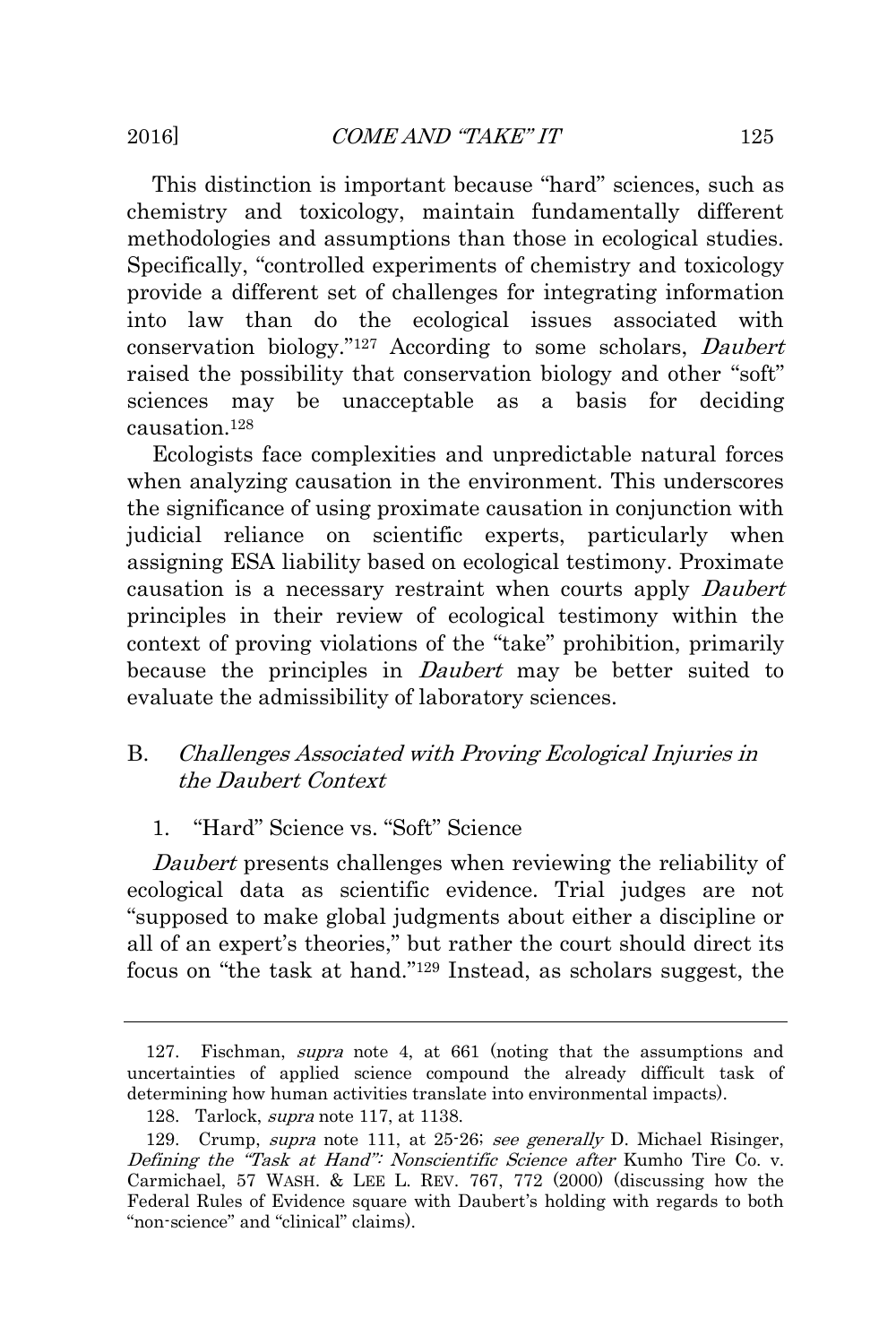"reverberating clang" of *Daubert*'s specifically enumerated considerations have the tendency to "drown[] everything else out."<sup>130</sup> Because *Daubert* did not consider the applicability of its considerations in the context of non-laboratory sciences like ecology, the differences between "hard" and "soft" sciences underscore the complications presented to courts.

Amplifying the distinction between "hard" and "soft" scientific disciplines are the fundamental challenges that scientists themselves face in proving the cause and effect of an ecological injury. As the Aransas Project litigation illustrates, perhaps courts should approach ecological data with caution, especially with regard to the ESA's "take" prohibition.

Jared Diamond, prominent author and scientist, scrutinized the intrinsic differences between "hard" and "soft" sciences.<sup>131</sup> Representing the minority of scientists who have researched in both "hard" and "soft" scientific disciplines, Diamond offers a unique perspective. According to Diamond, the complex variability of "soft" sciences makes the field of ecology, "one of the softer of the biological sciences" and more difficult to study than "hard" sciences.<sup>132</sup>

"Hard" sciences, such as chemistry and molecular biology, utilize evidence provided by "controlled, repeatable experiments"

132. Diamond, Soft Sciences, supra note 131, at 35, 38.

<sup>130.</sup> Crump, *supra* note 111, at 26.

<sup>131.</sup> Jared Diamond, Opinion, Soft Sciences Are Often Harder than Hard Sciences, DISCOVER 34, Aug. 1987 [hereinafter Diamond, Soft Sciences]. The subject of Diamond's opinion letter disputed a colleagues' induction (or lack thereof) into the National Academy of Sciences because of the sentiment between "hard" or "soft" scientists. Although he is a noted scientist who received a Ph.D. from the University of Cambridge, Diamond is best known for authoring transcendent popular science books, such as Guns, Germs and Steel: The Fates of Human Societies and Collapse: How Societies Choose to Fail or Succeed, as well as a host of articles in well-respected peer-review journals. Diamond is uniquely qualified to discuss the differences because of his experiences in various scientific disciplines, including anthropology, ecology, geography, evolutionary biology, ornithology, and physiology. See generally Jared Diamond, Further Reading, JARED DIAMOND, http://www.jareddiamond.org/Jared\_Diamond/Further\_Reading.html (last visited Feb. 28, 2015); Jared Diamond, My Books, JARED DIAMOND, http://www.jareddiamond.org/Jared\_Diamond/My\_Books.html (last visited Feb. 28, 2015) (highlighting a selection of books and articles by Diamond which may be of interest to those so inclined).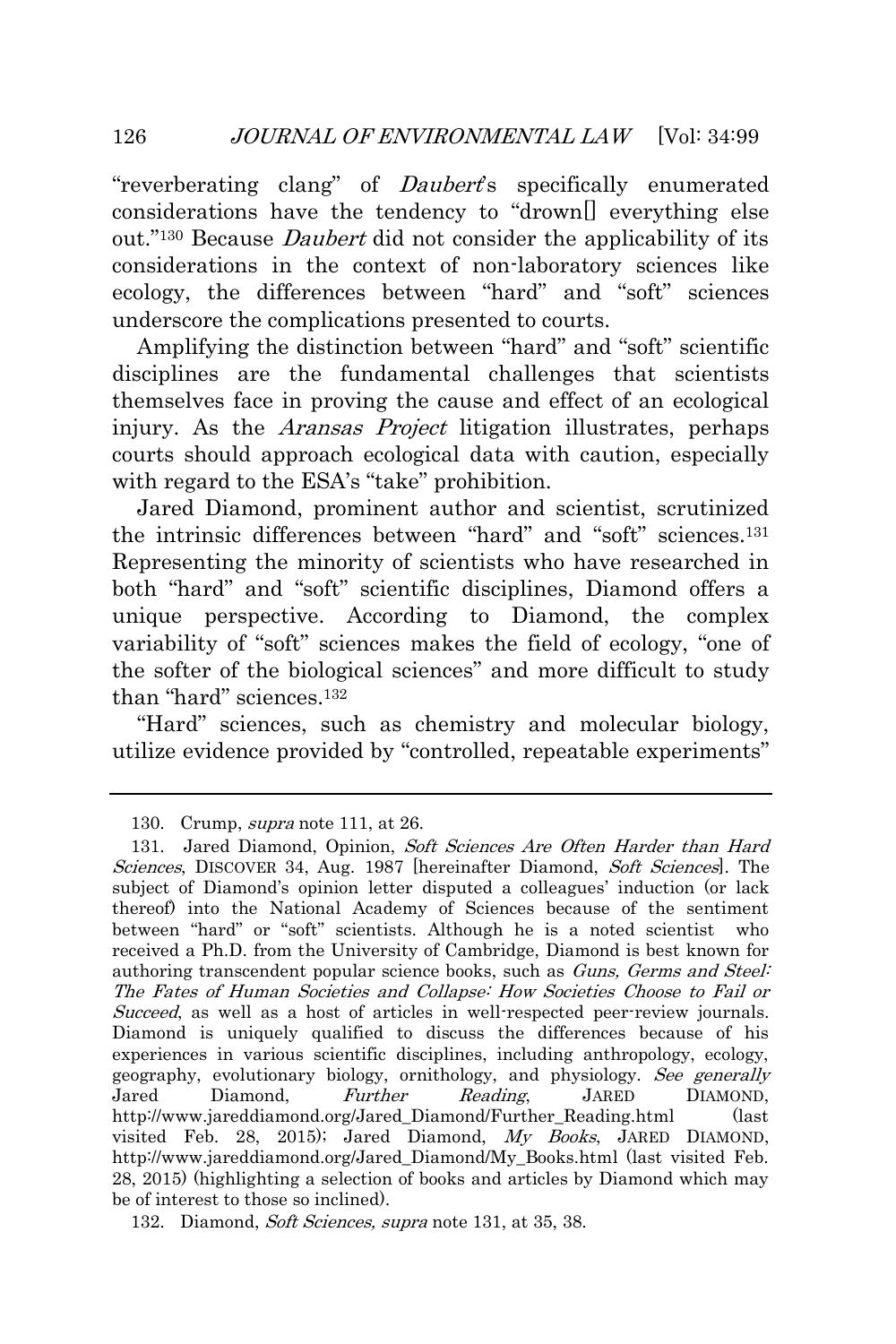in the laboratory.<sup>133</sup> Based on well-understood assumptions, "hard" sciences often yield "high[ly] accurate measurements." 134 "Hard" sciences comport to traditional stereotypes, invoking images of science confined to the laboratory, with researchers donned in white coats and holding test tubes.<sup>135</sup>

On the contrary, "soft" sciences, such as ecology and other observational field studies, are theoretically more difficult to research. They "can't be measured to several decimal places in labs," primarily because "the world is full of phenomena that are intellectually challenging." <sup>136</sup> Presumably, courts may also struggle to understand the differences between "hard" and "soft" sciences in the context of ESA cases, particularly when reviewing ecological testimony to establish chains of causation.

The dichotomy between laboratory and field research is evident when scientists examine specific variables within a study. Laboratory research has predetermined sample sizes and known variables, and readily lends itself to scientific hypotheses. In stark contrast, ecological research, generally conducted in nature, challenges researchers: "You can't start it and stop it whenever you choose. You can't control all the variables; perhaps you can't control any variable. You may even find it hard to decide what a variable is."<sup>137</sup>

These differences are often misunderstood by scientists themselves, suggesting that courtroom debate is an inefficient platform to settle this contention. Even statistical models do not fully describe the random mechanisms and sampling schemes encountered in nature.<sup>138</sup> Especially in the *Daubert* context, testing an ecology hypothesis is challenging because non-

<sup>133.</sup> Id. at 35.

<sup>134.</sup> Id.

<sup>135.</sup> Id.

<sup>136.</sup> Id.

<sup>137.</sup> Id. (emphasis in original).

<sup>138.</sup> See generally Brian Dennis, Statistics and the Scientific Method in Ecology, in THE NATURE OF SCIENTIFIC EVIDENCE: STATISTICAL, PHILOSOPHICAL, AND EMPIRICAL CONSIDERATIONS 347-49 (M.L. Taper & S.R. Lele eds., 2004) (observing that a primary principle in Bayesian statistics is that "sample space probabilities are irrelevant to inferences about unknown parameters").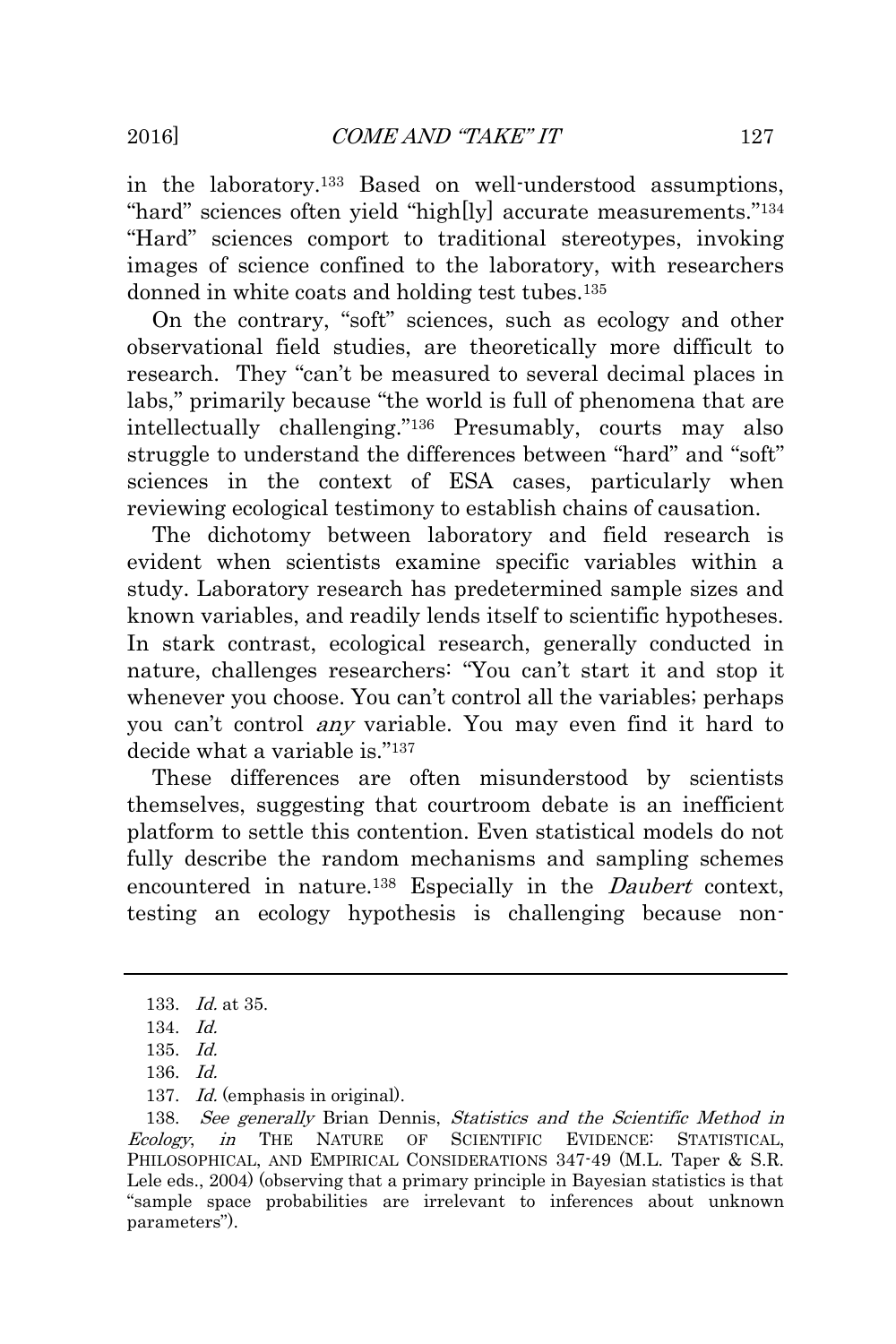standard data routinely confronts researchers, as populations rarely follow patterns of normal distribution.<sup>139</sup>

The scientific discipline of ecology accounts for "the relationships between organisms and their past, present, and future environments. These relationships include physiological responses of individuals, structure and dynamics of populations, interactions among species, organization of biological communities, and processing of energy and matter in ecosystems." <sup>140</sup> More precisely, an understanding of ecology allows scientists to comprehend the mosaic of factors that influence a species' interaction with the physical environment.<sup>141</sup> Through observational studies, ecologists can examine situations in which nature is allowed to take its course without interference or laboratory manipulations by the ecologist. Ecology is broader than most other sub-disciplines of biology because it necessarily evaluates the interaction between multiple groups of organisms and various elements of their physical environment.<sup>142</sup>

In comparison, researchers directly control the conditions and variables within experimental studies conducted in the laboratory.<sup>143</sup> Because the predictive nature of science emphasizes the probability of various outcomes rather than absolute certainty, the complexity and risk associated with assigning ESA liability can frustrate the interaction between scientists and courts.<sup>144</sup> Although founded upon "elegant" hypothesis construction and testing," otherwise valid scientific research may actually be insufficient "to provide the necessary

<sup>139.</sup> See id. at 350-54.

<sup>140.</sup> DOUB, supra note 1, at 17-18 (citing *About ESA*, ECOLOGICAL SOC'Y OF AM., http://www.esa.org/esa/about/ (last visited Feb. 27, 2015)).

<sup>141.</sup> Id. at 19 (arguing that successful preservation of endangered species requires keeping species in their natural surroundings and thus, an understanding of ecology).

<sup>142.</sup> See id. (arguing that ecology is perhaps broader than scientific disciplines concerned with either, specific taxa (e.g., zoology, botany, entomology, microbiology) or disciplines concerned with specific elements of these organisms (e.g., anatomy, cell biology, biochemistry, physiology).

<sup>143.</sup> See generally Michael D. Green, D. Michal Freedman & Leon Gordis, Reference Guide on Epidemiology, in REFERENCE MANUAL ON SCIENTIFIC EVIDENCE 623 (3d ed. 2011) (defining experimental study).

<sup>144.</sup> See Buck et al., *supra* note 44, at 155.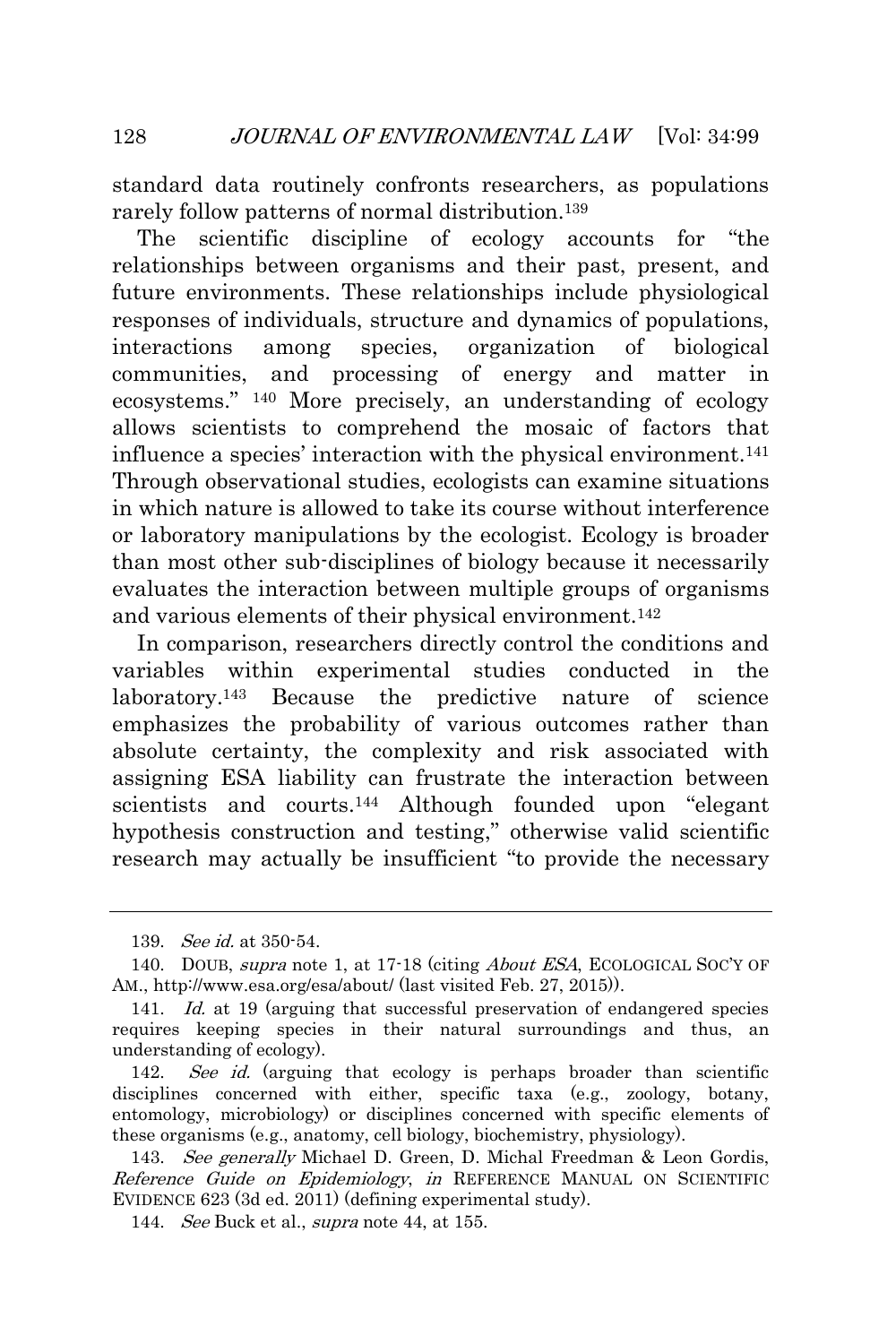information and thus, the rational guidance for scientifically sound decision making." 145

Consequently, the Supreme Court may not have fully considered the complexities of "soft" sciences or field research when they first employed the *Daubert* principles in the context of scientific testimony. Rather than assigning judges with the responsibility of "determining the validity of a scientific theory as a kind of amateur scientist," some scholars advocate for a return to Rule 702's "helpfulness" or "assist" standard in regards to the review of expert testimony.<sup>146</sup> In the context of complex ecological injuries, perhaps it would benefit trial judges to assess these situations under the guidance of established legal principles, such as proximate causation.

<span id="page-31-0"></span>2. Complexities of Ecological Field Research Compared with Laboratory Methodology

Although scientific disciplines share similar attributes, including hypothesis testing and empirical data, it is essential to highlight the unique complexities of the respective disciplines. Within the realm of expert testimony, courts must consider the inherent principles of ecological research.

In an article reviewing the prevailing data gaps between science and the law, Professor Robert L. Fischman remarked, "If Einstein was correct that God does not play dice with the universe, then an understanding of modern ecology recruits the divine spirit for some other game of chance." <sup>147</sup> This ecological paradigm is defined by the realization that because "nature operates stochastically," it is rooted in unpredictable and random forces<sup>148</sup>

Redressing ecological injuries within the parameters of the law is difficult, particularly because regulatory schemes for environmental protection focus on the cause and effect of these injuries.<sup>149</sup> Richard J. Lazarus, noted environmental law scholar

<sup>145.</sup> Tarlock, supra note 117, at 1133.

<sup>146.</sup> Crump, supra note 111, at 41.

<sup>147.</sup> Fischman, supra note 4, at 685.

<sup>148.</sup> Id.

<sup>149.</sup> See Richard J. Lazarus, Restoring What's Environmental About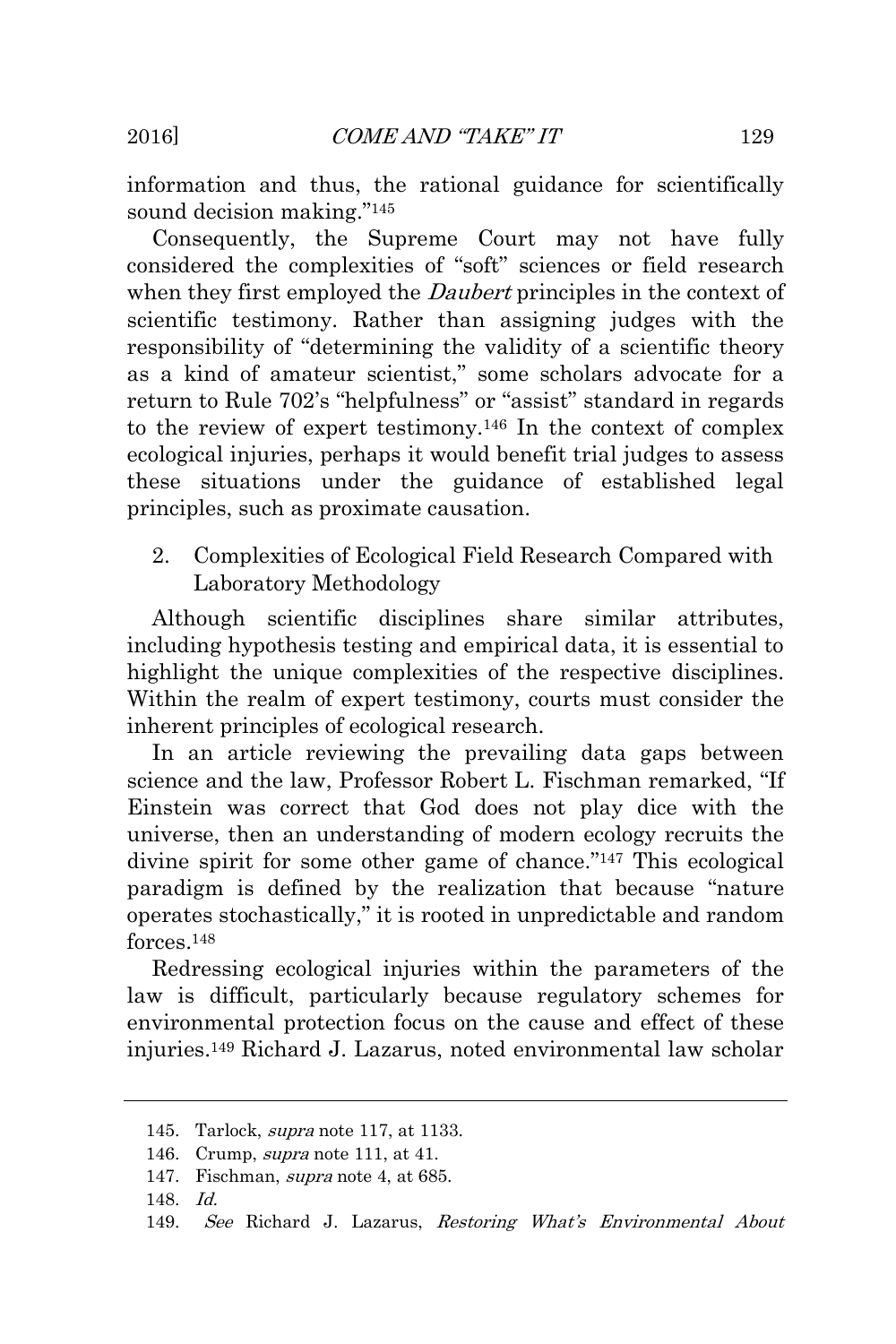and professor of law, articulated the challenges that permeate the conflict between ecological injuries and a legal regime addressing these injuries.<sup>150</sup> The environment, shared by many cohabitating species, is subject to "many simultaneous and sporadic actions over time and space."<sup>151</sup>

Difficulties arise when seeking to prove causation, because environmental harm is dynamic and not static, as the severity of the harm often increases over time.<sup>152</sup> Because nature is not confined to a laboratory, "[a]ctions in one location may have substantial adverse effects in very distant locations." <sup>153</sup> The cause and effect of an ecological injury may be physically distant.<sup>154</sup> Further compounding these spatial challenges, ecological injuries may also be temporally distant.<sup>155</sup> This lack of imminence may prevent an injury from being fully-realized until some point in the distant future.<sup>156</sup>

The uncertainty that permeates ecological injuries, influencing both cause and effect, is perhaps the most fundamental challenge associated with proving environmental harm in court.<sup>157</sup> Expounding on the root of these difficulties, Professor Lazarus explains: "The primary source of this

151. Id. at 747.

153. Id.

154. Id.

Environmental Law in the Supreme Court, 47 U.C.L.A. L. REV. 703, 745 (2000).

<sup>150.</sup> See id. at 745-48 (discussing six features of typical ecological injuries that pose challenges to lawmakers and highlighting the dichotomy between science and the law as part of a larger article reviewing the Supreme Court's approach to Environmental Law, including the ESA). The features Professor Lazarus discusses include: Irreversible, Catastrophic, and Continuing Injury; Physically Distant Injury; Temporally Distant Injury; Uncertainty and Risk; Multiple Causes; and Noneconomic, Nonhuman Character. Id.

<sup>152.</sup> See id. at 745 (expressing concern with "legal regimes that are inherently cautious and slow to react," because they "do not readily lend themselves to the quick action often necessary in the ecological context.").

<sup>155.</sup> Id. at 746. Legal scholars debate the interaction between present and future harm in an environmental harm setting. Lazarus references an article by Lisa Heinzerling, postulating that "interaction works in both directions: the future reaches into the present, and the present into the future." Id. at 746 n.229 (citing Lisa Heinzerling, *Environmental Law and the Present Future*, 87 GEO. L.J. 2025, 2026 (1999)).

<sup>156.</sup> *Id.* at 746.

<sup>157.</sup> See id. at 747.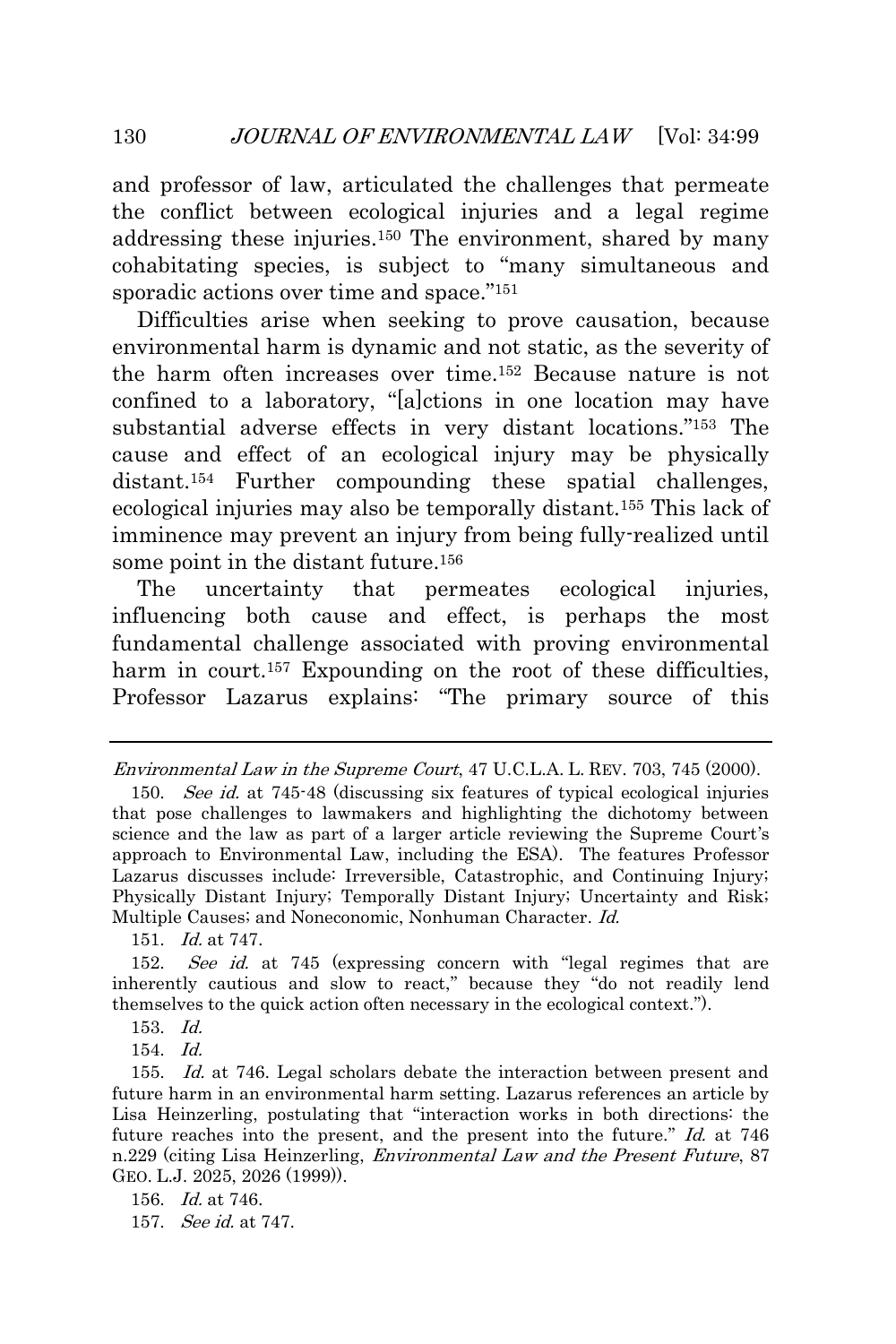uncertainty is the sheer complexity of the natural environment and, accordingly, *how much is still unknown about it.*"<sup>158</sup> This uncertainty makes it difficult for judges to assign liability for environmental harm on several fronts.

With regard to the doctrinal importance of foreseeability, "uncertainty expresses itself in our inability to know beforehand the environmental impact of certain actions." <sup>159</sup> Even more substantial, "[i]t equally undermines our ability to apprehend, after the fact, what precisely caused certain environmental impacts," a feature that further compounds the challenges that judges face when considering scientific testimony in the ESA context.<sup>160</sup>

Similarly, Professor Fischman also recognized the pervading conflict between courts and ecology, particularly with regard to notions of scientific uncertainty. He explained, "the best we can do about predicting outcomes or explaining occurrences is to describe relative likelihoods." <sup>161</sup> The notion that science is uncertain, and not just an aggregation of unconnected facts, both complicates and foreshadows the overarching conflict between science and proximate cause.<sup>162</sup>

The mechanisms that influence ecosystem productivity further compound the difficulty in proving causation for long-term ecological injuries. Although complex, natural systems share a dynamic connection in the sense that any changes may result in cascading impacts felt throughout the ecosystem.<sup>163</sup> For instance, shifts in resource availability present a challenge to scientists because proving causation can be problematic "due to lack of

163. See Sanne H. Knudsen, The Long-Term Tort: In Search of a New Causation Framework for Natural Resources Damages, 108 NW. U. L. REV. 475, 492 (2014) (describing the natural variations within a population that are driven by any number of dynamic influences within an ecosystem).

<sup>158.</sup> Id. (emphasis added).

<sup>159.</sup> Id.

<sup>160.</sup> Id.

<sup>161.</sup> Fischman, supra note 4, at 685.

<sup>162.</sup> See generally Buck et al., supra note 44, at 156-57 (examining how a scientist's personal values or the influence of interest groups may threaten the objectivity of science by extrapolating from the cases of Wisconsin's yellowthroats and the snail darter).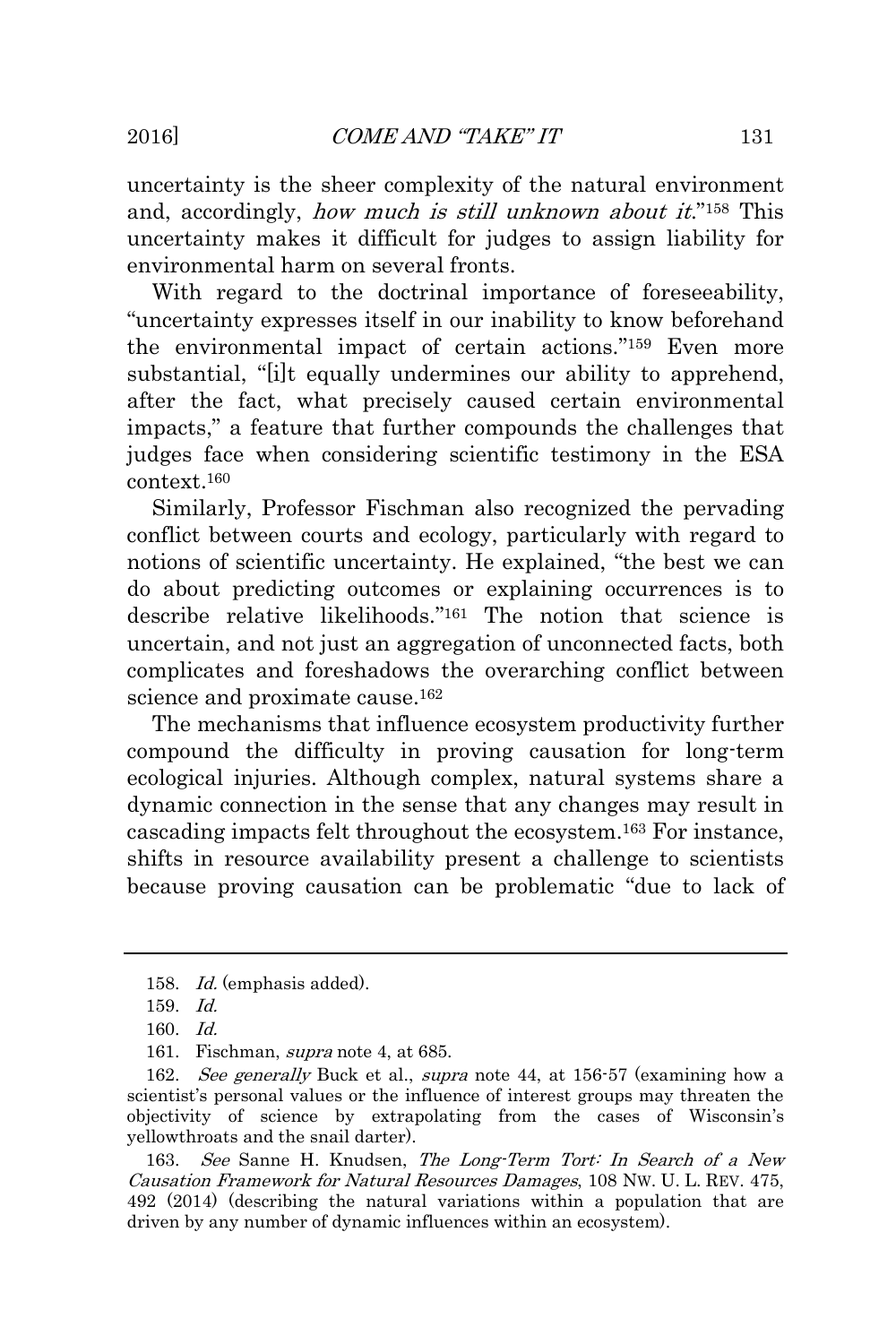baseline data, natural variability, and problems of multiple stressors and multiple sources." 164

From the perspective of the dynamic ecosystem at issue in the Aransas Project litigation, it is important to note that ecological injuries are often rooted in multiple causes; a truism that is especially relevant when assigning liability to a singular entity. Because these injuries are "rarely the product of a single action at an isolated moment in time," challenges pertaining to equitable decision-making abound when judges base their determinations solely on science, rather than consulting the established legal principles of proximate cause.<sup>165</sup>

Proving causation is especially problematic because ecological food chains are inherently attenuated, such as the whooping crane - blue crab nexus described in Aransas Project. As energy transfers sequentially between different trophic levels, it does so in the presence of multiple interconnected food chains.<sup>166</sup> The intrinsic complexities of the natural system illuminate the fact that endangered species are not isolated from the potential indirect effects of various sources.<sup>167</sup>

Relying solely on scientific testimony may further complicate the task of proving causation, primarily because species are in constant competition for food, resources, and space.<sup>168</sup> When judges look to scientific evidence to prove ecological injuries, they may not fully consider that "environmental harms are more typically the cumulative and synergistic result of multiple actions, often spread over significant time and space." 169

<sup>164.</sup> Id.

<sup>165.</sup> Lazarus, *supra* note 149, at 747.

<sup>166.</sup> See DOUB, supra note 1, at 19.

<sup>167.</sup> See id. Characterizing food webs as numerous interconnected terrestrial and aquatic food chains that are generally operating within any natural setting, Doub describes the interaction between species at varying trophic levels: "[Plants and other photosynthetic organisms [producers] convert energy from the sun into biological tissue that can be used as food by other organisms [consumers]. Progressively larger consumer organisms then feed on smaller organisms through sequential stages referred to as trophic levels." Id.

<sup>168.</sup> Id.

<sup>169.</sup> Lazarus, *supra* note 149, at 747.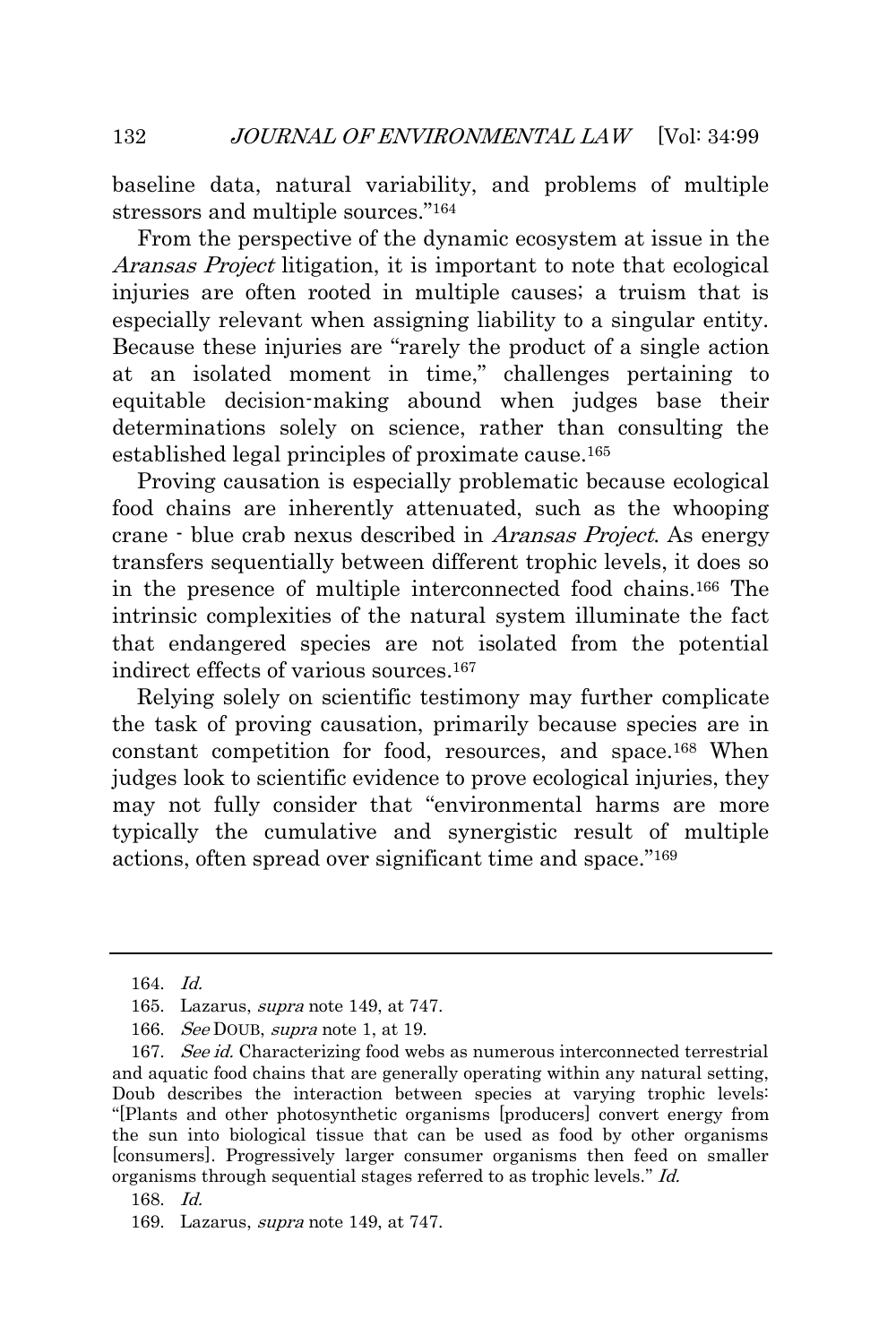Dr. R. Douglas Slack, testifying as an expert scientific witness in Aransas Project, described the challenges associated with incorporating science into the courtroom:

But science advances. Science is not static. [We] may have a conclusion in one study at one time, but as we move forward and advance our knowledge of an ecosystem, that's going to change. And, so, I may be guilty of moving forward in science and changing my conclusions.<sup>170</sup>

Dr. Slack's quote underscores the dichotomy between science and law, which should serve to caution legal regimes that choose to overlook established proximate causation jurisprudence solely in favor of scientific testimony, particularly when assigning liability for violations of the "take" prohibition.

In general, science involves the construction of convincing explanations through the acquisition of reliable knowledge.<sup>171</sup> As debate throughout the scientific community ensues on a particular theory, not all testimony may be fundamentally neutral or rooted in objectivity.<sup>172</sup> The debate among credentialed ecologists is contentious, as limited funds for research are often controlled by agencies with agendas.<sup>173</sup> Scientists often have personal values that influence (consciously or unconsciously) their questions, their assumptions, and the interpretation of their experimental results.<sup>174</sup> These individuals work for various state and federal agencies, companies, research institutions, and other public interest groups.<sup>175</sup> As a result,

<sup>170.</sup> Transcript of Testimony of Defendant's Expert Witness, R. Douglas Slack, Ph.D. at 233, Aransas Project I, 930 F. Supp. 2d 716 (S.D. Tex. 2013) (No. CA-C-10-075), 2011 WL 10904317.

<sup>171.</sup> See generally Dennis, supra note 138, at 349-52 (highlighting the case of Bayesian statistical analysis as one such instance of this phenomenon).

<sup>172.</sup> See id. at 329-30 (observing that ecological research is often funded by parties with agendas). A hypothesis provides a tentative statement that can be tested, whereas a theory is a well-substantiated explanation of some aspect of observable reality that can incorporate facts, inferences, and tested hypotheses. See id. at 330.

<sup>173.</sup> See id. at 329 (observing that ecology "has become a highly politicized science").

<sup>174.</sup> See Buck et al., supra note 44, at 156-57.

<sup>175.</sup> Id.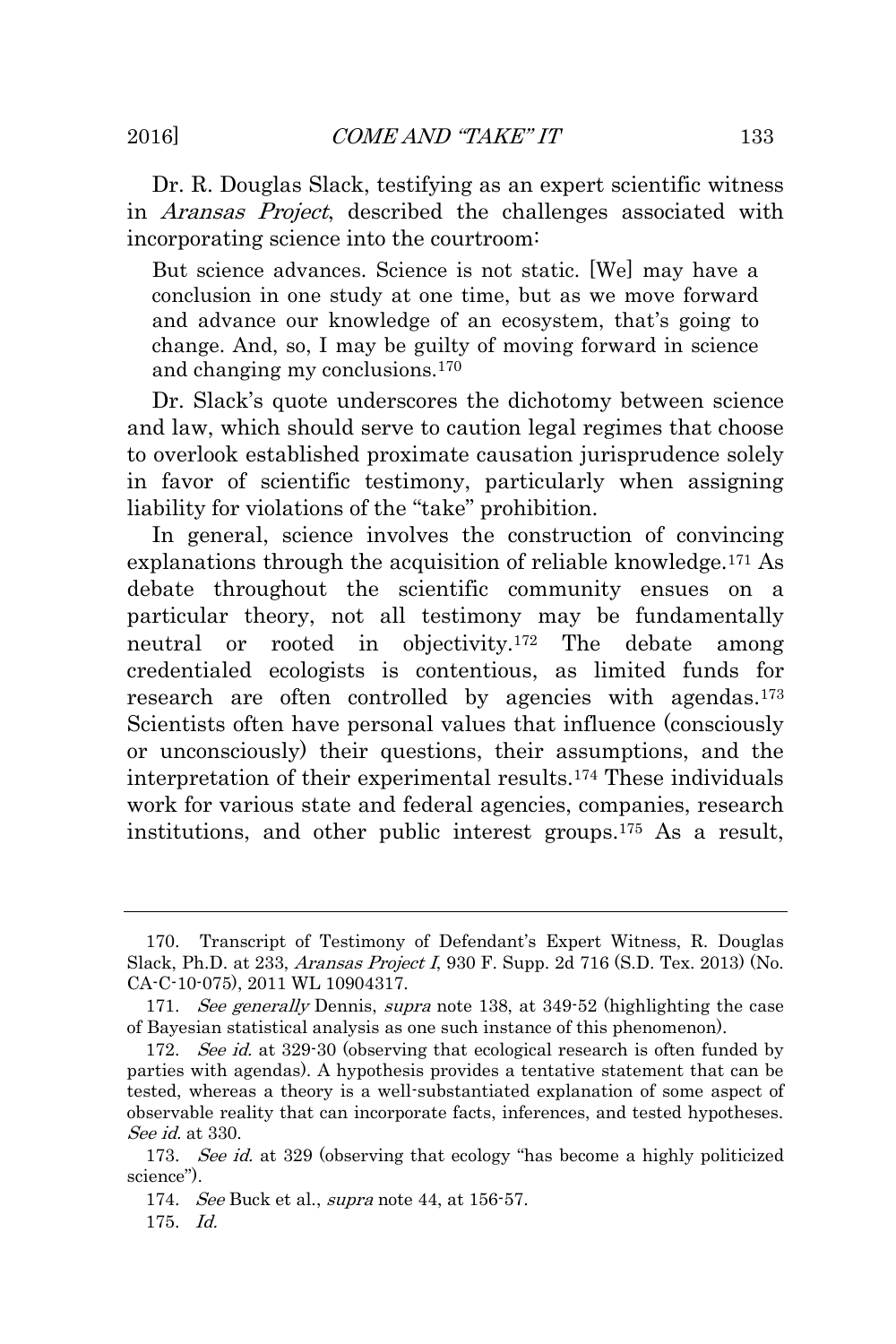vigorous scientific debate and underlying personal biases may be difficult for courts to assess.

## <span id="page-36-0"></span>C. Complications with Using Science to Prove Causation for Ecological Injuries in the ESA Context

An underlying tension between science and the law permeates the ESA, "from which a 'law-science' decision-making process emerges, befuddling to lawyers and scientists alike." <sup>176</sup> The common law's judicial principles, rooted in linear models of cause and effect, may not adequately comprehend the complex and erratic characteristics of nature.<sup>177</sup>

Predictably, courts face a dilemma because "the common law concept of proximate causation fails to jibe with the way nature works." <sup>178</sup> Although this statement might suggest that courts should shift to incorporate more science when considering ESA liability, this reasoning emphasizes precisely the opposite. It instead proposes that perhaps we ask courts to do too much with regard to scientific comprehension within the courtroom. Because judges are experts in the field of law, it is unrealistic to require them to look beyond their legal expertise in an effort to understand the complex mechanisms of nature.

Requiring judges to reach the same level of understanding as an established scientist during a week-long bench trial is not only impractical, but may also lead to inequitable results. Uncertainty and multiple causes permeate ecological injuries, further supporting the reason why courts should continue to use proximate cause as a limit when reviewing scientific testimony, especially in the context of the "take" prohibition.

Aside from requiring all judges to obtain doctoral degrees in ecology if they wish to hear ESA cases, perhaps it is correct to rely upon Justice O'Connor's tort principles as an overarching

<sup>176.</sup> Ruhl, supra note 64, at 514.

<sup>177.</sup> See generally Fischman, supra note 4, at 685 (explaining that the "current ecological paradigm is that nature operates stochastically"). "Another powerful argument recommending proximate cause is that, as a common law concept, it is well tested by far more cases than will ever be brought under the ESA." *Id.* at 688.

<sup>178.</sup> Id. at 686.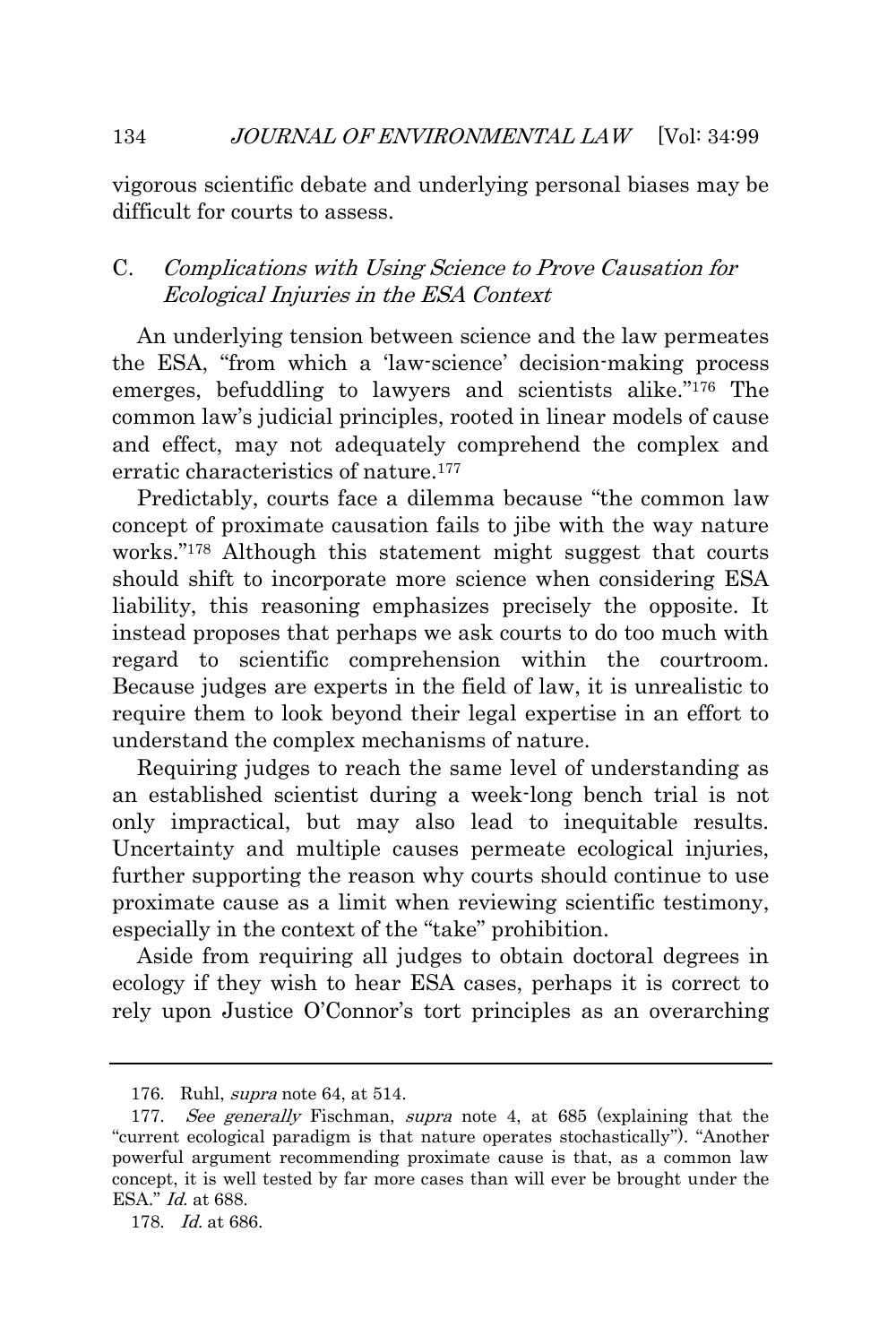safeguard.<sup>179</sup> Although some scholars disagree, additional commentators suggest that courts should continue to borrow from the common law by applying proximate cause principles when resolving disputes regarding the "take" prohibition.<sup>180</sup>

Scientists make predictions based on the probability of an aggregated behavior occurring within an ecosystem; yet the exact same ecosystem may still "defy identification of direct cause-effect for their components." <sup>181</sup> Despite the difficulties encountered by scientists in proving causation within their own respective research, some scholars nevertheless continue to advocate against incorporating tort principles into the take analysis.<sup>182</sup>

Seemingly, this uncertainty makes it more difficult to prove causation. "What is easily foreseeable to those with a modicum of training in natural history may not be foreseeable to those who hold widely prevalent, but erroneous, views of ecology and

180. See Fischman, *supra* note 4, at 686. See generally Paul Boudreaux, Understanding "Take" in the Endangered Species Act, 34 ARIZ. ST. L.J. 733, 734 (2002) (arguing that courts should use common law precedent in interpreting the ESA); See Steven P. Quarles, John A. MacLeod & Thomas R. Lundquist, Sweet Home and the Narrowing of Wildlife "Take" Under Section 9 of the Endangered Species Act, 26 ENVTL. L. REP. 10,003, 10,004-12 (1996) (analyzing the effects of Sweet Home on subsequent ESA applications, and questioning the range of cases, in light Sweet Home's focus on proximate cause, where habitat modification violates the "take" prohibition); James R. Rasband, Priority, Probability, and Proximate Cause Lessons from Tort Law about Imposing ESA Responsibility for Wildlife Harm on Water Users and Other Joint Habitat Modifiers, 33 ENVTL. L. REV. 595, 613-14 (2003) (explaining that although courts are incorporating Justice O'Connor's standard with more frequency, "there remains significant uncertainty about the extent of behavioral impairment necessary to show harm," particularly at the population-level).

<sup>179.</sup> Obtaining a Ph.D. in science, particularly in ecology, requires a substantial commitment. Degrees often take five to six years to complete, require defenses of dissertations, multiple publications, oral examinations, teaching courses, and years of field research. This is generally after completing a two to three-year master's degree and a four-year undergraduate degree concentrated in science. See generally Walter P. Carson, A Primer on How to Apply to and Get Admitted to Graduate School in Ecology and Evolutionary Biology, ECOLOGICAL SOCIETY OF AMERICA, http://www.esa.org/esa/educationand-diversity/ecology-as-a-career-2/ (last visited Feb. 27, 2015) (outlining requirements and recommendations to pursue graduate studies in ecology).

<sup>181.</sup> Fischman, supra note 4, at 685.

<sup>182.</sup> *See* Ruhl, *supra* note 64, at 502.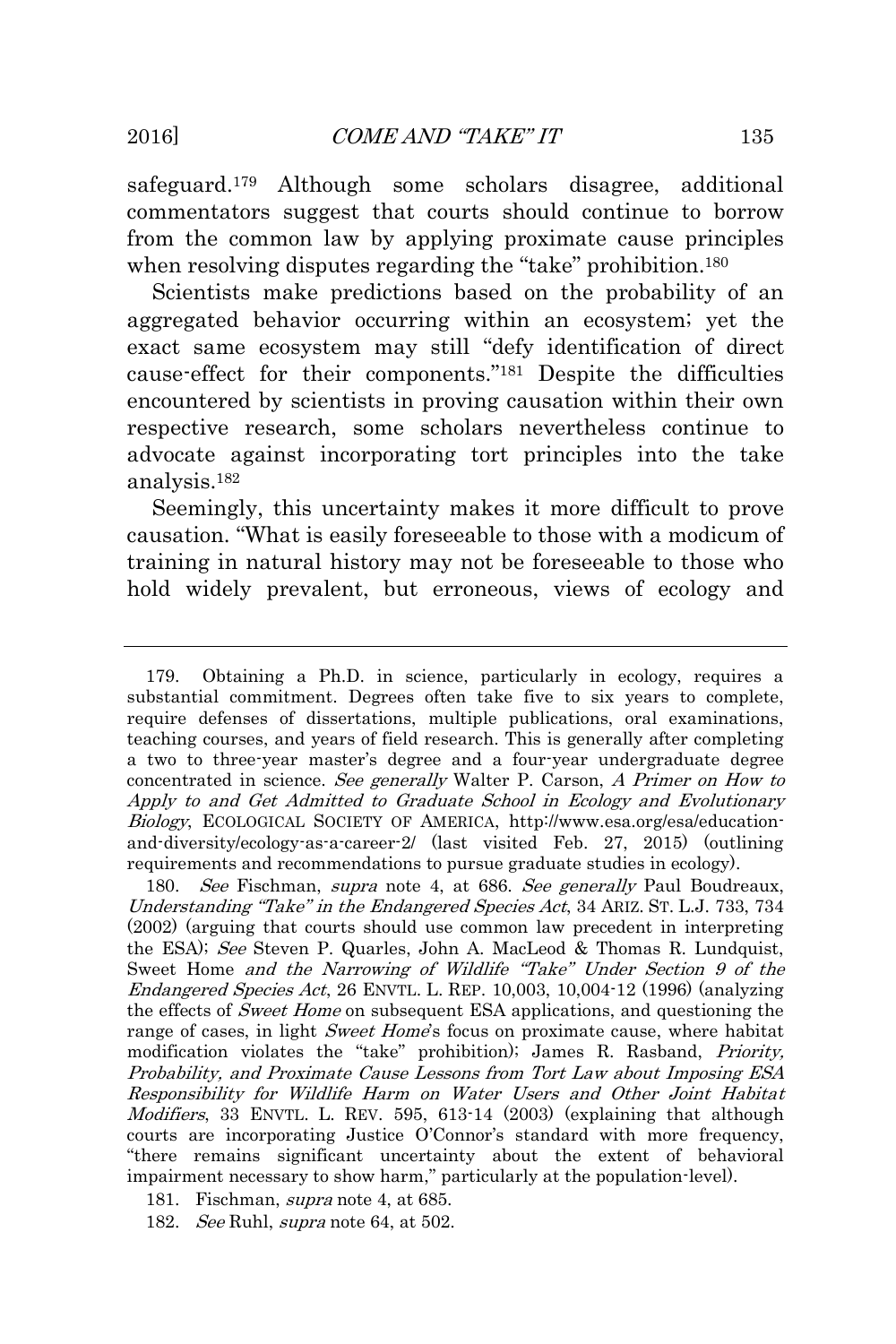animal behavior." <sup>183</sup> This proposition echoes Justice Breyer's aforementioned reluctance to turn the courtroom into a scientific laboratory. More precisely, determining whether the cause and effect are foreseeable "will depend upon the judge's scientific understanding of the direct relationship between species survival and habitat preservation . . . both in the abstract and in the context of a particular case." <sup>184</sup> This propensity to obscure the role of the judiciary reflects the importance in letting courts rule on established legal principles, rather than complicated scientific theories.

The pervading tension between the limits of science and the standards of proximate causation has been an enduring problem in environmental law.<sup>185</sup> According to prominent legal scholarship, the Supreme Court's "lack of deep understanding of ecological processes" explains the ESA's fall from grace within the purview of the Court.<sup>186</sup>

The challenges faced by our country's greatest legal minds, especially concerning ecological uncertainties, underscores the practical benefits of proximate cause in relation to the ESA's "take" prohibition. While advocating against proximate cause in the ESA context, scholars have noted that scientists "do not think like tort lawyers." <sup>187</sup> While accurate, this statement fails to appreciate the fact that judges are in fact better equipped to think like tort lawyers—even if scientists are not.

Given the consequences associated with assigning ESA liability, maintaining proximate causation as a consistent

<sup>183.</sup> Ruhl, supra note 64, at 502 n.96 (quoting MICHAEL J. BEAN & MELANIE J. ROWLAND, THE EVOLUTION OF NATIONAL WILDLIFE LAW 216 (3d ed., 1997)).

<sup>184.</sup> Branden L. Jensen, *Litigating the Crossroads Between* Sweet Home and Daubert, 24 VT. L. REV. 169, 179 n.69 (1999) (quoting Tara L. Mueller, Babbitt v. Sweet Home Chapter of Communities: When is Habitat Modification a Take?, 3 W.-Nw. J. ENVTL. L. & POL'Y 333, 338 (1996)).

<sup>185.</sup> See Tarlock, supra note 117, at 1133 (explaining that "[t] the research may be scientifically valid, but it may lack the cross-disciplinary integration and informed speculation needed to be useful to a policy maker").

<sup>186.</sup> Ruhl, supra note 64, at 513. See generally Lazarus, supra note 149, at 744-71 (arguing that the Supreme Court's treatment of environmental cases shows a lack of consideration for, and understanding of, the unique character of environmental injuries).

<sup>187.</sup> Ruhl, *supra* note 64, at 513-14.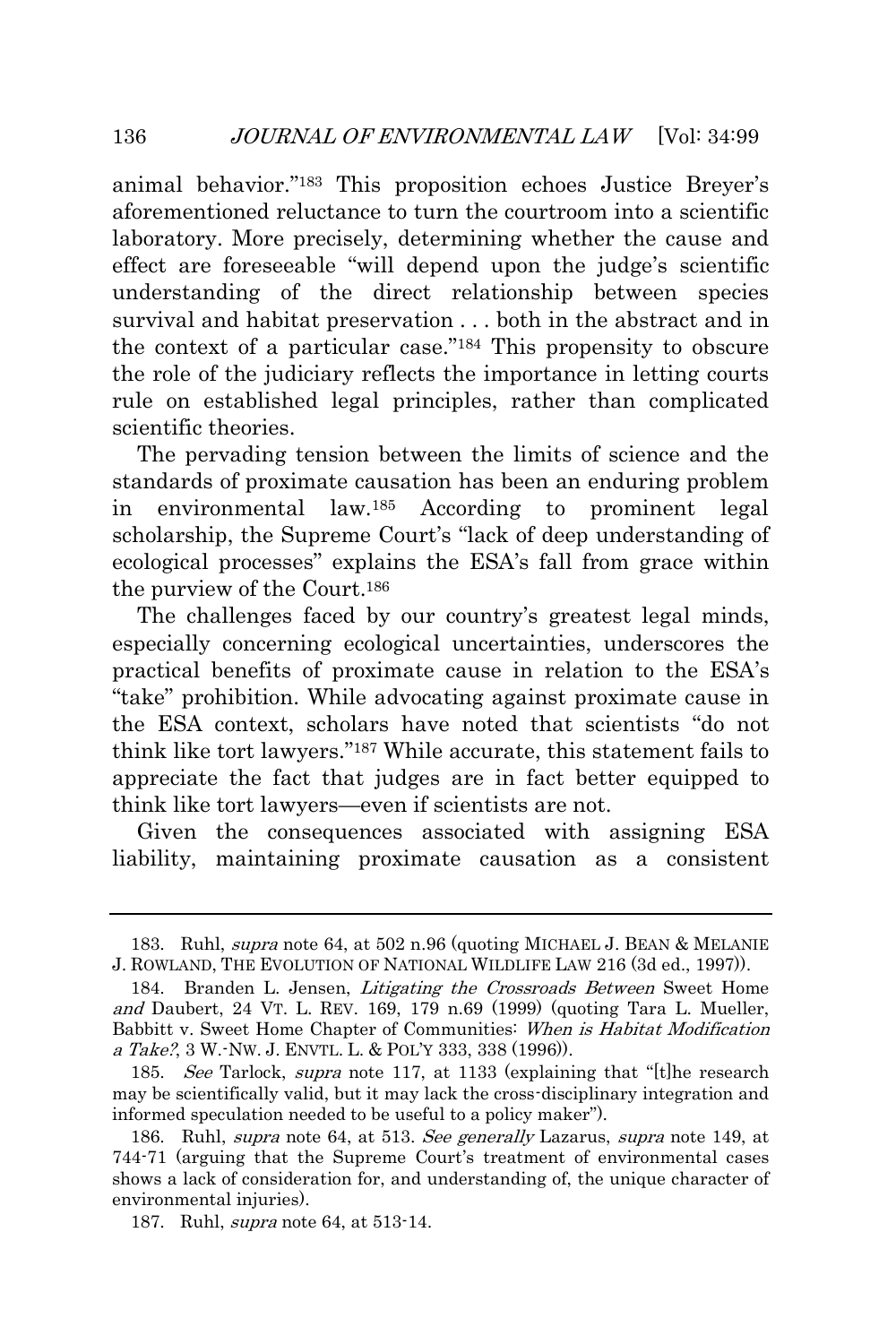<span id="page-39-0"></span>threshold will prevent the courtroom from becoming an inappropriate arena for scientific debate.

## V. THE ARANSAS PROJECT V. SHAW LITIGATION

#### <span id="page-39-1"></span>A. District Court's Reliance on Expert Scientific Testimony

TAP sought to enjoin TCEQ's licensing for surface water withdrawals from the San Antonio and Guadalupe Rivers as an alleged violation of the ESA.<sup>188</sup> TAP's allegations focused on the reduced freshwater inflow entering the Guadalupe Estuary, that when coupled with local drought conditions, increased the salinity of the bay.<sup>189</sup>

TAP argued that the increasing salinities reduced the abundance of the whooping cranes primary diet food resources, specifically blue crabs and wolfberries.<sup>190</sup> Because of the reduced prey abundance, TAP argued that this prompted cranes to engage in stress behavior, leading to emaciation and the deaths of twenty-three cranes during the winter of 2008-09.<sup>191</sup> Contending that TCEQ violated the ESA, TAP sought injunctive relief to ensure that the flock would have sufficient water resources to prevent future "takes." 192

The court reasoned that TCEQ's actions and inactions caused an unlawful "take" of at least twenty-three whooping cranes.<sup>193</sup> Accordingly, it enjoined the TCEQ from approving or granting new water withdrawal permits from the Guadalupe or San

<sup>188.</sup> Aransas Project I, 930 F. Supp. 2d 716, 725-26 (S.D. Tex. 2013).

<sup>189.</sup> Id. at 725.

 $190 \quad Id$ 

<sup>191.</sup> Id. Dr. Chavez-Ramirez testified that "a lack of adequate food and drinkable water in the territories can cause the [Aransas-Wood Buffalo] cranes to leave and fly to the uplands to locate freshwater ponds." Id. at 766.

<sup>192.</sup> See id. at 726.

<sup>193.</sup> See generally id. at 780-88 (holding that TCEQ's diversion of freshwater flow resulted in increased salinity in the bay and ultimately caused the take of at least twenty-three whooping cranes in violation of the ESA).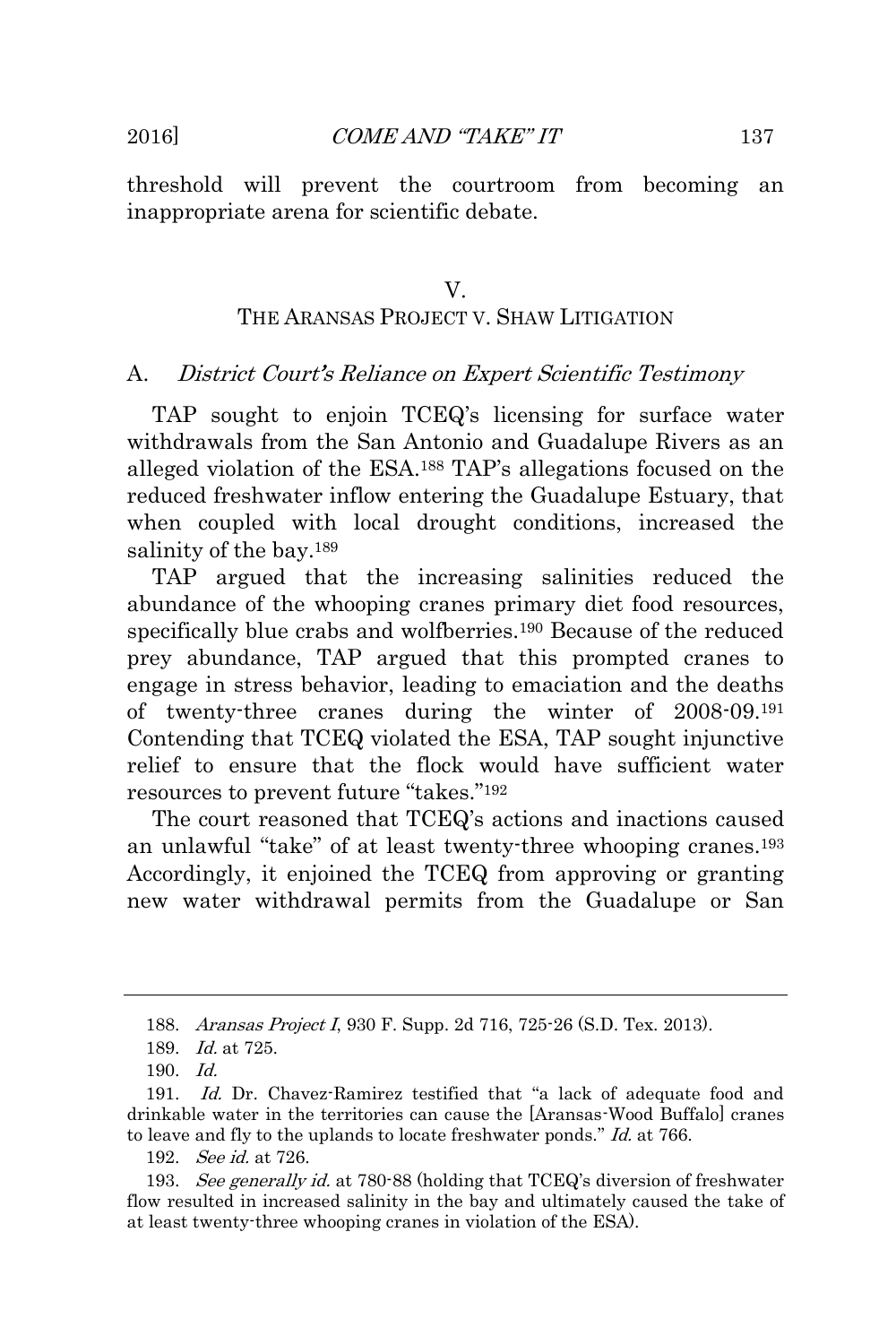Antonio Rivers until the State determined that the issuance of these water permits would not violate the ESA.<sup>194</sup>

TCEQ was liable for the "take" of whooping cranes because their water management practices altered the salinity of the cranes' critical habitat in the Guadalupe estuary.<sup>195</sup> According to the district court, scientific testimony demonstrated that TCEQ's water management practices caused the "take" of whooping cranes by "altering their behavior through habitat modification, depriving them of food and water resources, and ultimately, leading to malnourishment and death." 196

Although the court acknowledged that "[o]rdinary requirements of proximate causation apply to ESA cases," this important aspect of ESA "take" jurisprudence was notably absent from the court's in-depth analysis.<sup>197</sup> Quite succinctly, the court simply noted that an activity authorized by a government agency satisfies the proximate causation standard when it causes the "take" of endangered species.<sup>198</sup>

The court did not consider concepts of remoteness, attenuation, foreseeability, or the natural and probable consequences of actions.<sup>199</sup> Without further consideration, it only briefly mentioned Justice O'Connor's proximate causation standard, "[T]he Court finds that the actions, inactions and refusal to act by the TCEQ defendants proximately caused an

<sup>194.</sup> Id. at 789. The district court required the TCEQ to seek an Incidental Take Permit to lead to the development of a Habitat Conservation Plan pursuant to 16 U.S.C. § 1539(a). Id. The court also awarded TAP, the prevailing party, to its reasonable attorney's fees and costs, as well as expert witness fees pursuant to 16 U.S.C. §  $1540(g)(4)$ . *Id.* 

<sup>195.</sup> Id. at 780.

<sup>196.</sup> Id.

<sup>197.</sup> Id. at 786. The district court cited Justice O'Connor's Sweet Home concurrence, though without a detailed proximate causation analysis. Id. at 727.

<sup>198.</sup> Id. at 786 (citing Strahan v. Coxe, 939 F. Supp. 963, 978-79 (D. Mass.) 1996) and Loggerhead Turtle v. Cnty. Council of Volusia Cnty., 148 F.3d 1231,1247-53 (11th Cir. 1998)). The court did analyze "but-for" causation: "Butfor the regulatory and permitting scheme overseen by the TCEQ defendants, no state-owned water could be legally diverted, impounded or consumed." Id.

<sup>199.</sup> See Aransas Project II, 756 F.3d 801, 818 (5th Cir. 2014).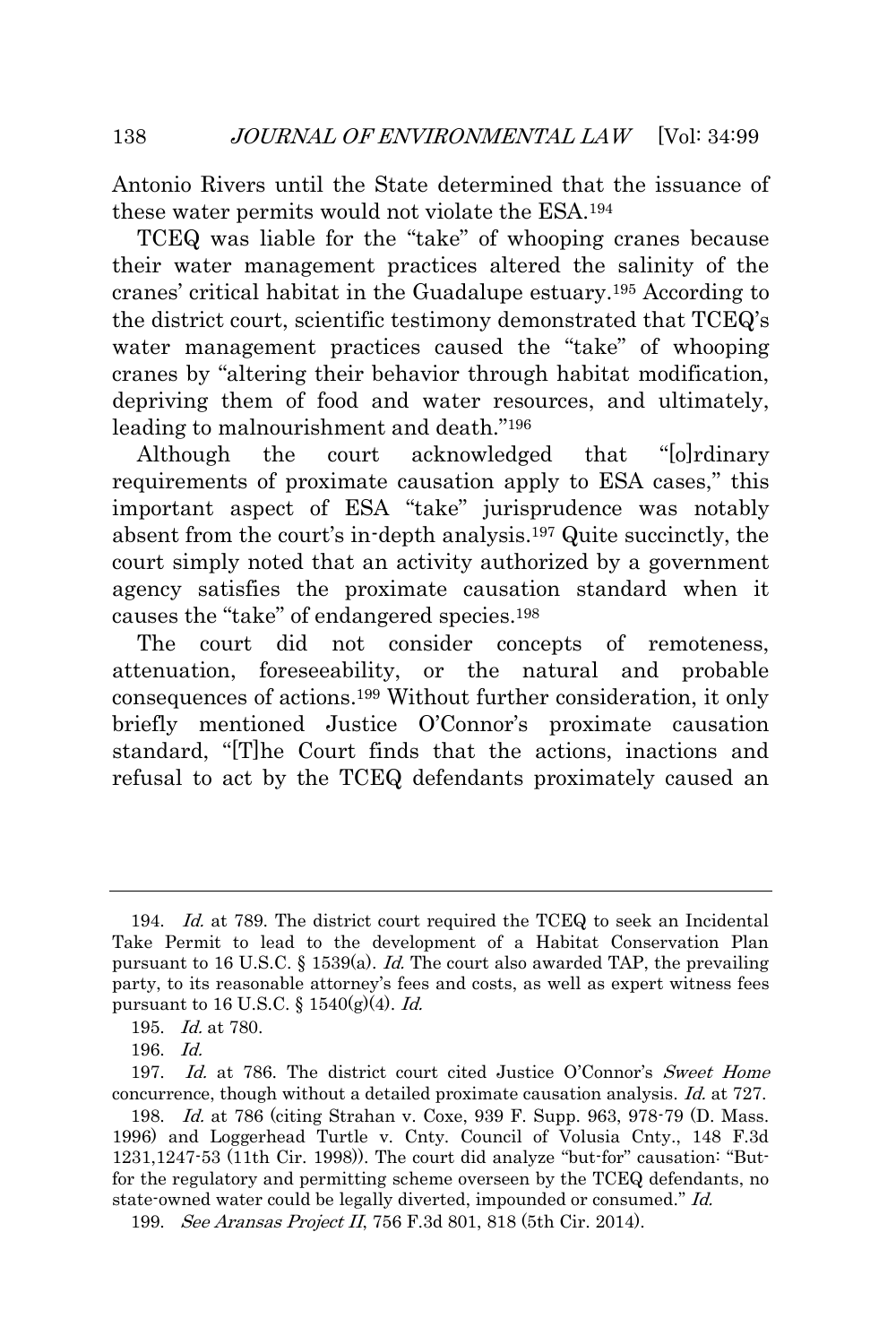unlawful take of at least twenty-three Whooping Cranes in the 2008-09 winter in violation of the ESA." 200

Rather than adhering to Justice O'Connor's proximate causation standard, the court's finding of ESA liability instead focused on its assessment of the expert scientific testimony offered by both parties. The court focused its review of each expert's credibility through the lens of their respective careers and accolades—rather than the scientist's precise contribution towards potentially understanding the chain of causation at issue.<sup>201</sup> Although the court did examine the science in extensive detail, it reviewed each inferential step in isolation, rather than in the context of a dynamic ecosystem with multiple factors contributing to cause the "take" of the whooping cranes.<sup>202</sup> As the Fifth Circuit suggested in its reversal, the issue was with foreseeability and not with the number of steps in the chain of causation, as the lower court failed to "establish that the state could have reasonably anticipated the synergy among the links on the chain in 2008-09." 203

Acting as the "gatekeeper" for the admissibility of scientific testimony, the court found all of TAP's experts to be credible.<sup>204</sup> In assessing the credibility of expert testimony, it generally focused on the considerations put forth in *Daubert*, especially when reviewing TAP's experts.

The court noted that the TAP experts were credible, worldrenowned, and all had published numerous scientific papers in respected journals.<sup>205</sup> In contrast, it did not find credibility in the scientific methodology of the defendants' experts, expressing concern because they "had limited experience and insignificant knowledge of whooping cranes." <sup>206</sup> The court's disapproval of TCEQ's experts was contrasted by its review of TAP's experts,

- 203. Aransas Project II, 756 F.3d at 821.
- 204. *See Aransas Project I*, 930 F. Supp. 2d at 744.
- 205. Id.
- 206. Id.

<sup>200.</sup> Aransas Project I, 930 F. Supp. 2d at 780.

<sup>201.</sup> See id. at 744-45.

<sup>202.</sup> See id. at 744-75.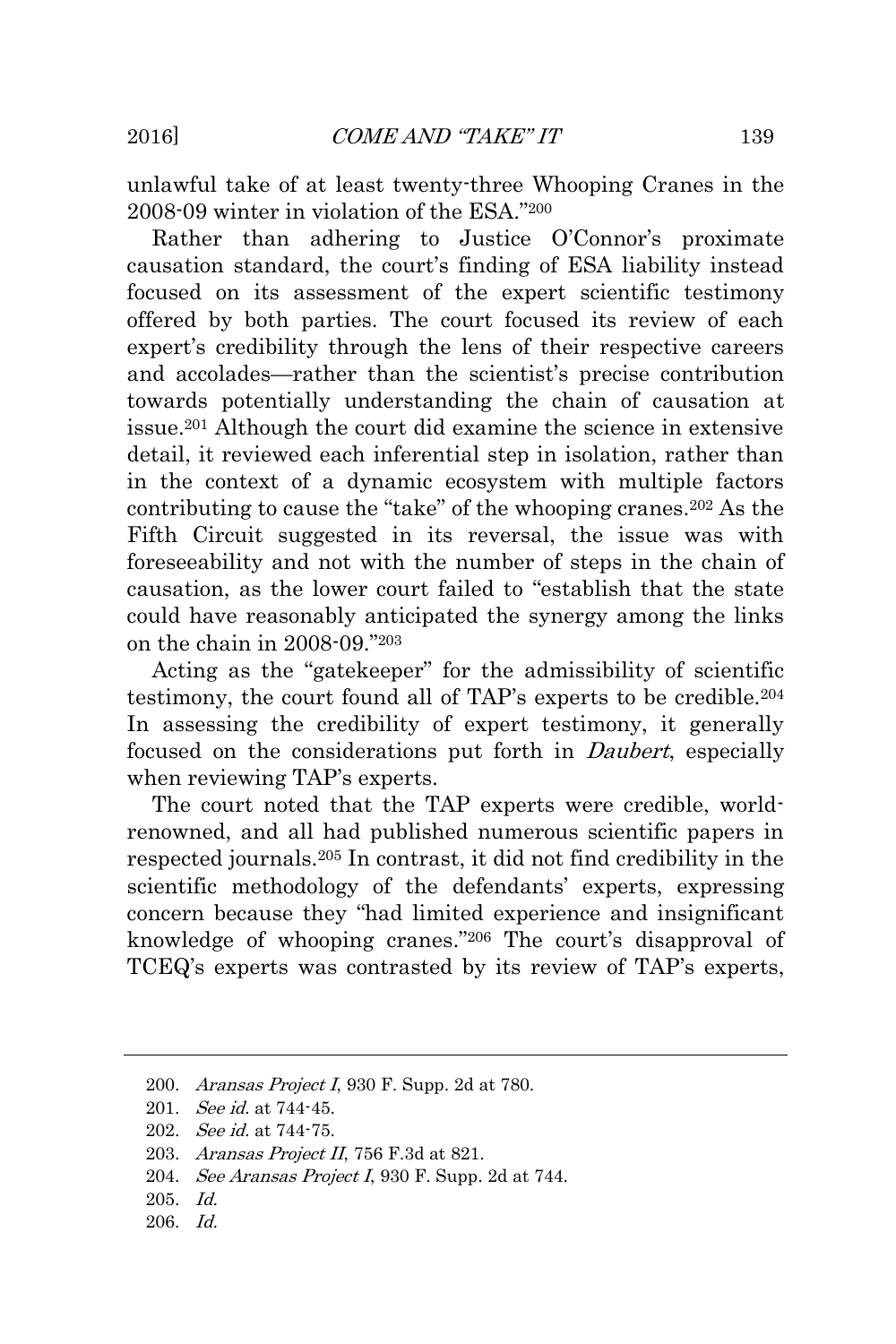particularly by the court's unsubstantiated disparagement of Dr. R. Douglas Slack, as will be analyzed below.<sup>207</sup>

## <span id="page-42-0"></span>1. Inconsistent Review of Expert Scientists

TAP presented ten expert witnesses during the bench trial, some of whom were "world renowned in their respective fields." <sup>208</sup> The court primarily focused on the accolades of TAP's experts to determine their expertise and credibility. Concentrating on the accomplishments of TAP's experts, the court found credence in the fact that some TAP experts held "endowed chairs at prestigious universities, some are MacArthur Fellows, all have published numerous scientific papers in respected journals," even noting that one TAP expert was a Nobel Peace Prize recipient for his environmental work.<sup>209</sup>

The court specifically celebrated TAP's whooping crane experts, Dr. Felipe Chavez-Ramirez and refuge biologist Mr. Tom Stehn, for their years of field-work and devotion to the survival of the whooping crane.<sup>210</sup> Additionally, the court described these scientists as "leading authorities in their fields of biology, ornithology, and whooping cranes in particular." 211

The court's positive view of TAP's experts is in stark contrast to its opinion of TCEQ's experts, and the court found an "alarming trend in the experts that [defendants] offered." <sup>212</sup> It

<sup>207.</sup> See id. After teaching for almost four decades, Dr. Slack retired in 2011 from his position at Texas A&M as a wildlife and fisheries sciences professor after a prestigious career that included sixty peer-reviewed publications and countless research presentations. Dr. Slack's credentials include numerous grants to research Texas ecosystems, including a \$1.4 million grant in 2002 to study the relationship between freshwater inflows and whooping cranes. He currently serves as Executive Director of the Texas Chapter of the Wildlife Society. See Court Filed Expert Resume, R. Douglas Slack, Aransas Project I, 930 F. Supp. 2d 716 (S.D. Tex. 2013), 2011 WL 10634582. See also Beloved A&M Professor Gives Final Lesson, BRYAN- COLLEGE STATION EAGLE (May 2, 2011, 12:00 am), http://www.theeagle.com/news/local/beloved-a-m-professorgives-final-lesson/article\_c7ee9091-3168-5e24-a7c6-de1bc57b731f.html.

<sup>208.</sup> Aransas Project I, 930 F. Supp. 2d at 744.

<sup>209.</sup> Id.

<sup>210.</sup> See id. at 744, 756-57.

<sup>211.</sup> Id. at 756-57.

<sup>212.</sup> Id. at 744 (describing the knowledge of TCEQ's experts, regarding the topic of whooping cranes, as "limited" and "insignificant").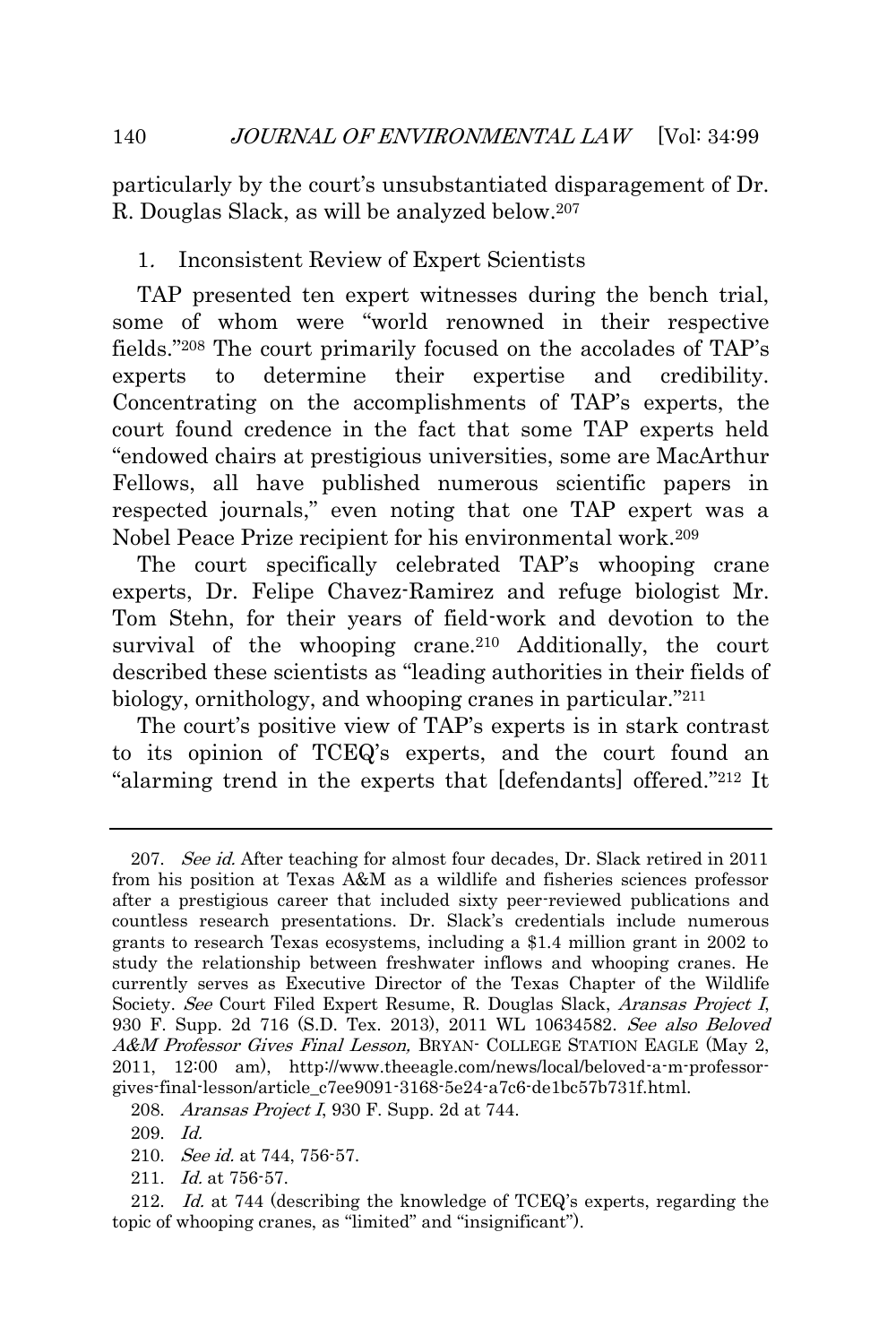did not afford the extensive resumes of the state's experts with the same deference it gave to TAP's experts. Instead, it criticized the defendant's methodology, seemingly looking beyond the same considerations that it used to analyze TAP's experts, such as experience and publication record.<sup>213</sup>

The court discredited Dr. Slack's expertise as it pertained to the chain of causation at issue in the case, despite his illustrious research career and direct connection to the study of whooping cranes.<sup>214</sup>

Although the court generally strayed from the Daubert considerations that it focused on to determine the credibility of TAP's experts, the court instead analyzed the scientific methodology employed in the defendants' research. This lack of consistency, even based on these unique circumstances, displays the challenges that judges face when entering the complex and uncertain arena of ecological injuries. The court took issue with the evidentiary reliability of a report designed by Dr. Slack. It questioned the methodology of Dr. Slack's report because it used data gathered by one of his graduate students, rather than a specific report compiled by TAP's experts, Dr. Chavez-Ramirez and Mr. Stehn.<sup>215</sup>

The court praised Dr. Chavez-Ramirez for his extensive experience as one of the foremost whooping crane ecologists and for his substantial publication record. While Dr. Chavez-Ramirez is unquestionably an expert on the subject, the court did not find it important that he studied under Dr. Slack while in graduate school.<sup>216</sup> In fact, Dr. Chavez-Ramirez received both his Master

<sup>213.</sup> See id. at 744-45, 753-54, 767-69.

<sup>214.</sup> See Court Filed Expert Resume, R. Douglas Slack, supra note 207. In particular, the court soundly criticized the expertise of Dr. Slack, an experienced ecologist who suffers from Parkinson's and diabetes, because of a single misinterpreted statement that he made towards the end of his intensive and lengthy cross-examination. Transcript of Testimony Of Defendant's Expert Witness, R. Douglas Slack, Ph.D., supra note 170, at 75-76.

<sup>215.</sup> Aransas Project I, 930 F. Supp. 2d at 744.

<sup>216.</sup> See Court Filed Expert Resume, R. Douglas Slack, supra note 207. With Dr. Slack as his advisor, Dr. Chavez-Ramirez completed both his Ph.D. in 1996 and M.S. in 1992 at Texas A&M University. Dr. Chavez-Ramirez was not Dr. Slack's first graduate student to research whooping cranes. In 1987, under Dr. Slack, Howard Hunt completed a Ph.D. dissertation on whooping cranes in the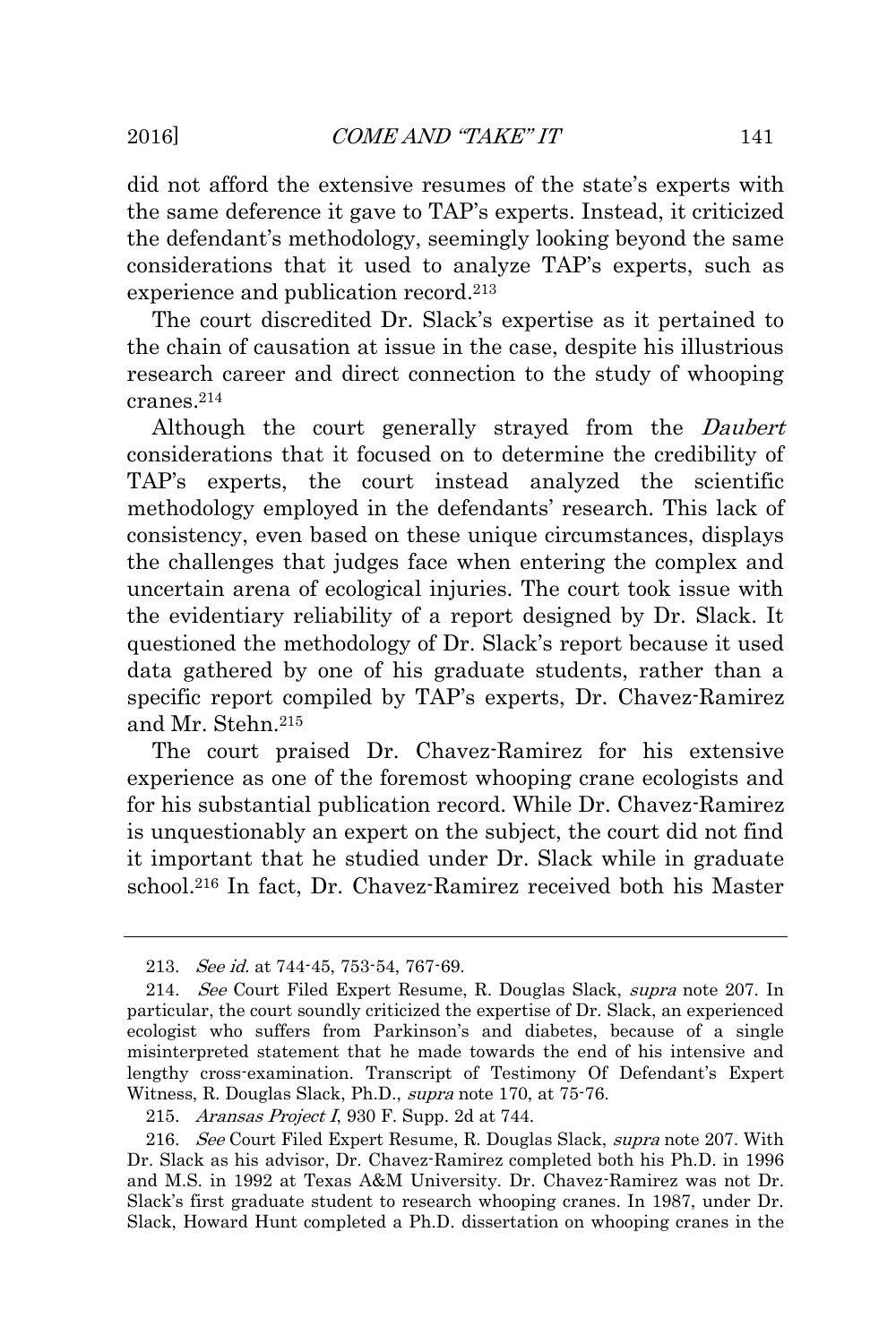of Science and Ph.D. in wildlife ecology under the guidance of Dr. Slack.<sup>217</sup> For almost a decade, Dr. Slack served as Dr. Chavez-Ramirez's advisor.<sup>218</sup> Dr. Chavez-Ramirez's doctoral research focused on the food availability, foraging ecology, and energetics of whooping cranes, suggesting that both he and Dr. Slack possess relatively similar expertise on the species.<sup>219</sup> Dr. Slack and Dr. Chavez-Ramirez co-authored at least eight publications together in peer-reviewed journals, with two articles specifically focused on whooping cranes.<sup>220</sup> In total, Dr. Slack has coauthored at least nine papers in peer-reviewed journals on whooping cranes, an extensive record that certainly indicates his scientific knowledge regarding the species.<sup>221</sup>

Scientists publish many studies in peer-reviewed journals, however. Publication record alone is not the basis of an individual scientist's ability to comprehend the subject at issue. Studies may be completed over different periods of time, involve multiple co-authors, and are cited at different rates based on

219. See Aransas Project I, 930 F. Supp. 2d at 757. As of 2013, Dr. Chavez-Ramirez works Gulf Coast Bird Observatory in Lake Jackson, Texas and is also a member of the International Whooping Crane Recovery Team. Id.

220. See Court Filed Expert Resume, R. Douglas Slack, *supra* note 207, at 84.

221. See id. at 82. The number of publications on the topic of whooping cranes was determined by enumerating from the publications that specifically referenced whooping cranes in Dr. Slack's resume filed with the court.

Aransas National Wildlife Refuge. See Transcript of Testimony Of Defendant's Expert Witness, R. Douglas Slack, Ph.D., supra note 170, at 85.

<sup>217.</sup> See Transcript of Testimony Of Defendant's Expert Witness, R. Douglas Slack, Ph.D., supra note 170, at 83-84.

<sup>218.</sup> In 1992, with research that began in 1989, Dr. Chavez-Ramirez received his Master's degree while researching as part of Dr. Slack's laboratory at Texas A&M. Felipe Chavez-Ramirez, Food Availability, Foraging Ecology, and Energetics of Whooping Cranes Wintering in Texas (May 1996) (unpublished Ph.D. dissertation, Texas A&M University) (on file with ProQuest Dissertations and Theses). In 1996, Dr. Chavez-Ramirez received his Ph.D. under Dr. Slack's tutelage, while Dr. Slack sat as the Chair of the Dissertation Committee. As his advisor, presumably Dr. Slack also garnered significant knowledge regarding the ecology of whooping cranes. Dr. Chavez-Ramirez offered sincere gratitude towards Dr. Slack's tutelage in his acknowledgements: "My advisor, R. Doug Slack, provided extensive support and helpful discussions on different aspects of my field work and during the writing of this dissertation. I will always be grateful to Doug for the confidence that he showed in my ability and the opportunity to conduct this research." Id.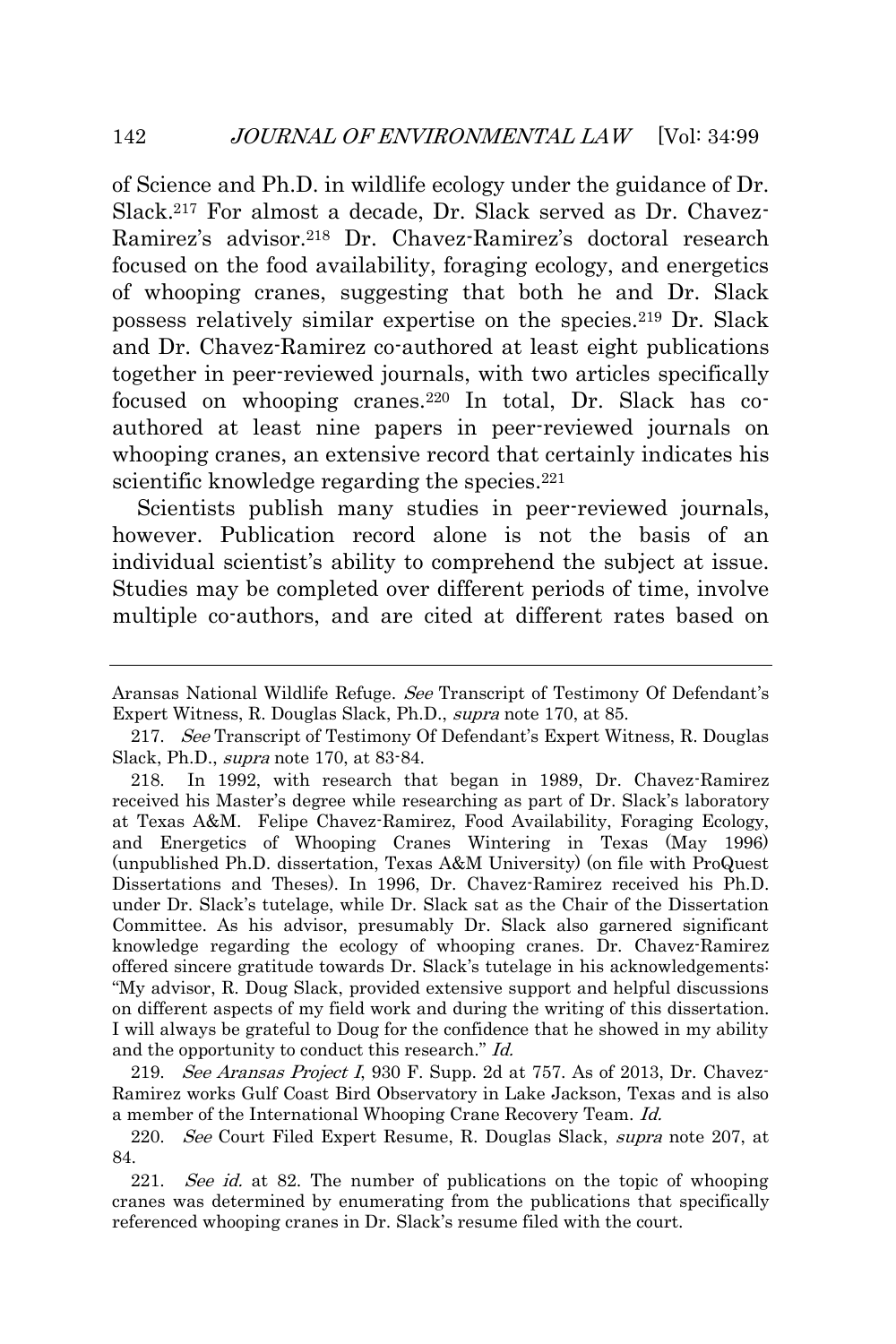particular disciplines. Therefore, solely examining the number of publications may not be the most efficient approach to establish the credibility of experts.

Although the court reviewed the methodology in some instances, the deference afforded to the ecological testimony was mainly a product of the expert's reputation, rather than its legal significance with regards to "the task at hand."

## <span id="page-45-0"></span>2. The Notorious Blue Crab Debate

Perhaps the most important links in the causation chain were allegations that blue crab abundance declined because of decreased freshwater inflow.<sup>222</sup> The Court's opinion concerning the relevance of TCEQ expert Dr. Thomas Miller is particularly interesting, considering he is a definitive expert on blue crab ecology.

As director of Chesapeake Biological Laboratory, Dr. Miller's research centered on blue crab ecology and exploitation, as well as population dynamics and stock assessment.<sup>223</sup> The court's consideration of Dr. Miller's testimony displays the challenges associated with understanding the intricate natural processes within the environment.

Dr. Miller's extensive publication record includes more than seventy peer-reviewed articles addressing issues relevant to blue crab population dynamics, such as analyses comparing productivity across multiple ecosystems.<sup>224</sup> Further, Dr. Miller

<sup>222.</sup> See Aransas Project I, 930 F. Supp. 2d at  $752-54$  (finding causation where the diversion of freshwater flow allegedly increased the bay's salinity, evidence was presented showing a negative effect of elevated salinity on blue crab abundance, blue crab is believed to be a main source of food for whooping cranes, and the death of several cranes was observed).

<sup>223.</sup> See Transcript of Testimony of Defendant's Expert Witness, Thomas James Miller, Ph.D., at 221-22, Aransas Project I, 930 F. Supp. 2d 716 (S.D. Tex. 2013) (No. CA-C-10-075), 2011 WL 10904321. In his own words, Dr. Miller described the primary focus of his studies as "blue crab in its natural environment and in particular ... on the impacts of commercial and recreational harvests of blue crab in its natural environment." Id. at 221.

<sup>224.</sup> See Thomas J. Miller, Curriculum Vitae, CHESAPEAKE BIOLOGICAL LAB., http://hjort.cbl.umces.edu/people/Miller\_2page\_cv.pdf (last visited Feb. 27, 2015).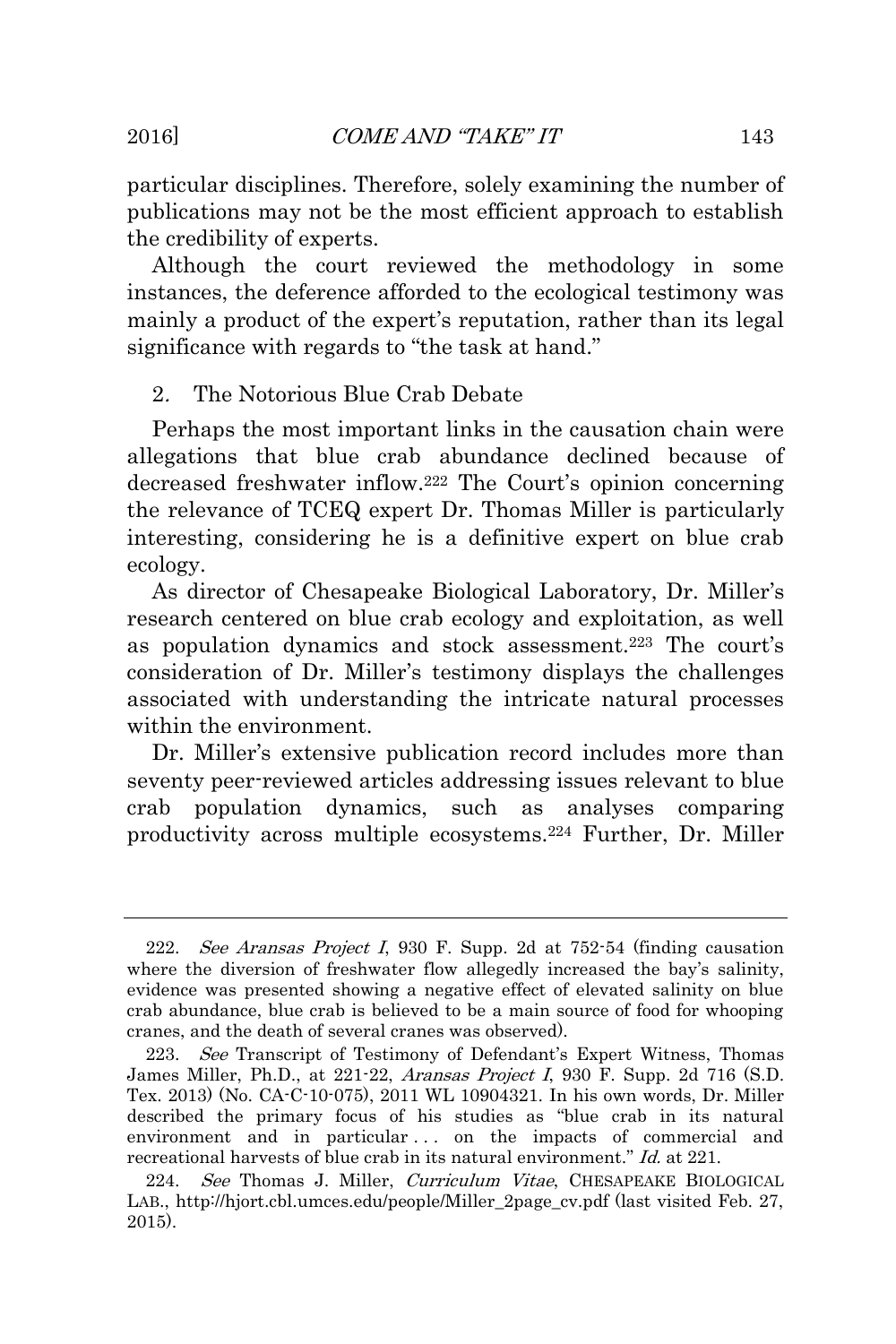has published in many peer-reviewed journals, including contributions to highly respected titles.<sup>225</sup>

It is reasonable to presume that Dr. Miller could have offered relevant insight to explain the decreasing abundance of blue crabs, specifically as it related to decreasing salinities. Despite the extensive publication record, Dr. Miller's testimony did not persuade the court to reconsider its opinion that increased salinities, resulting from lack of freshwater inflow, were the sole reason for the declining blue crab population within the bay.<sup>226</sup>

Aligned with the aforementioned difficulties described by Professor Lazarus, multiple forces may have influenced the decreasing blue crab abundance.<sup>227</sup> For instance, the court did not consider the effect of diminished local rainfall on the increasing salinities in the estuary. Whereas temperature, predation, and dissolved oxygen contribute to the distribution of blue crabs throughout the estuary, many additional factors may affect blue crab abundance.<sup>228</sup> In his testimony, Dr. Miller explained that scientists expect to see high inter-annual variability in blue crab abundance, "[s]ome years physical factors and random factors coincide in such a way that [blue crab] reproductive success is considerably higher in one year than it is in the other year." 229

Dr. Miller suggested that declines in blue crab abundance along the Atlantic Coast may be similar to those observed along the Texas Gulf Coast, primarily as a result of overexploitation by the commercial fishing industry.<sup>230</sup> In addition, because blue

<sup>225.</sup> These peer-reviewed journals include well-respected titles such as Science and Fisheries. See id.

<sup>226.</sup> See Aransas Project I, 930 F. Supp. 2d at  $753-54$ .

<sup>227.</sup> See generally Lazarus, supra notes 149, at 745-48 (highlighting various difficulties relating to the protection of the blue crab's environment).

<sup>228.</sup> See Transcript of Testimony of Defendant's Expert Witness, Thomas James Miller, Ph.D., supra note 223, at 243-45.

<sup>229.</sup> Id. at 244.

<sup>230.</sup> See id. at 246-47. The Texas Parks & Wildlife also acknowledges that blue crab populations in Texas have declined for several decades. This decline is likely the result of many factors, including overfishing or overcapitalization, shrimp trawl bycatch, habitat loss or degradation, and reduced freshwater inflow. See Glen Sutton & Tom Wagner, Stock Assessment of Blue Crab (Callinectes sapidus) in Texas Coastal Waters, MANAGEMENT DATA SERIES No.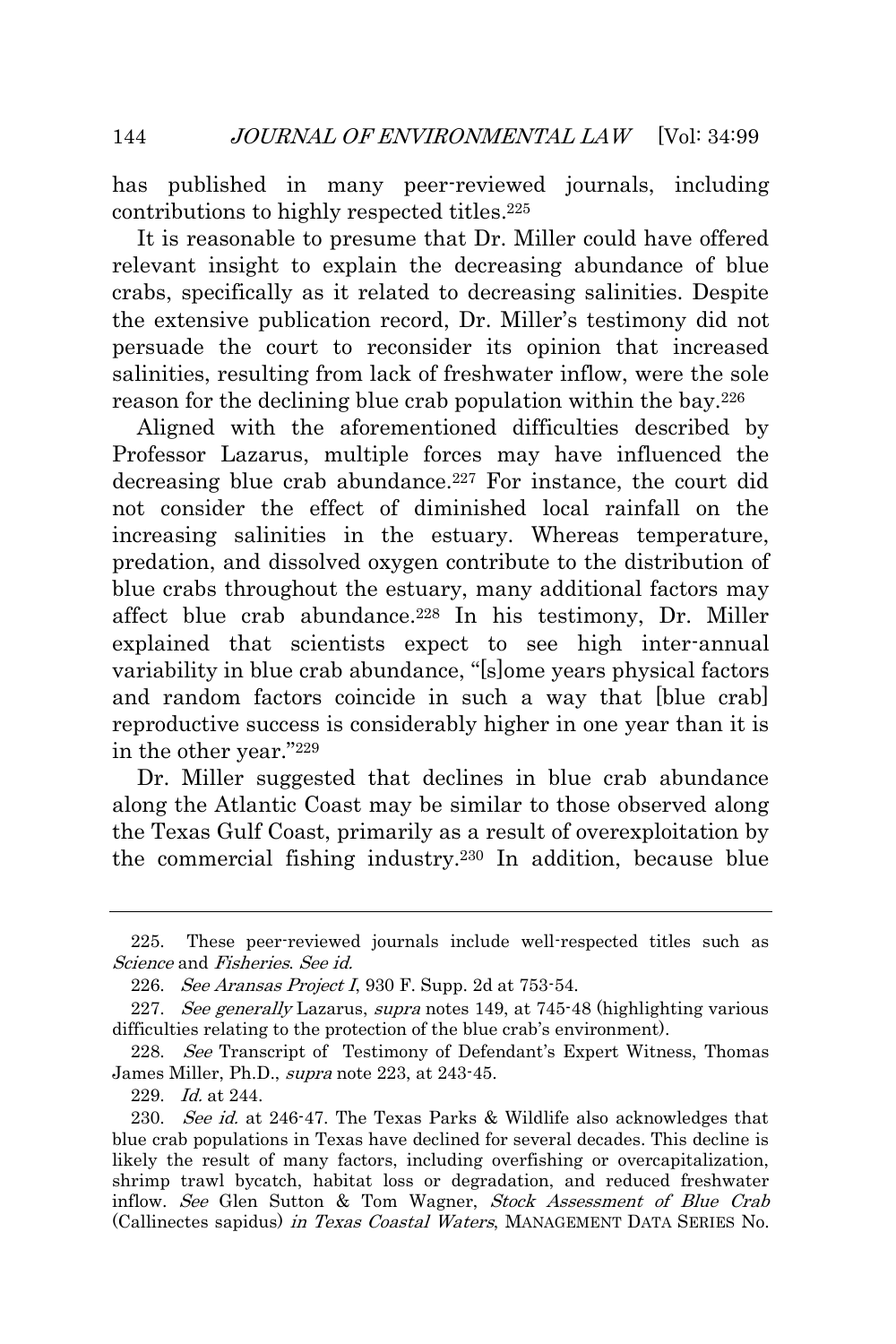crabs depend on low salinities in the estuary, the severe lack of local rainfall may have been a primary factor influencing the low salinities, not just the freshwater inflow.<sup>231</sup> In fact, the court noted significant declines in blue crab abundance over the entire Texas coast from 1980 to 2009.<sup>232</sup>

When ESA liability is at stake, the magnitude of these random variables demonstrates the need for proximate causation as a threshold when proving the cause of a "take." Though the court discounted Dr. Miller's testimony, this at least suggests that healthy debate exists within the scientific community regarding the reason for the blue crab decline. This aspect of the case demonstrates the reason to include principles of proximate cause when examining complex ecological data.

## <span id="page-47-0"></span>3. Contradictory Approach to *Daubert*'s "Scientific Knowledge" Framework

The court repeatedly mentioned Dr. Ronald Sass and his Nobel Peace Prize to bolster his credibility as a biogeochemical and statistical expert, seemingly in an effort to symbolize the overall reliability of TAP's expert scientific witnesses.<sup>233</sup> Although Dr. Sass certainly deserves recognition for being an excellent scientist, it is interesting to consider the relationship or lack thereof—between the Nobel Prize-winning research and precise chain of causation at issue in Aransas Project.

Dr. Sass received the 2007 award for his contributions to global warming research for the Intergovernmental Panel on Climate Change (IPCC).<sup>234</sup> In particular, he studied methane

<sup>249,</sup> at 1-4 (2007), *available at* https://tpwd.texas.gov/publications/pwdpubs/ media/pwd\_rp\_v3400\_1440.pdf.

<sup>231.</sup> See Aransas Project II, 756 F.3d 801, 822 (5th Cir. 2014).

<sup>232.</sup> Aransas Project I, 930 F. Supp. 2d at 753.

<sup>233.</sup> Id. at 744, 755-56. An additional reference to Dr. Sass's Nobel Prize was made in Judge Prado's dissenting opinion to the Fifth Circuit's denial of TAP's petition to rehear the matter. See Aransas Project v. Shaw (Aransas III), 774 F.3d 324, 327 (5th Cir. 2014) (Prado, J., dissenting).

<sup>234.</sup> Mike Williams, Rice's Sass Honored for His Role in Nobel Prize-Winning Research on Global Warming, RICE UNIV. NEWS & MEDIA (May 29, 2008), http://news.rice.edu/2008/05/29/rices-sass-honored-for-his-role-in-nobelprize-winning-research-on-global-warming/. In 2007, the Nobel Peace Prize was awarded to Dr. Sass, former Vice President Al Gore, and an additional 2500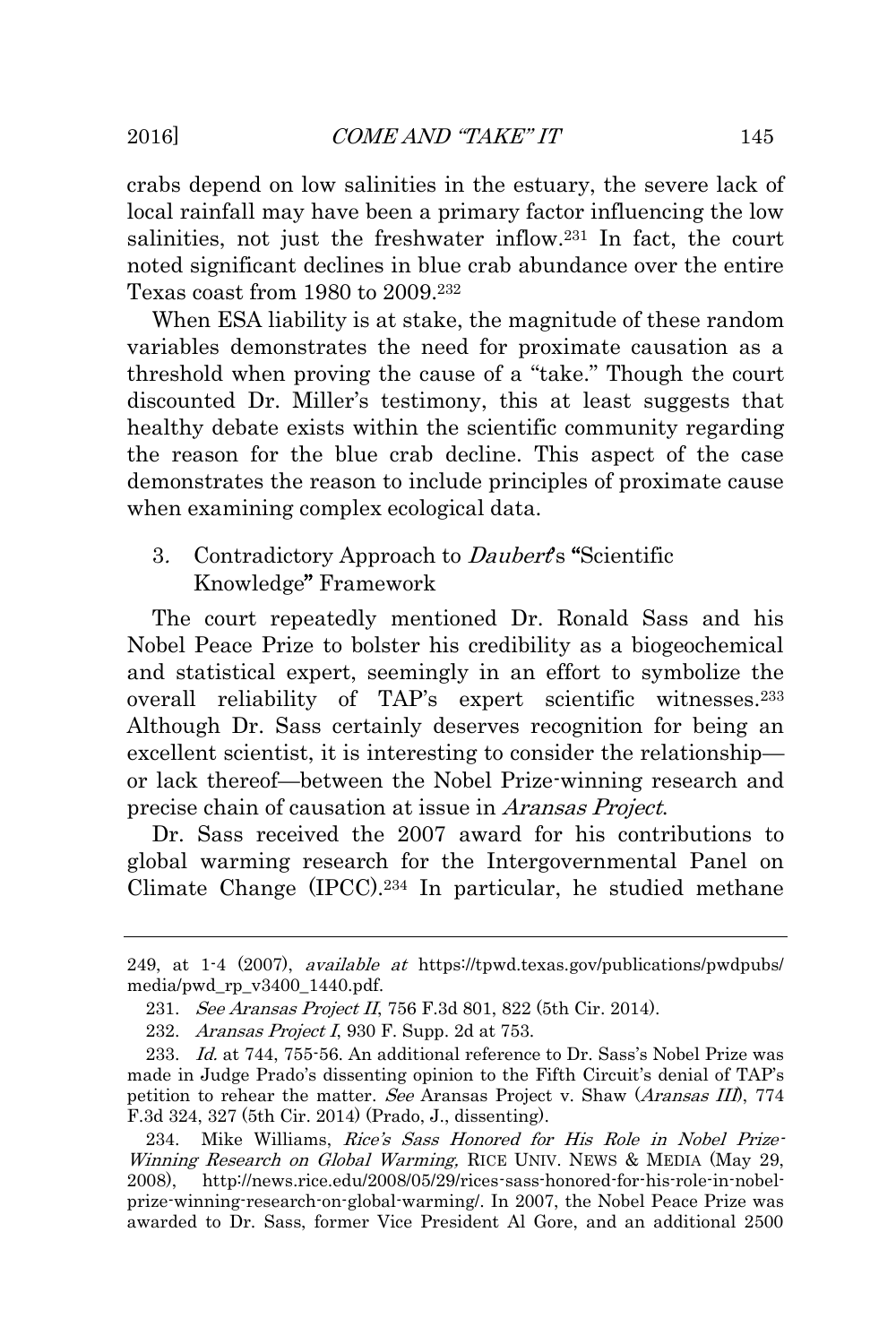emissions from the bacterial decomposition of organic matter. This research took place while coordinating the efforts of scientists in many foreign locations, such as Thailand, Indonesia, and Germany.<sup>235</sup> Although impressive, the Court repeatedly mentioned the accolade to strengthen the credibility of TAP's expert witnesses, despite not indicating a connection between the Nobel research and South Texas whooping cranes.<sup>236</sup>

The continued reference to the award is perplexing, especially because the climate change research lacked any specific relationship with whooping cranes, the Guadalupe estuary, or even Texas. In contrast, the Court did not find TCEQ expert Dr. Miller's testimony to be relevant, despite his extensive knowledge of blue crabs, the main prey item of whooping cranes and essential link in the chain of causation.<sup>237</sup>

Although Dr. Miller's research involved blue crabs throughout the Atlantic coast, the court concluded that his testimony lacked credibility because it was not specific to blue crab populations in Texas.<sup>238</sup> If expertise regarding methane emissions in Thailand is related to crane mortality and freshwater inflows in Texas, then it is inconceivable to suggest that expertise regarding Atlantic coast blue crabs is unrelated to testimony regarding blue crabs in Texas.

In a similar approach, the court noted Dr. Sass's publication record as a basis for his credibility, specifically referencing that his 165 peer-reviewed papers included one article on whooping cranes.<sup>239</sup> Alarmingly, the court criticized the credibility of TCEQ expert Dr. Slack for his "insignificant knowledge on whooping cranes in particular," despite his extensive publication

IPCC scientists from over 130 nations for their research involving the link between human activities and climate change. Id.

<sup>235.</sup> Id.

<sup>236.</sup> See Aransas Project I, 930 F. Supp. 2d at 744, 755-56.

<sup>237.</sup> See id. at 753-54. The court found Dr. Miller's lack of evidence on several key points relevant to their its opinion. *Id.* 

<sup>238.</sup> See id. at 754. See generally Transcript of Testimony of Defendant's Expert Witness, Thomas James Miller, Ph.D., supra note 223, at 240, 249-51 (showcasing Dr. Miller's relevant testimony on his blue crab research).

<sup>239.</sup> Aransas Project I, 930 F. Supp. 2d at 754.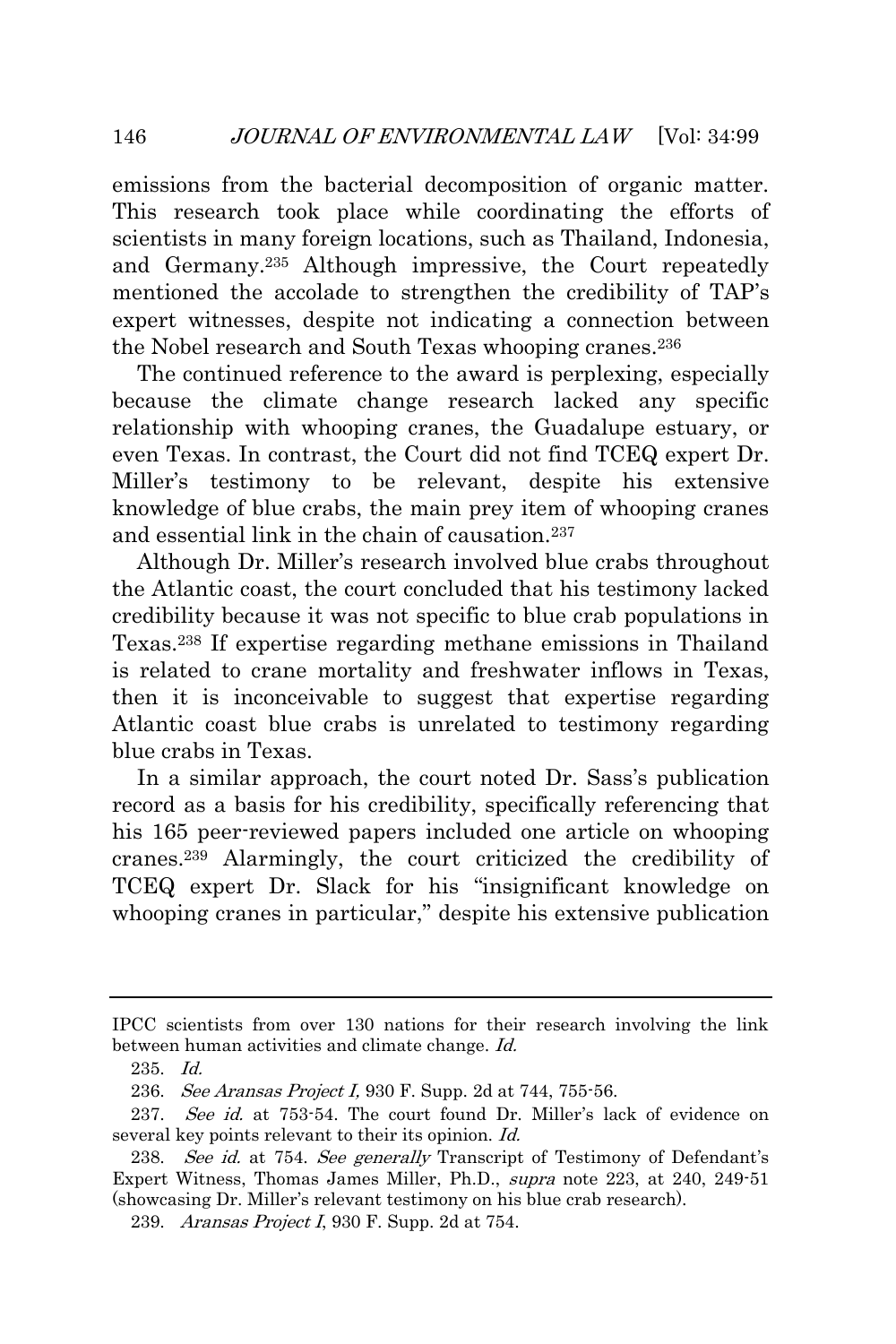record on the precise topic of whooping cranes in Texas coastal ecosystems.<sup>240</sup>

Because the court chose to focus on the respective accolades of expert witnesses, ecological testimony seemingly diverted the attention away from establishing each link in the chain of causation.

## <span id="page-49-0"></span>B. Fifth Circuit's Reversal on Proximate Causation Grounds

On appeal, the Fifth Circuit reversed the district court's finding of ESA liability because the lower court did not consider proximate causation in the holding.<sup>241</sup> The Fifth Circuit's focus on proximate causation further underscores not only the dichotomy between these two opinions, but also a broader issue that pervades ESA liability and the "take" prohibition. Although TAP attempted to establish that licensing resulted in whooping crane deaths, the number of contingencies manipulating the chain of causation demonstrates the lack of foreseeability.<sup>242</sup> In contrast with the lower court's opinion, the Fifth Circuit described the alleged chain of causation as a "fortuitous confluence of adverse factors," which resulted in the unexpected

<sup>240.</sup> Id. at 744, 768. Much of the ridicule directed at Dr. Slack stemmed from a brief misunderstanding, at the end of cross-examination, on whether whooping cranes possess supraorbital salt glands. Although this false impression may be relevant from a scientific perspective, it is not an essential factor in proving causation. Even so, the court mentioned it on multiple occasions. See id. at 744, 767-68.

<sup>241.</sup> See Aransas Project II, 756 F.3d 801, 816-24 (5th Cir. 2014). The reversing opinion elicited a deep appreciation for proximate cause as an important limit on liability, providing a detailed history of the Supreme Court's adherence to proximate causation principles. See id. at 817-821. The Fifth Circuit quoted Prosser and Keeton to augment the importance of proximate cause as a limit to prevent assigning liability based on attenuated circumstances, "the consequences of an act go forward to eternity, and the causes of an event go back to the dawn of human events, and beyond." Id. at 818 (citing W. KEETON ET. AL, PROSSER AND KEETON ON THE LAW OF TORTS 264 (5th ed. 1984)). The Fifth Circuit also referenced the Supreme Court's reasoning in Exxon  $Co$  to establish that proximate causation is a "necessary limitation on liability," because, in regards to attenuated circumstances, "somewhere a point will be reached when courts will agree that the link has become too tenuous that what is claimed to be consequence is only fortuity." See id. (citing Exxon Co., USA v. Sofec, Inc., 517 U.S. 830, 838 (1996)).

<sup>242.</sup> See id. at 822.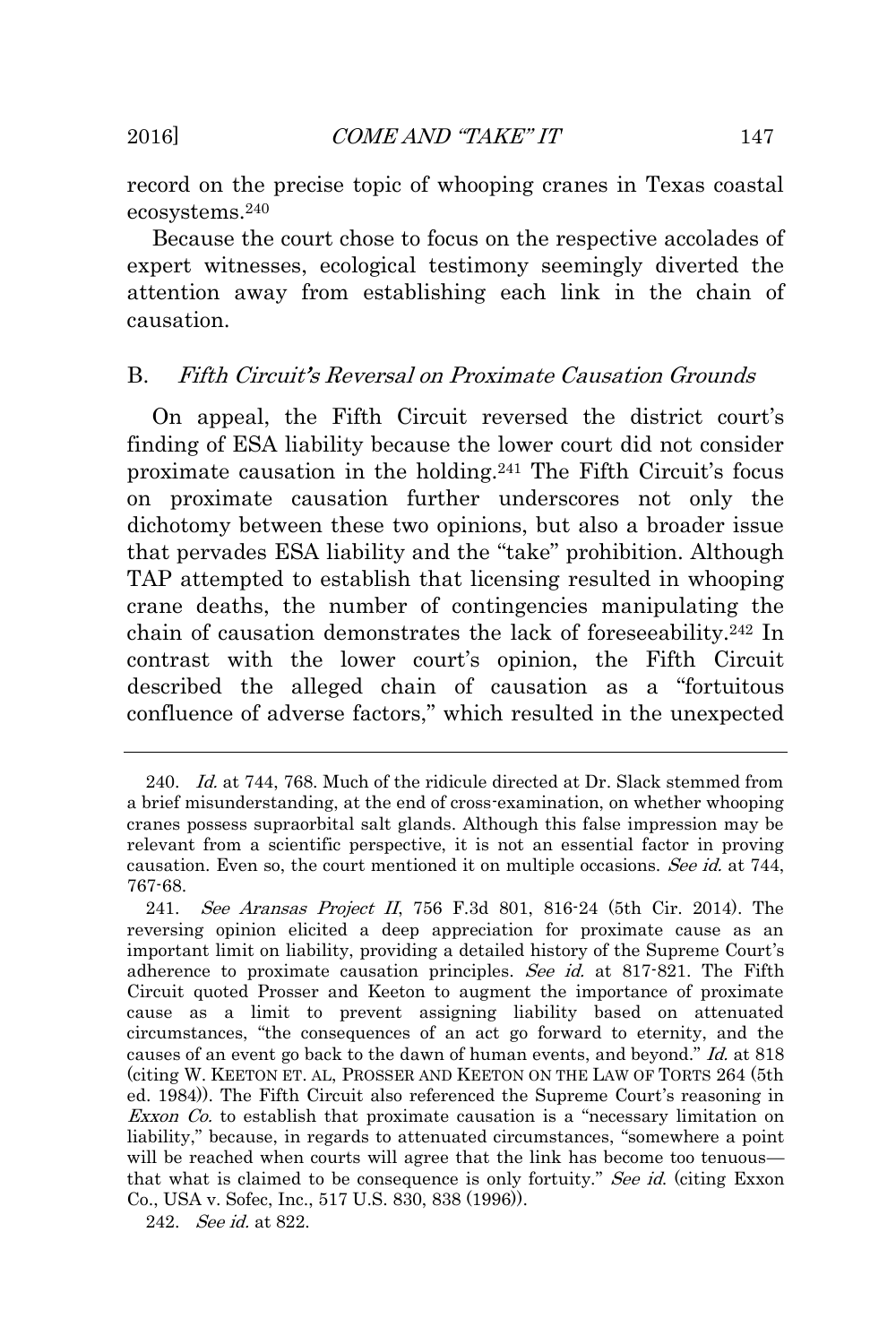crane die-off.<sup>243</sup> The Fifth Circuit reversed because the attenuated circumstances in the chain of causation lacked a direct connection, such that "the contingencies [were] all outside of the state's control and often outside human control." <sup>244</sup> In fact, the whooping crane population had increased both before and after the winter of 2008-09.<sup>245</sup>

Accordingly, the district court failed to articulate "why the remote connection between water licensing, decisions to withdraw river water by hundreds of users, whooping crane habitat, and crane deaths during a year of extraordinary drought compels ESA liability." <sup>246</sup> As a matter of attenuation, the Fifth Circuit rejected TAP's salinity argument because an array of natural conditions potentially affects salinity levels in the Guadalupe estuary.<sup>247</sup> The salinity levels are subject to "unpredictable and uncontrollable. . .forces of nature," such as drought, decreased local rainfall, tides, and temperature.<sup>248</sup> The district court's only mention of foreseeability was in the context of a report that described the effect of TCEQ's water permitting on freshwater inflows.<sup>249</sup> The report did not satisfy TAP's burden to establish foreseeability because it was non-specific, instead predicting the potential for declining freshwater inflows over the long-term.<sup>250</sup>

247. *See id.* at 820-22.

250. Id.

<sup>243.</sup> Id. at 823. Suggesting that the unexpected crane die-off was the "essence of unforeseeability," the Fifth Circuit drew an analogy to Judge Henry Friendly's hypothetical in which "a vessel colliding with a bridge should not be held liable for the death of a patient whose doctor arrived late because of the bridge closing." Id. (citing Exxon Co., 517 U.S. at 838-39).

<sup>244.</sup> Id. at 822.

<sup>245.</sup> Id. at 820.

<sup>246.</sup> Id. at 818. Accordingly, the Fifth Circuit noted that even if the district court proved proximate cause, the injunction issued was still an abuse of discretion. Id. at 806.

<sup>248.</sup> Id. at 822. Proximate cause serves as a limit on ESA liability in regards to the multiple forces affecting ecosystems: "That these natural conditions can change quickly is a truism, and that the seriousness or duration of a drought cannot be foreseen in advance is equally trite. Texas is prone to cyclical drought conditions, but the winter of 2008-09 was an outlier among those." Id.

<sup>249.</sup> Id. at 821 (citing *Aransas Project I*, 930 F. Supp. 2d 716, 747 (S.D. Tex.) 2013)).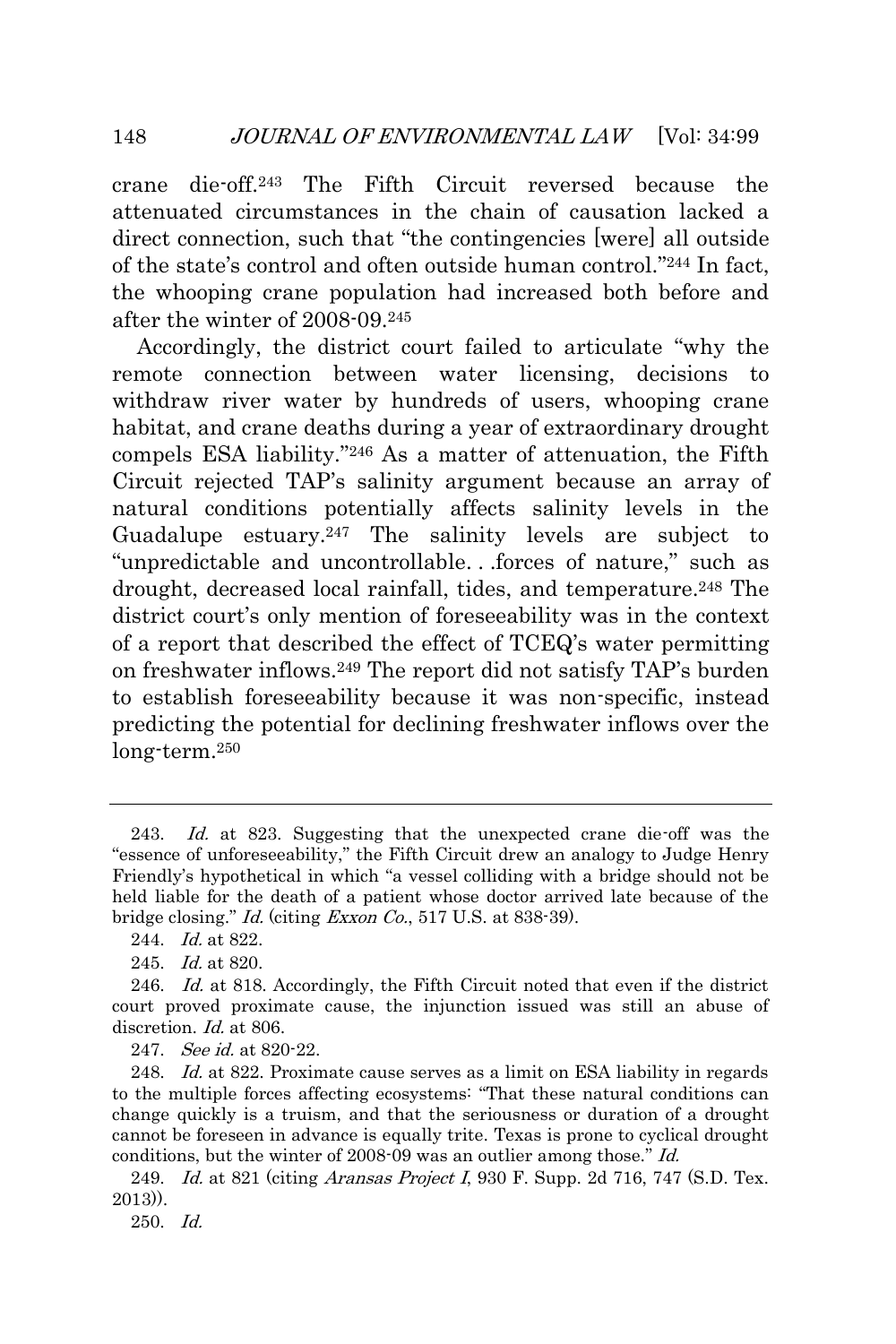The Fifth Circuit focused primarily on whether TCEQ's permitting decisions to use river water for human, manufacturing, and agricultural consumption foreseeably and proximately caused the whooping crane deaths.<sup>251</sup> The "multiple, natural, independent, unpredictable, and interrelated forces affecting the cranes estuary environment" prevented the Fifth Circuit from finding that TCEQ's licensing was the proximate cause of the crane deaths.<sup>252</sup> Proximate cause functions to limit ESA liability, particularly in the context of complex ecological testimony, because liability should not be based "on the 'butterfly effect' nor on remote actors in a vast and complex ecosystem." 253

The district court assigned liability based on remote, attenuated, and fortuitous events.<sup>254</sup> The Fifth Circuit noted that, in doing so, the lower court either misinterpreted the relevant liability test or misconstrued the proximate cause analysis.<sup>255</sup> The proximate cause requirement is significant in the context of ESA liability because it "preclude[s] liability when the causal link between conduct and result is so attenuated that the consequence is more aptly described as a mere fortuity." 256 For example, TCEQ's overarching authority lies in its ability to merely issue the permits that allow municipalities or individuals to withdraw water. Thus, TCEQ does not compel or require water withdrawal, even when they issue a permit. Further complicating the causal link is the fact that some water uses are not even required to obtain permits, such as withdrawals for domestic and livestock purposes.<sup>257</sup> The chain of causation becomes more attenuated when factoring in the independent

<sup>251.</sup> *See id.* at 816-17.

<sup>252.</sup> Id. at 823.

<sup>253.</sup> Id. at 818. The Fifth Circuit described the 'butterfly effect' as a theory of remote causation, defined as a situation where present conditions are the result of a string of events set off by a seemingly inconsequential act. Id. at 818, n.10.

<sup>254.</sup> *Id.* at 817.

<sup>255.</sup> Id.

<sup>256.</sup> Id. at 818 (citing Paroline v. United States, 134 S.Ct. 1710, 1719  $(2014)$ .

<sup>257.</sup> See id. at 822. Water uses for domestic and livestock purposes are not required to obtain permits. See supra notes 18-28 and accompanying text.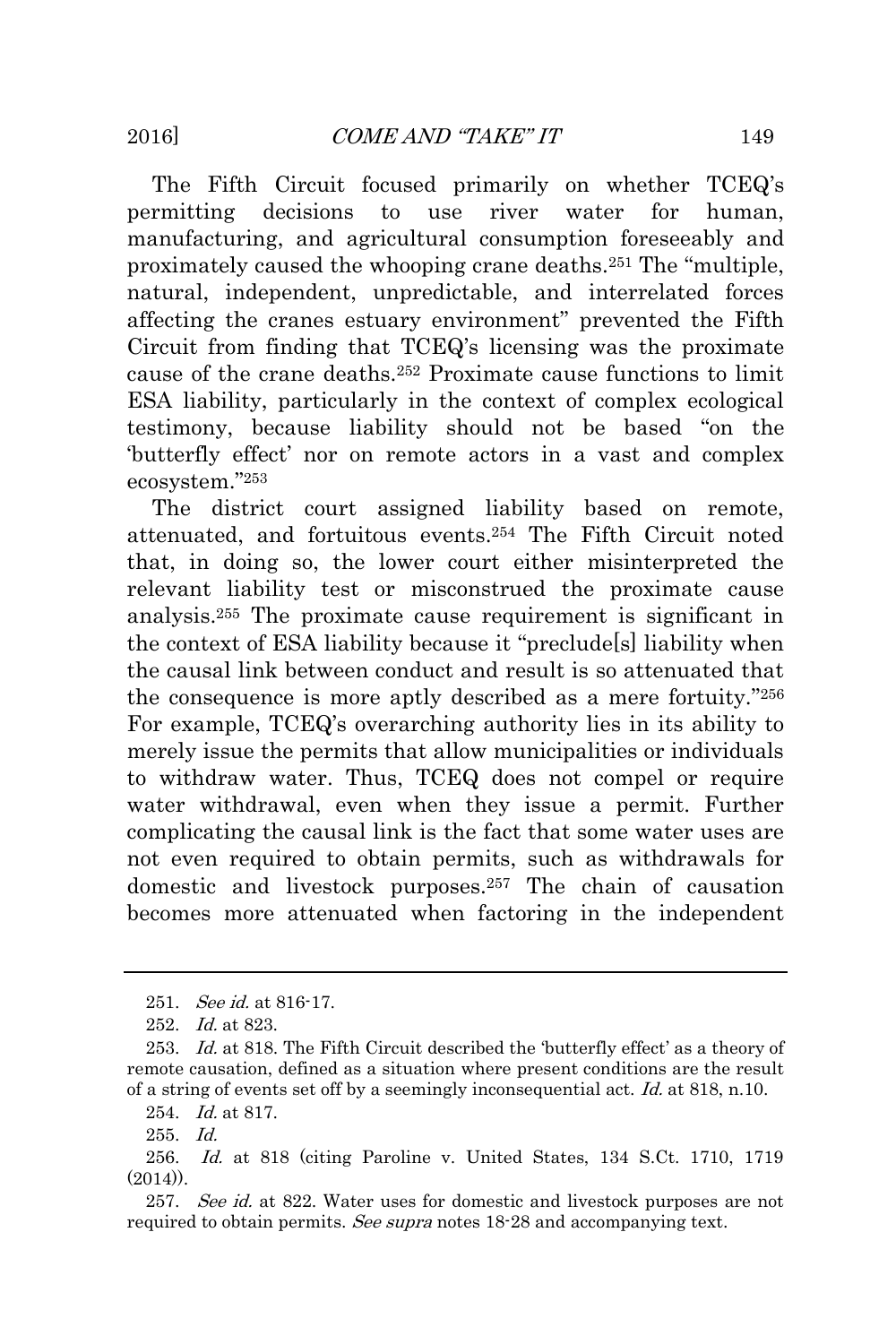decisions made by individual water users, which influences the amount of water diverted from Texas rivers.

The failure to apply the proximate cause analysis was apparent in the lower court's review of expert scientific testimony.<sup>258</sup> The Fifth Circuit's sound criticism of the lower court's opinion illuminates the inherent challenges associated with using ecological testimony to establish causation: "Every link of this chain [of causation] depends on modeling and estimation. At best, the court found but-for causation. Proximate cause, however, requires the causal factors and the result to be reasonably foreseeable." <sup>259</sup> Because TAP's allegations were void of the required close connection, finding proximate cause based on this chain of causation would impose ESA liability for an activity that is far outside the realm of current ESA jurisprudence.<sup>260</sup>

Proximate cause is an important tool when proving the cause of ecological injuries. By adhering to established legal principles, the Fifth Circuit's opinion demonstrates the practicality of proximate cause as a limit on using scientific testimony to prove causation within complex natural environments. Although science is absolutely vital to the conservation of the whooping cranes, the complex forces of nature in any given ecosystem should limit scientific testimony from being the sole basis for assigning ESA liability when an actor is alleged to have violated the "take" prohibition.

## <span id="page-52-0"></span>C. Fifth Circuit's Denial of TAP's Petition for Rehearing & TAP's Petition to the Supreme Court of the United States

On December 15, 2014, by an 11-4 vote, the Fifth Circuit issued its opinion denying TAP's petition for rehearing.<sup>261</sup> In the dissenting opinion, Circuit Judge Edward C. Prado, offered insight regarding the utility of scientific testimony to prove

<sup>258.</sup> See Aransas Project II, 756 F.3d at 820.

<sup>259.</sup> Id.

<sup>260.</sup> See id. at 819 (explaining that the district court's factual findings are not binding at the appellate level the appellate level when the district court has used the improper proximate causation test).

<sup>261.</sup> Aransas Project III, 774 F.3d 324, 325 (5th Cir. 2014).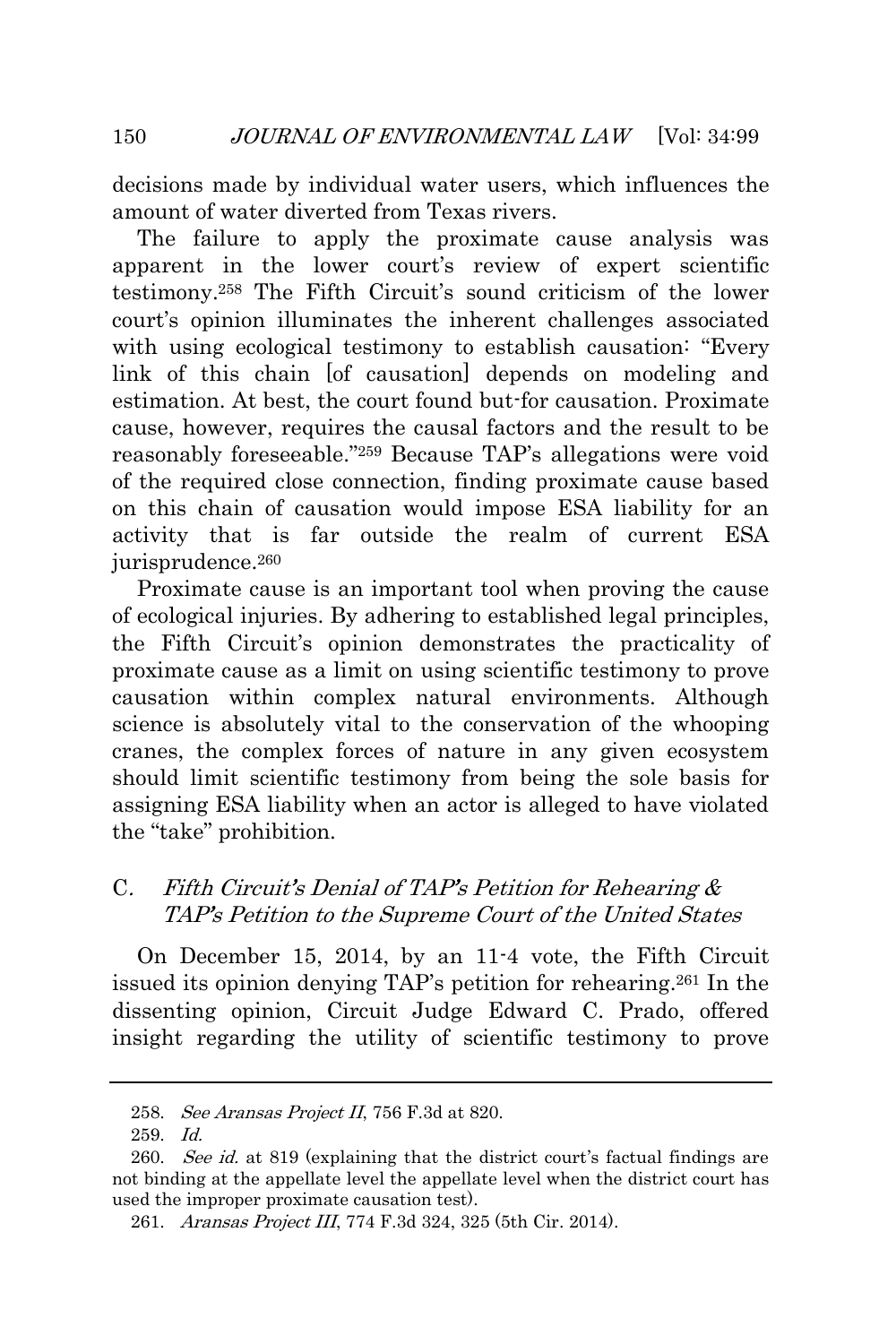causation.<sup>262</sup> Judge Prado argued that the Fifth Circuit's review was inappropriate because the appellate court engaged in a de novo reweighing of facts that was "particularly egregious."263 Likely suggesting that TAP continue its appeal, Judge Prado wrote that "the Supreme Court has reversed this Court before for improperly reweighing the factual findings of district courts." 264

Judge Prado's reasoning was rooted in his opinion of the validity of certain expert scientific witnesses.<sup>265</sup> He referenced the accolades of TAP's witnesses, including their publication records and the unrelated Nobel Prize.<sup>266</sup> Similar to the district court's opinion, Judge Prado further disparaged the work of TCEQ's expert witnesses, referencing their supposed "limited experience and insignificant expertise" despite the fact that TCEQ's witnesses, at a minimum, offered testimony that was relevant to the specific task at hand.<sup>267</sup>

Based on the sentiment expressed in Judge Prado's dissent, TAP submitted a petition for a writ of certiorari to the Supreme Court of the United States.<sup>268</sup> In particular, TAP sought the Court's review to determine "[w]hether ordinary standards of proximate cause are satisfied by a foreseeable chain of events, even if it involves intervening actors and forces of nature." <sup>269</sup> On June 22, 2015, the Supreme Court of the United States denied TAP's petition for writ of certiorari to review the Fifth Circuit's decision.<sup>270</sup>

- 266. See id. at 327, 331.
- 267. Id. at 327.

268. See David Sikes, Whooper Appeal to Supreme Court Underway, CORPUS CHRISTI CALLER TIMES (Jan. 22, 2015, 9:43 AM), http://www. caller.com/sports/outdoors/whooper-appeal-to-supreme-court-underway-ep-891000556-314340061.html.

269. Petition for Writ of Certiorari, The Aransas Project v. Shaw, 2015 WL 1250863, at \*ii (U.S., Mar. 16, 2015) (No. 14-1138).

270. See The Aransas Project v. Shaw, 135 S. Ct. 2859 (Mem.) (June 22, 2015).

<sup>262.</sup> Id. at 326-331 (Prado, J., dissenting).

<sup>263.</sup> *Id.* at 327.

<sup>264.</sup> Id. at 325-26.

<sup>265.</sup> Aransas Project III, 774 F.3d at 326-28 (Prado, J., dissenting).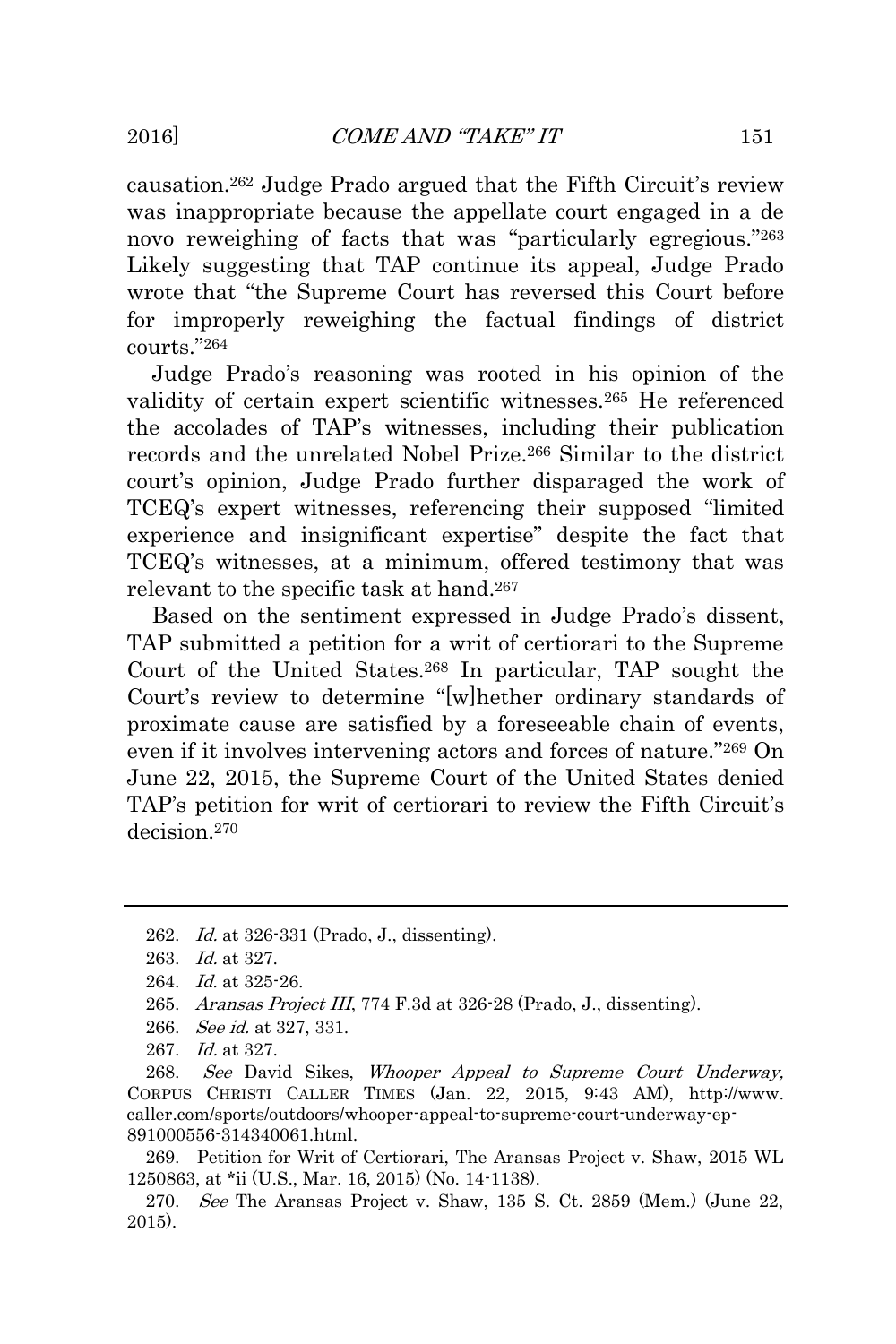#### VI.

### FUTURE IMPLICATIONS & WHY THE FIFTH CIRCUIT MADE THE CORRECT DECISION

# <span id="page-54-1"></span>A. Proximate Cause Alleviates the Potential for Treacherous Precedent

Assigning liability for the "take" of a listed species can erode the fabric of industry and progress. Lawyers, scientists, and policymakers must recognize the differences in scientific disciplines and how these distinctions relate to the admissibility of expert testimony. To harmonize this tension, scientists must understand that judges are experts in legal issues like proximate causation, but judges must also realize the value in utilizing scientific knowledge. Reconciling the gaps between science and the law is vital, especially if ESA litigation continues to increase in the future. Politicians express additional concern that despite billions of dollars in federal funding, "the way the [ESA] was written, there is more of an effort to list (species as endangered or threatened) than to delist." 271

Rather than reevaluating the importance of *Daubert* in the context of ecological testimony, the established legal principle of proximate causation may serve as a more reliable foundation. The Fifth Circuit's reversal in *Aransas Project* was correct because the trial court failed to adequately consider proximate cause in the face of ecological testimony. The decision represents the outer bounds of liability under the *Sweet Home* proximate causation doctrine, "providing additional protection to private parties and government agencies that issue licenses and permits."<sup>272</sup> Aransas Project may set important precedent in the context of ESA liability, particularly in the Courts of Appeals that have maintained reluctance to adopt the proximate causation requirement set forth in Sweet Home.<sup>273</sup>

<span id="page-54-0"></span>

<sup>271.</sup> GOP to Propose Changing Endangered Species Act, CBS NEWS (Feb. 4, 2014, 7:21 AM), http://www.cbsnews.com/news/gop-to-propose-changing-endan gered-species-act/.

<sup>272.</sup> Richardson et al., supra note 92.

<sup>273.</sup> See id.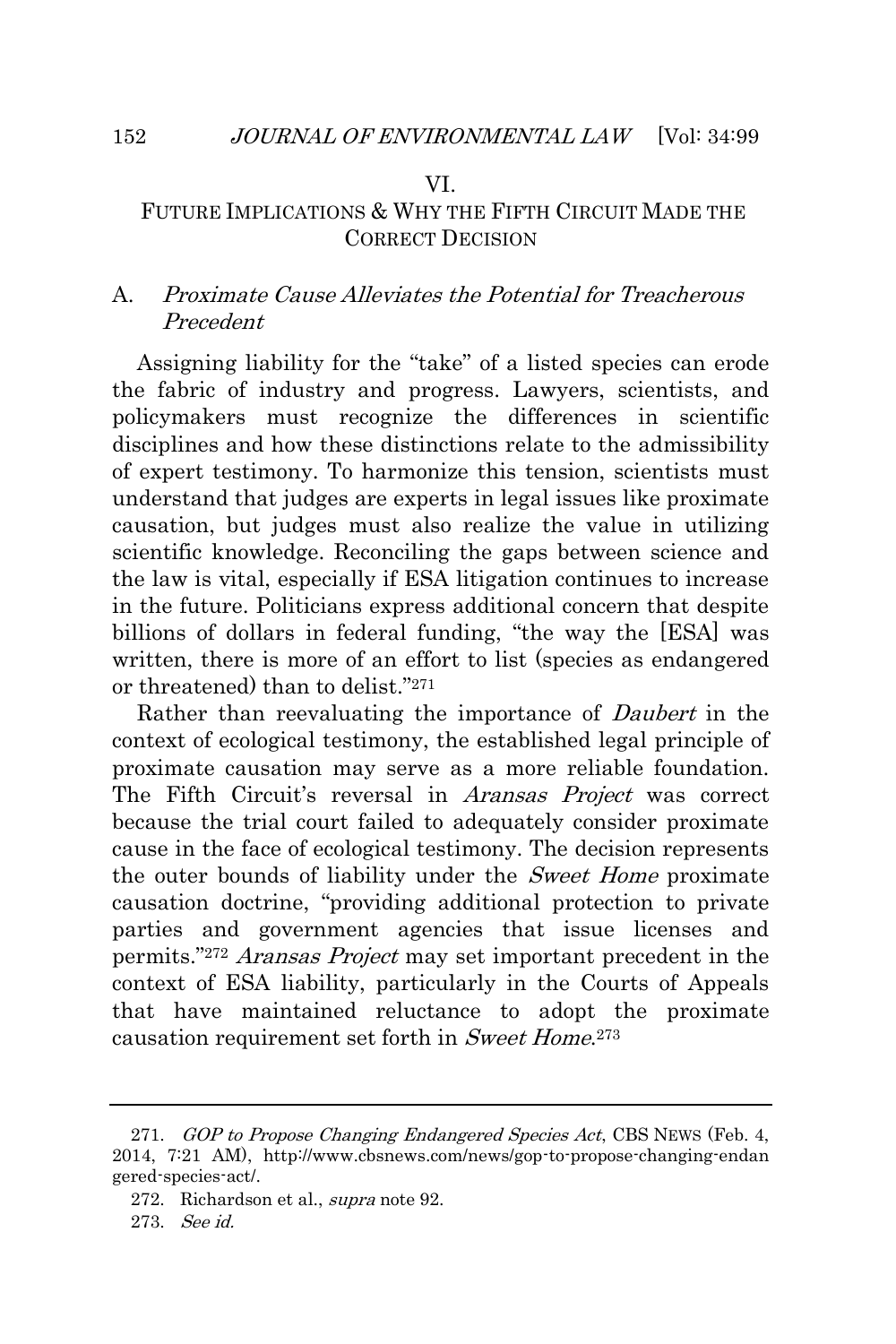Established legal principles are an important foundation, particularly as environmental advocates champion the listing of insects as threatened or endangered. In fact, the ESA recently recognized thirty-one insect species as candidates for ESA protection.<sup>274</sup> Many scholars support this recent trend, as commentators suggest that insects are traditionally underrepresented as listed species.<sup>275</sup> Insects are forage for many species, often serving as the primary diet for fish, birds, and salamanders. Although the increase in listed insect species may lead to litigation, the Fifth Circuit's adherence to proximate causation maintains a framework for courts to reach an equitable result.

Recently, the Ninth Circuit found the proximate causation standard in *Aransas Project* to be persuasive when it denied an injunction sought by an environmental plaintiff.<sup>276</sup> In *California* River Watch v. County of Sonoma, the environmental non-profit group alleged that the county violated the ESA by taking the endangered California tiger salamander.<sup>277</sup> Seeking a blanket order to enjoin Sonoma County from issuing land-use permits within a vast geographic area, the environmental group argued for a similar injunction to the one granted by the district court in Aransas Project.<sup>278</sup> In California River Watch, the Ninth Circuit not only denied the injunction, but further elaborated on the proximate causation standard relied upon by the Fifth Circuit.<sup>279</sup>

<sup>274.</sup> See Review of Endangered and Threatened Wildlife and Plants, 79 Fed. Reg. 72,450 (proposed Dec. 5, 2014) (to be codified at 50 C.F.R. pt. 17) (reviewing native species that are candidates for listing as endangered or threatened).

<sup>275.</sup> See generally Ezequiel Lugo, Insect Conservation under the Endangered Species Act, 25 UCLA J. ENVTL. L & POL'Y 97 (2007) (describing a primary cause of insect under-representation as "a lack of qualified biologists to file and review listing petitions.").

<sup>276.</sup> See Cal. River Watch v. Cnty. Of Sonoma, 55 F. Supp. 3d 1204 (N.D. Cal. 2014) (relying on *Aransas Project II* to hold that the plaintiff did not establish causation because its claim that development would threaten salamanders lacked specificity, instead relying on modeling and approximation).

<sup>277.</sup> Id. at 1206.

<sup>278.</sup> Id. at 1211-12.

<sup>279.</sup> Id. at 1212. The Fifth Circuit in Aransas Project II specifically stated that it was not a "take" where the "causal chain was 'so attenuated that the consequence [was] more aptly described as mere fortuity." Id. (quoting Aransas Project II, 756 F.3d 801, 818, 823-24 (5th Cir. 2014)).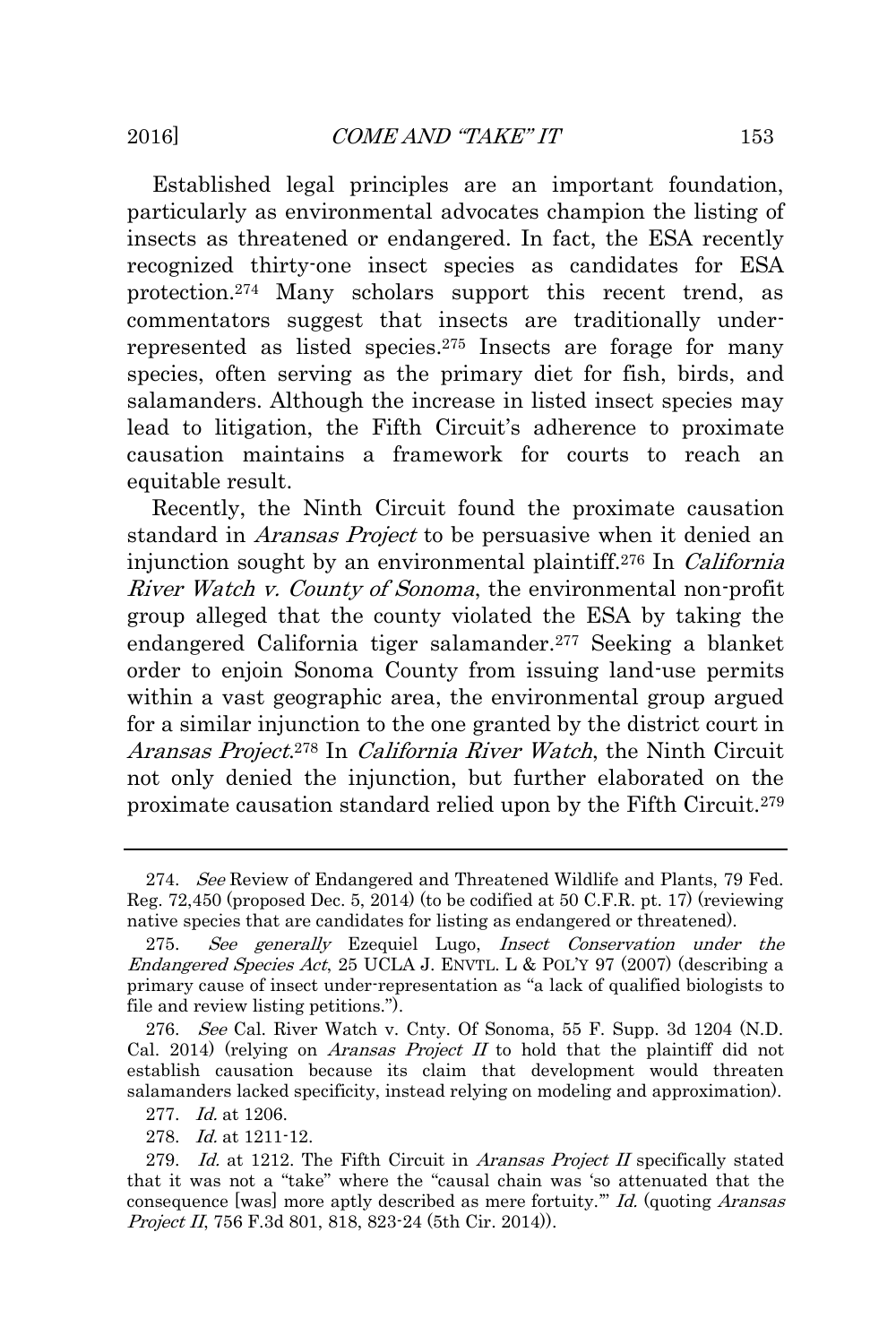In the context of future ESA cases, this suggests that the Ninth Circuit may consider proximate causation when evaluating causal chains.

# <span id="page-56-0"></span>B. Future Tension Between State Water Rights and Endangered Species Act Protection

Recent ESA decisions at the appellate level imply the possibility of a meaningful Supreme Court opinion on the horizon, with far-reaching ramifications for water users and landowners.<sup>280</sup> Significant legal implications arise with regard to whether the federal ESA preempts state-created water rights and state-authorized water management decisions.<sup>281</sup> ESA controversies will likely escalate as the effect of drought in certain regions decreases the availability of water for protected species. As conflicts between the ESA and state water law intensify, scholars predict that there is "no simple resolution in sight." 282

Courts have generally been disinclined to affirmatively rule on the preemptive relationship between the federal ESA and state water law at this point in ESA jurisprudence.<sup>283</sup> As *Aransas* Project depicts, "the exercise of state water rights. . .directly pits a state law property right against a federal law prohibition." 284 Although ultimately decided on the basis of proximate causation, the district court's opinion would have set legal precedent that the ESA preempts state water law.<sup>285</sup> The court focused on the actual conflict between the TCEQ's authority to issue water rights and the whooping cranes' need for essential habitat and resources. Indicative of future litigation, federal conflict preemption determined the outcome of the *Aransas Project* case

285. See id. at 888.

<sup>280.</sup> See generally Richardson et al., supra note 92 (highlighting the recent Fifth Circuit *Aransas Project II* decision as well as a recent Ninth Circuit decision creating a circuit split).

<sup>281.</sup> See Robin Kundis Craig, *Does the Endangered Species Act Preempt* State Water Law?, 62 KAN. L. REV. 851, 851 (2014).

<sup>282.</sup> Id. at 851-852.

<sup>283.</sup> Id. at 876.

<sup>284.</sup> Id. at 877.